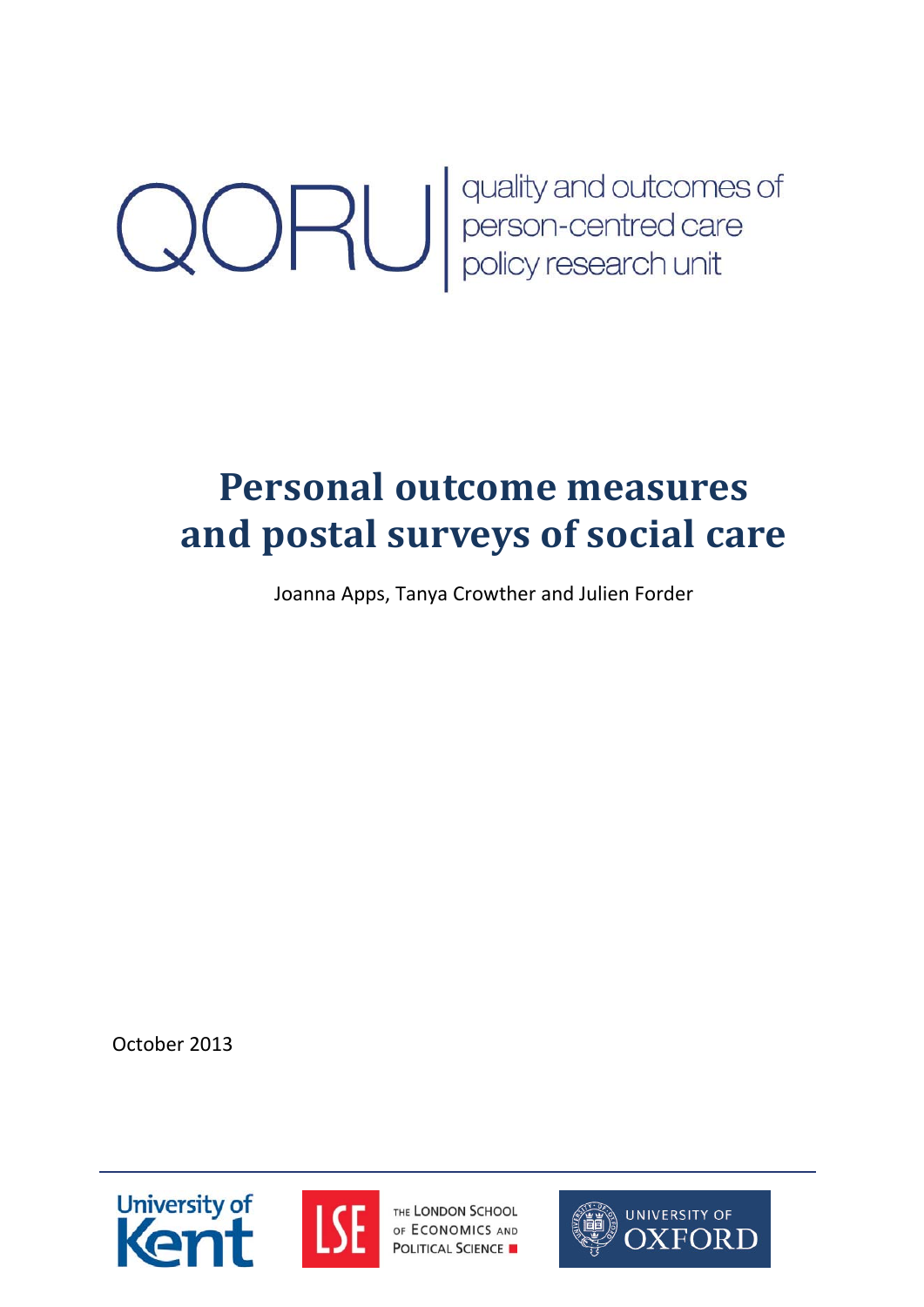The Policy Research Unit in Quality and Outcomes of person-centred care (QORU) is a collaboration involving researchers in health and social care from the Universities of Kent, Oxford and the London School of Economics (LSE) funded by the Department of Health.

Our aim is to improve the quality of health and social care of people with long-term conditions through generating high-quality evidence about need, quality and outcomes of personcentred care.

#### **CONTACT**

**OORU** Personal Social Services Research Unit University of Kent **Canterbury** CT2 7NF

Email: c.l.heath@kent.ac.uk

www.qoru.ac.uk

#### **Acknowledgements**

This is an independent paper commissioned and funded by the Policy Research Programme in the Department of Health as part of the Research Unit on Quality and Outcomes of person-centred care (QORU). The views expressed are not necessarily those of the Department.

We thank the local authority staff and researchers we consulted for this report and thanks go to Ann Netten of PSSRU for advice and guidance, and to Clara Heath for support in compiling and formatting the report.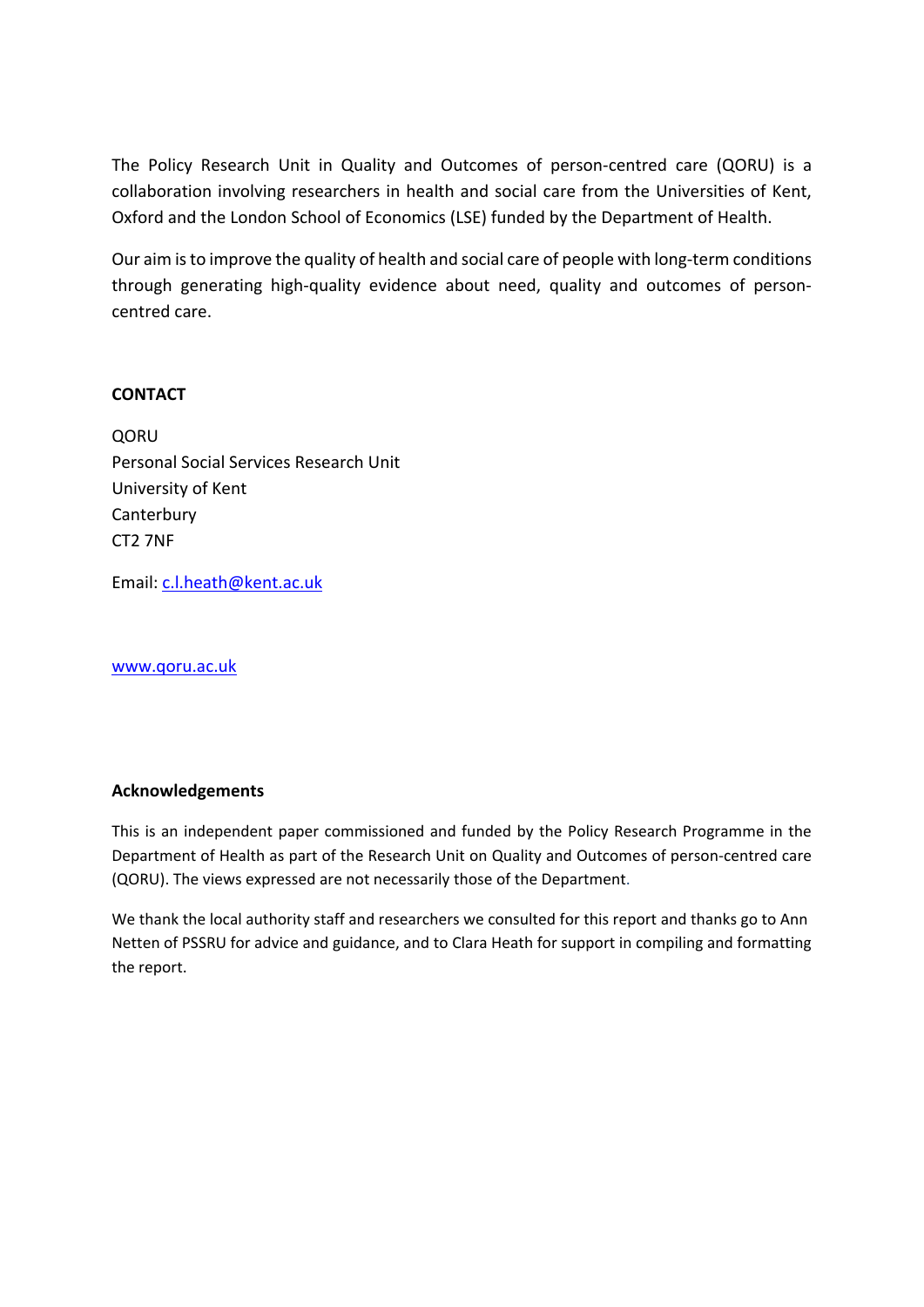# **Contents**

| Study design for a comparison of a personal outcomes measures with ASCOF measures  29 |  |
|---------------------------------------------------------------------------------------|--|
|                                                                                       |  |
|                                                                                       |  |
|                                                                                       |  |
| Annexe 2: The Talking Points Approach: Additional Outcomes for Care Home Residents 39 |  |
| Annexe 3: Mapping Personal Outcomes to ASCOT (Cumbria County Council)  40             |  |
|                                                                                       |  |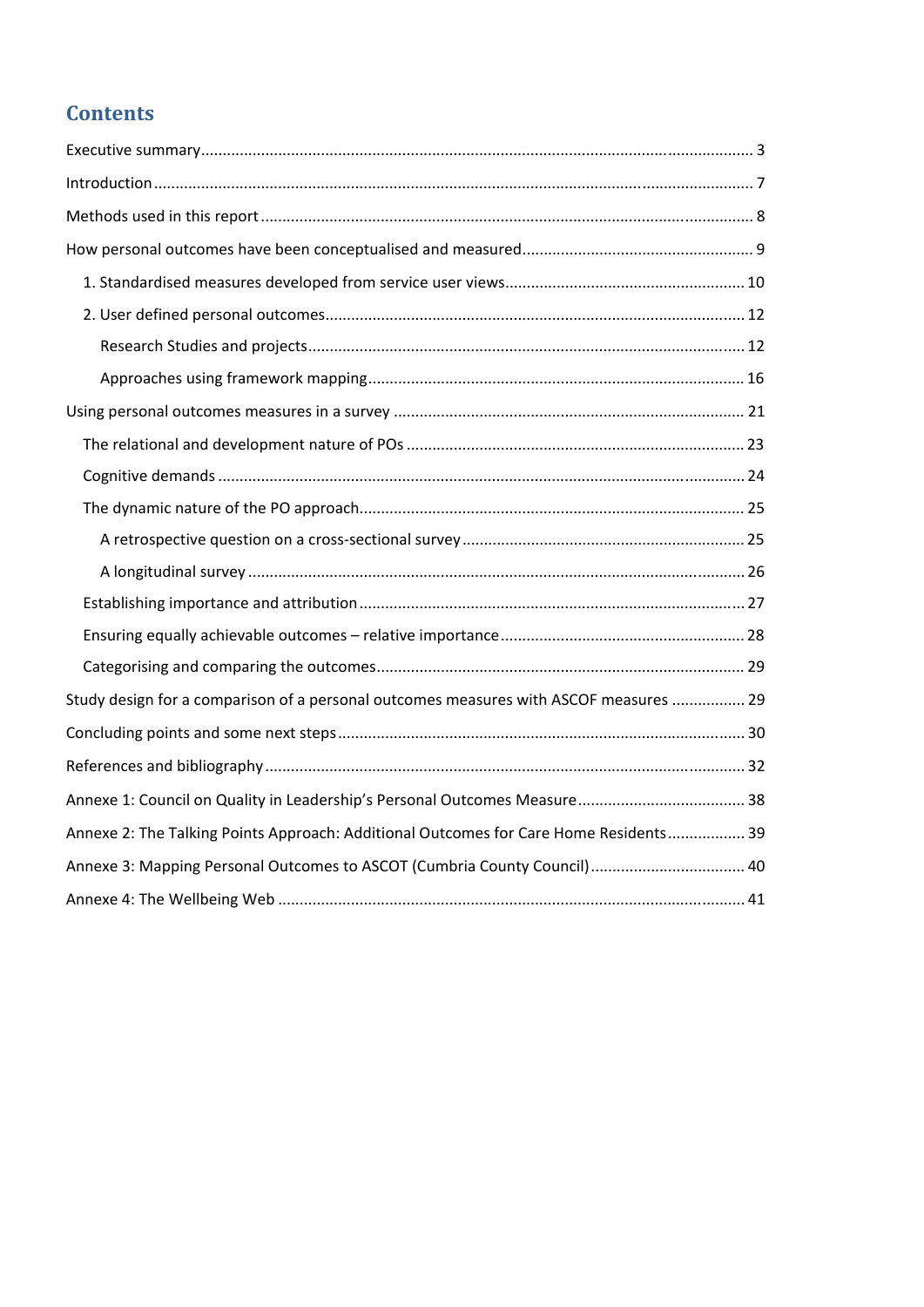## **Executive summary**

### Background

The drive for greater personalisation of social care has led not only to interest in gauging performance by measuring the outcomes of individuals receiving support but also in exploring personalised ways to measure those outcomes. Work has been underway since 2009 among a group of local authorities in England, led by Oxford City Council, to incorporate personal outcome measures (POs) into social care assessments, care package planning and review.

Personal outcomes are the goals people want to achieve through the social care services and support they receive. Personal outcomes are often categorised as 'soft' outcomes and placed in contrast to 'hard', process-based measures of service performance and throughput. They are also often distinguished from outcomes based on policy or clinical outcomes.

## Aim of this Study

The aim of the study was to assess the feasibility of including a PO measure in a postal survey: the Adult Social Care Survey (ASCS).

#### **Methods**

This report is based on a rapid scoping review of the literature on personal outcomes, drawing on literature available in journals, online and as suggested/provided by LA contacts and researchers at PSSRU.

## How Personal Outcomes have been Conceptualised and Measured

A variety of terms relating to similar concepts to personal outcomes are in use in the literature: self-rated quality of life, user-set goals, individual outcome measures, person-centred outcomes, user-centred outcomes. There are also (at least) two different ways in which 'personal outcomes' are conceptualised:

- 1. As psychological/experiential measures developed from lay, service user views but measured using standardised questionnaires developed from these views
- 2. As 'user- defined' outcomes/responses to open-ended questions around outcomes desired from services which are then reviewed at a later date, and the percentage of 'met' outcomes per area, local authority or other grouping reported. As part of this process, the user-defined outcomes may be classified into domains or frameworks (possibly based on 'domains' or categories derived from work, as in 1).

We explore both of these in the report but focus mostly on the second approach.

#### Approaches to Asking about Personal Outcomes

Wording of PO questions of this type takes various forms, including:

*'What are the five most important areas of your life at present – the things which make your life a relatively happy or sad one at the moment…the things that you feel determine the quality of your life?' (SEI-QoL, O'Boyle et al, 1993)*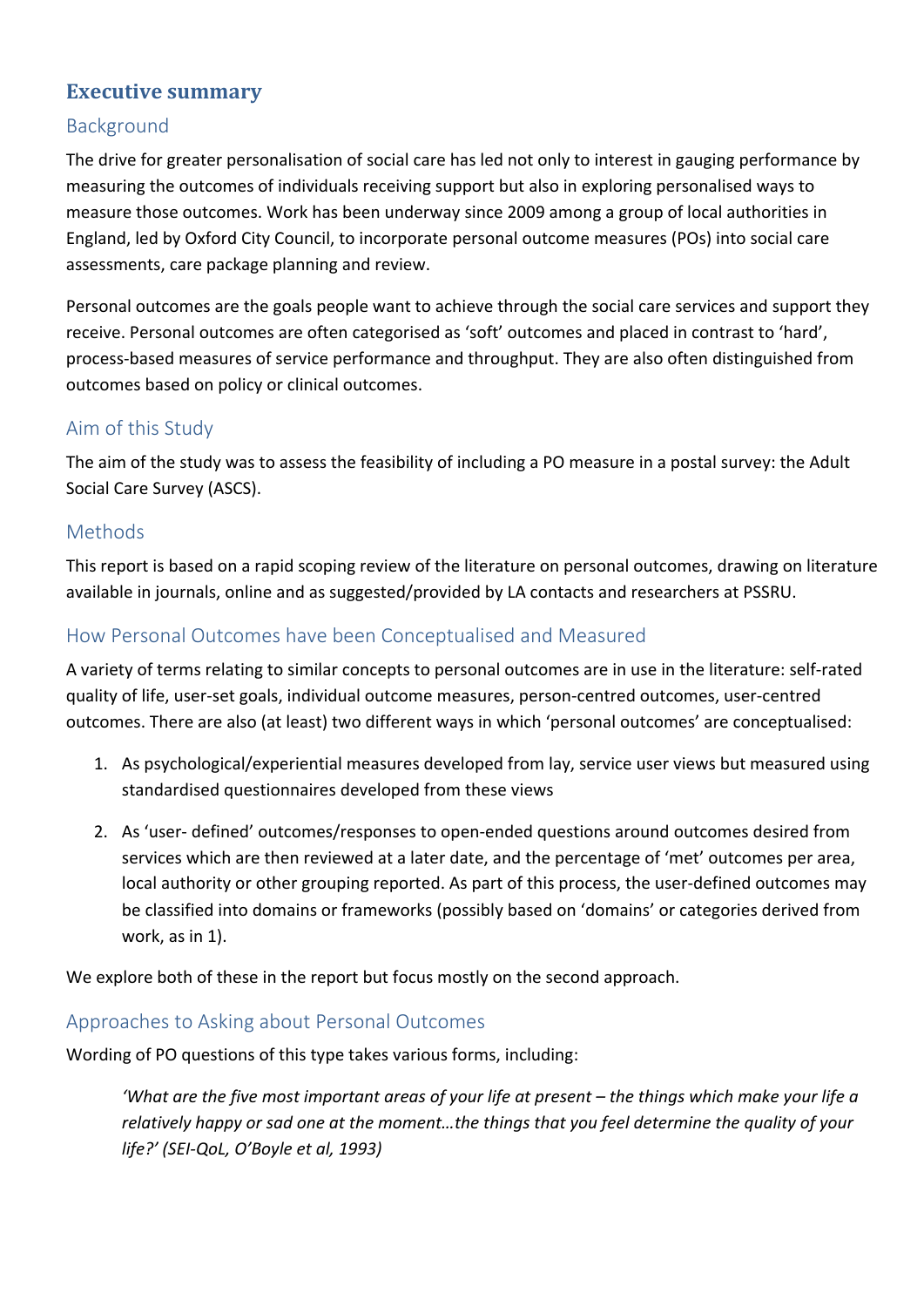*The Three Wishes approach, for example – 'If you could have three wishes that could come true, what would you wish for?' (Dykens et al, 2007)* 

*Sentence completion: 'I would like…' (Whereton et al, 2012)* 

*'What are the three most important things you want to happen in your life?' or 'What three things matter to you most?' (Oxfordshire CC)* 

## Using Personal Outcomes in a Self-report Survey

The main findings from our review of the literature are as follows. While suitable for use in helping to inform *individual-focused decisions*, in face-to-face situations, and particularly beneficial for care assessment and review, personal outcome measures are less easy to use in informing *comparative decisions* (between service users), especially when relevant information is collected in self-report form, such as a postal survey.

A personal outcomes approach is in keeping with the personalisation of services and can be empowering to service users (Qureshi, 2001) and help improve outcomes (Miller, 2010). These are beneficial features of PO approaches when used in an individualised, face-to-face data collection context.

Ideally these feature would be retained *in moving to a comparative, self-completion basis, collected by postal survey*. However, we identified a number of **challenges** when trying to use personal outcomes questions to in this way. These are outlined as follows along with some measures to reduce these difficulties:

**(a) Finding a way to incorporate the relational, developmental and evolutionary nature of goal determination in PO approaches.** In other words, PO approaches have been able to draw out particular concerns or aspirations through having a 'conversation' between respondent and questioner. A particular concern would be the potential for under- reporting of highly personalised, unmet needs in a selfcompletion context. One approach is to use prompts, hierarchical questions, routing and some open-ended questions, but this remains a key challenge for PO questions in a survey context.

**(b) Overcoming the high cognitive demands of a SC approach**, especially with regard to service user respondent populations and the risk of exclusion of already under-represented groups. Careful cognitive testing of question/instructions that balanced detail against an avoidance of over-complexity would be required.

**(c) Establishing the attribution to the use of care services**. As well as rating overall achievement, some measure would be needed about how much this degree of achievement was due to social care services. An option would be to ask respondents directly. Another possibility would be to use statistical methods looking at the correlation between the type of social care a person receives and the achievement of their objectives. This option would require any comparison problems to be solved, as outlined next.

**(d) Addressing the aggregation and comparison problems.** A key issue is how to ensure that outcomes cited (big and small) are comparable across areas and services. In particular, there would be a need to establish the relative importance of some outcome goals compared to others. In other words, some people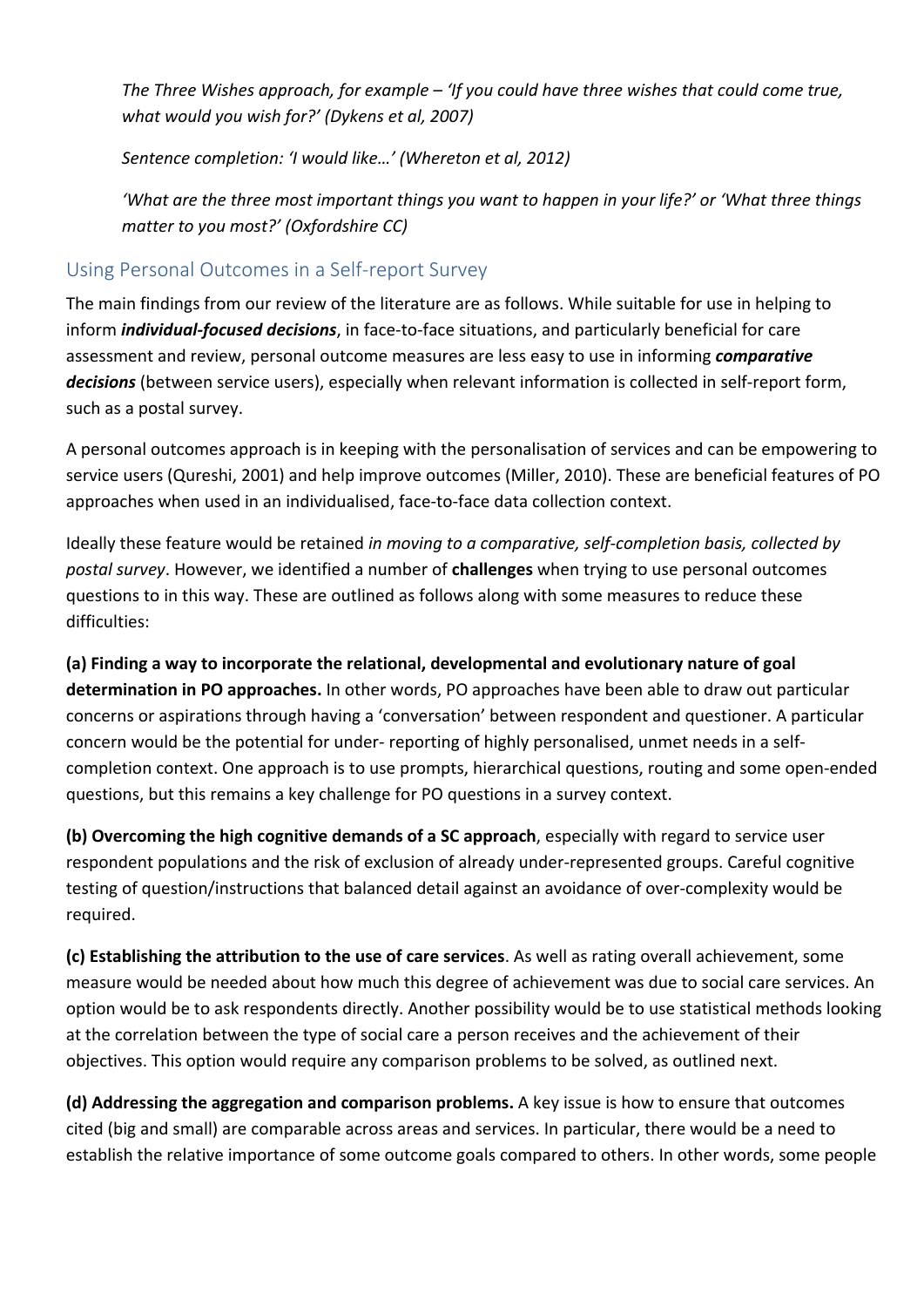might state aspirations that would be very difficult for social care to achieve compared to others. In assessing the performance of social care, it would be important to account for how inherently hard it would be for these goals to be satisfied.

One option to address this issue is to include additional questions that measure the importance of outcomes and perceived impact of services on these, although this would add to length and complexity.

Another option, one that has been used by LAs to date, would be to use a pre-determined framework to code, weight and map responses. Of course, questions would remain about which framework should be used, who should complete the mapping, and what measures should be taken to ensure bias and 'subversion of service user voice' are avoided.

**(e) Dealing with the dynamic nature of a PO approach i.e. statement of goals and then the follow-up for assessment of the degree of achievement.** Two options are (a) retrospective questioning or (b) longitudinal surveys.

**An open-ended retrospective question** would ask what service users had hoped social care would help them with during the previous six months and a further, closed response question asking the extent to which social care services had helped. This type of question could be added to the ASCS without need to change the basic administration method. Retrospective questioning has been used in Scotland by the Information Services Division (ISD) to obtain a personalised health indicator. This would be cost-effective but may lack rigor due to biases of memory.

**A longitudinal survey** could be developed to measure personal outcomes that service users could complete on more than one occasion. It could assess the extent to which outcomes reported at baseline have been met at a follow-up. This option has the potential to provide more robust data than the first option but raises many practical and resource issues for administration. These issues include: the best timing between 'waves' of the survey, the length of time over which service users would be contacted, how respondents could be 'reminded' of the outcomes given during a previous 'wave' and whether the survey should be staggered (e.g. after a service user's initial assessment) or go out to all respondents at the same time of year. It might also raise issues about confidentiality for respondents.

**(f) The possibility of order effects** – the risk that positioning of PO questions could influence responses to other parts of the ASCS. Again, cognitive testing would be required to gauge the potential for this effect and to configure question ordering appropriately.

# Using Personal Outcome Measures in Practice

A number of local authorities and research studies themselves highlight the beneficial feature but are clear on the challenges of using POs for comparative purposes. Rather than modifying POs for the latter purpose, most local authorities and many researchers instead use a mapping approach. PO gathered information is mapped or coded into various generic frameworks – for example, the Talking Points approach (Cook and Miller, 2012); the Adult Social Care Outcomes Toolkit (ASCOT); domains cited in The White Paper – Our Health, Our Care, Our Say (OHOCOS, Department of Health, 2006); and the Senses Framework (Nolan et al, 2006).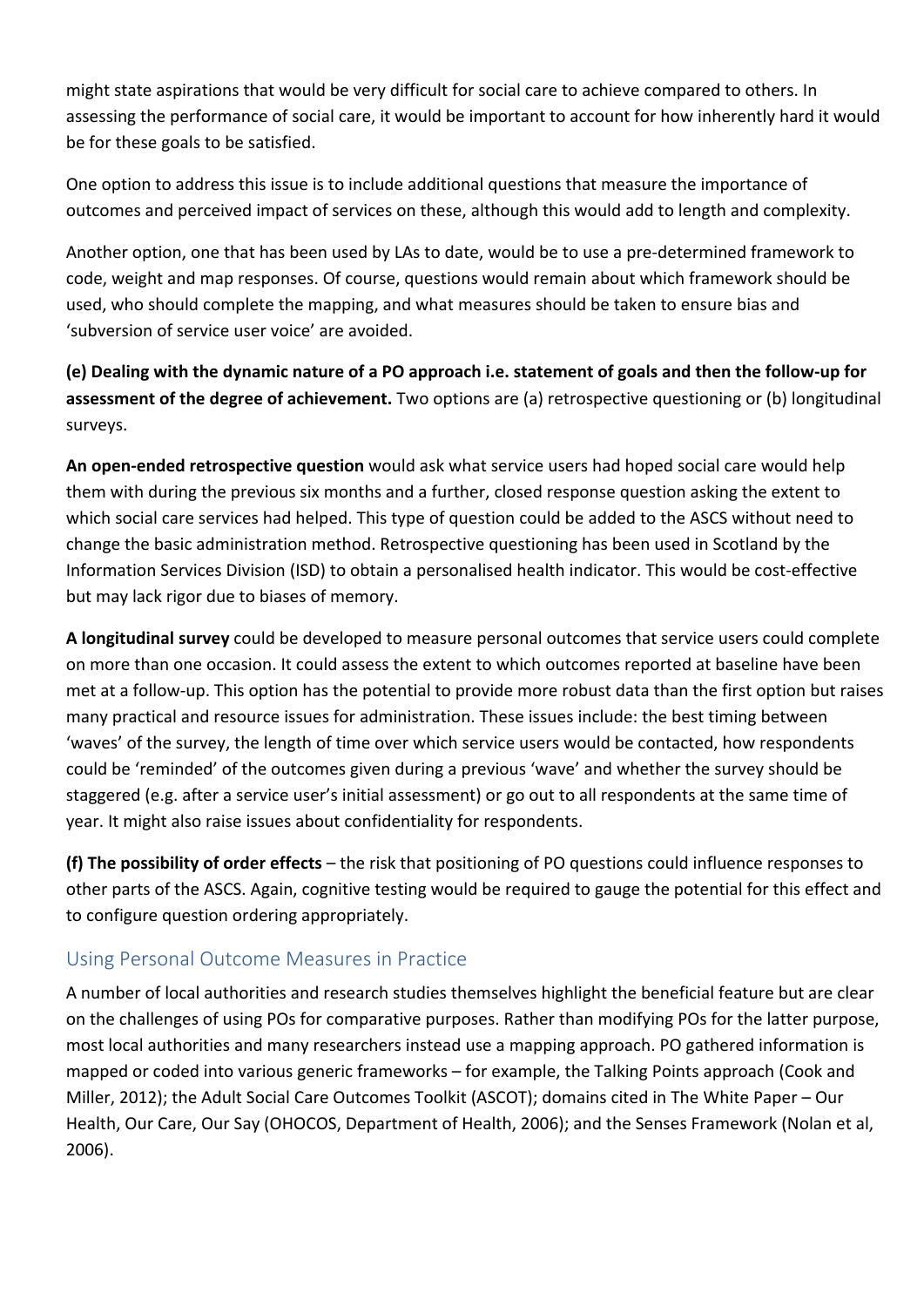This approach is a way for local authorities to connect with and focus on their core values but this would not be practical within a survey such as the ASCS. It would reduce the value of POs as offering something different – and a 'service user voice' – from measures such as ASCOT, which are already included. It would be adding burden to both those responding to the survey and those analysing it without clear 'added value'.

## **Conclusion**

In considering the above challenges, a key question is whether there would be added value in adapting a PO approach to work for comparative decision-making on a large scale, rather than use existing measures for this purpose. Indeed, it is not clear that once adaptation are made that a self-completion PO method would look that different from existing, pre-determined, multi-attribute methods such as the Adult Social Care Outcomes Toolkit. These are ultimately empirical questions, although we speculate that the nature of the challenges for using POs in surveys appear significant in theory.

We outline a possible approach to testing PO questions for the ASCS, or as a separate longitudinal survey. This empirical analysis would involve designing, piloting and cognitively testing new PO questions in a survey format, and then using these alongside standard Adult Social Care Outcomes Toolkit (ASCOT) questions in the survey. The relative performance of these sets of measures would then be compared.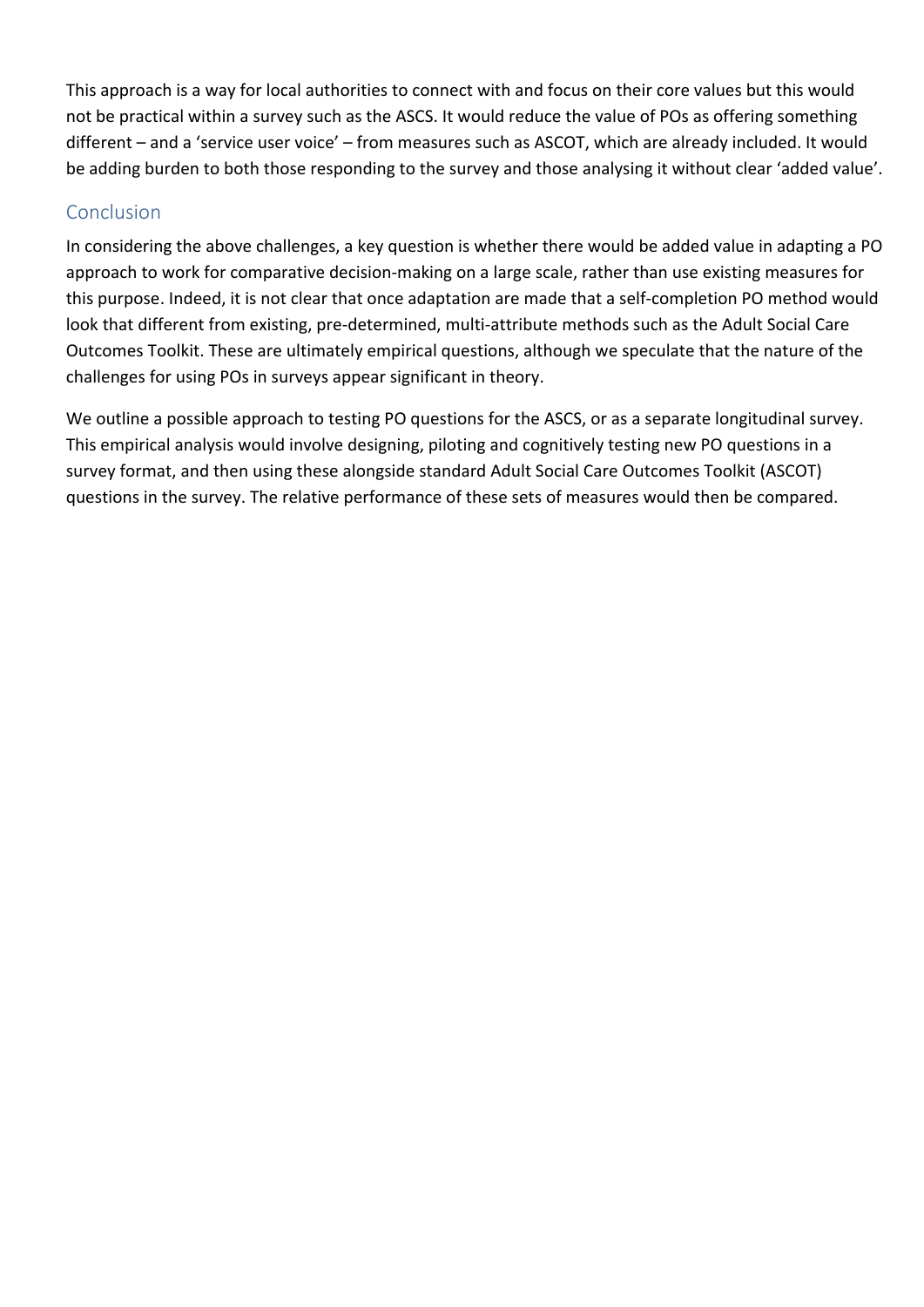# **Introduction**

Since the 1990s there has been a shift away from needs-led assessment of health and social care to an outcomes focused model. This has led to an emphasis on gauging performance by measuring the outcomes of individuals receiving support. More recently still, there has been consideration of personalised methods to measure those outcomes, particularly the idea of further refining outcomes-led assessment to include or comprise what have been termed 'personal' or 'individual' outcome measures (POs).

Personal Outcomes – the concept of asking what people want to be able to achieve through the social care services and support they receive – were first developed prior to Self Directed Support as a way of looking at both qualitative and quantitative information. It is important to bear in mind this starting point.

A variety of definitions of personal outcomes are available in the literature, most positioning POs in opposition to policy, service-derived or clinical outcomes:

*'These [personal outcomes] are the things that are important to individuals to achieve. Personal goals may be linked to policy goals, but will be different for every person. Both kinds of outcome need to be measured in order to judge the results being achieved by the social care system as a whole'. (Putting People First, 2009 p.2)* 

*'For many years there has been an emphasis on measuring the outcomes of human services. It is important to distinguish between personal outcomes, which are defined by the individual, and outcomes, which are pre-determined by the service on behalf of beneficiaries'. (Miller, 2012)* 

*'..A Personal Outcomes Approach understands outcomes as what matters to each person and the extent to which these individual priorities are being achieved. It is concerned with engaging with the person to identify their 'personal outcomes' and then determining how best to support the person to achieve them'. (The Health and Social Care Alliance Scotland http://www.alliance-scotland.org.uk/what-wedo/projects/personal-outcomes-and-quality-measures-project/?rfrm=ltcas)* 

*'Personal Outcomes need to be considered alongside clinical outcomes to provide a more rounded picture of quality of healthcare that takes into account individuals' assessments of the impact of treatment'. ISD Scotland (2013)*

*'[personal outcomes are] Defined by the person as what is important to them in life' (Talking points, 2013* 

#### *http://www.ccpscotland.org/assets/files/ccps/policy/New%20Localism%20HT/TALKING%20POINTS%204%20PAGER.pdf)*

Local authorities Kent and Oxford began developing their own PO models and collecting personal outcome data in 2008/09 in response to a perceived gap in personal outcome measures within the National Indicator Set. In 2011, Oxford CC led a programme of work to recommend a model for POs and PO indicator for agreement with the Association of Directors of Adult Social Services (ADASS).

POs are – or have a strong potential to be – salutogenic, that is, they focus on the wellbeing of the service user rather than being based on the common deficit model. Ball et al, (2004) highlight that personalised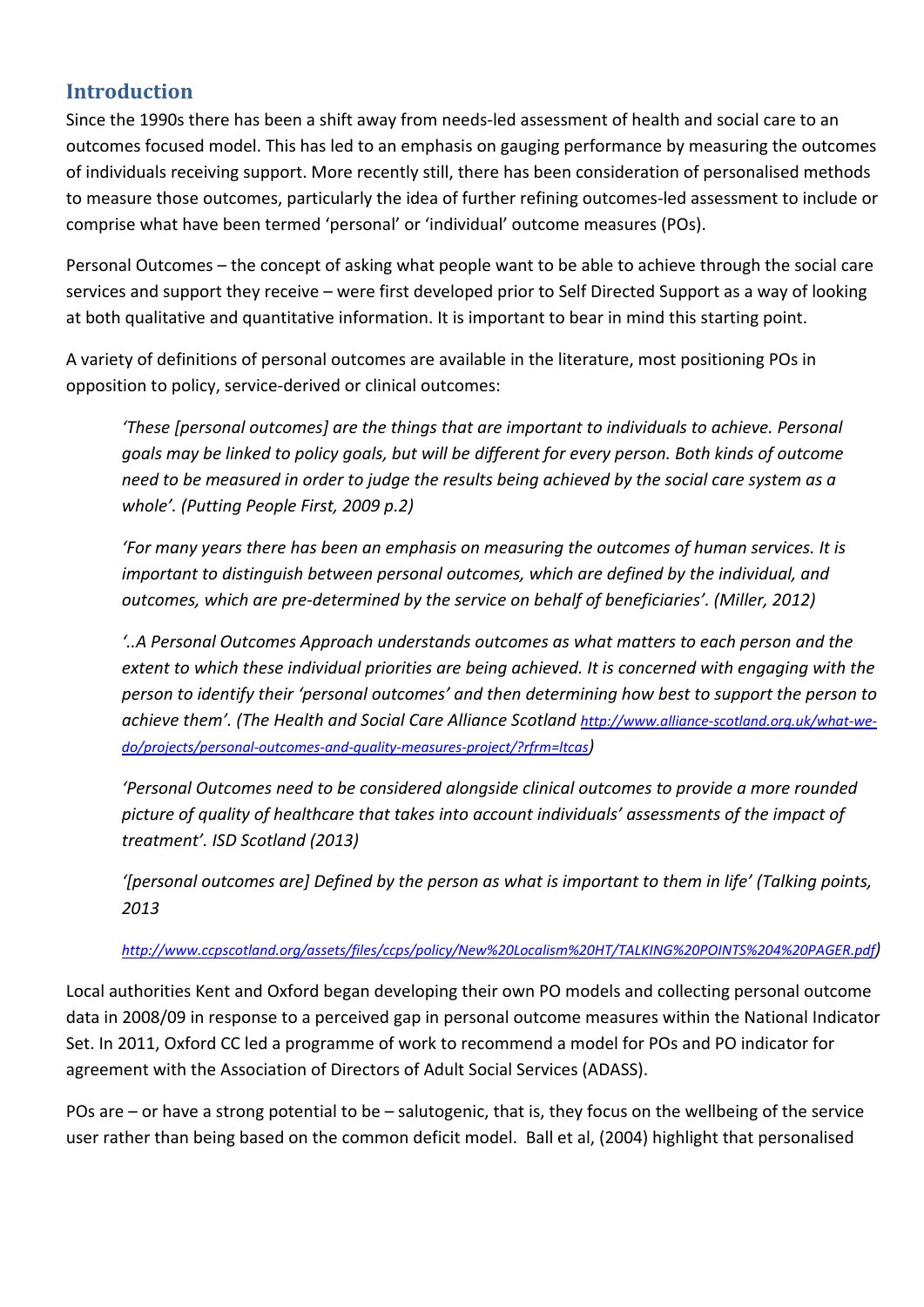outcomes focus on aspirations and not just problems, that they can create greater recognition of the role played by carers; make care plans more 'creative'; and help care providers to 'fine-tune' care packages.

The development of personal outcomes measures as robust indicators of how services support independent living and quality of life has been seen as a key driver to expansion and sustainment of person-centred support (Beresford et al, 2011).

In this report we consider the use of self complete data collection methods such as postal questionnaires as a means to collect national data on personal outcomes. In the first section we explore how personal outcomes have been conceptualised and measured. We then consider the feasibility of collecting personal outcomes information in a self-complete survey. Finally, we outline a method for piloting the inclusion of a question on personal outcomes in the National Adult Social Care Survey.

## **Methods used in this report**

This report is based on a rapid scoping review of the literature on personal outcomes, drawing on literature available in journals, online and as suggested/provided by LA contacts and researchers at PSSRU.

The principle questions addressed were:

How have personal outcomes been defined and measured in social care and other related fields?

How well would an item or items on personal outcomes fit within a postal survey such as the ASCS and what form could it take?

How could personal outcomes items be tested before inclusion in a postal survey?

The report draws principally from work on social care in the UK but, in order to supplement the relatively small amount of available and relevant literature on personal outcomes measurement and methodology, it also includes some work from North America and from the fields of health and wellbeing research.

Online information searches were conducted on both Google and Google Scholar. As a search engine, Google Scholar generated the most results, however not all studies identified were relevant to health and social care. Searches were also performed on specific databases in order to focus the search on peer reviewed articles. The databases used were PsycINFO, PsycARTICLES, PsychSource, PubMed (Medline), BMJ.com and Embase. Initial searches were conducted using the phrases:

- $\bullet$  three wishes  $+$  social care:
- personalised outcome measures + social care and;
- self-evaluation + social care.

As these terms generated relatively little relevant literature, search terms were expanded to include health care. Furthermore, different combinations of words and formatting (removing the hyphen from 'selfevaluation', using inverted commas, e.g. 'social care' and 'personal outcome' + measure) were used in order to maximise results. Further search terms used were: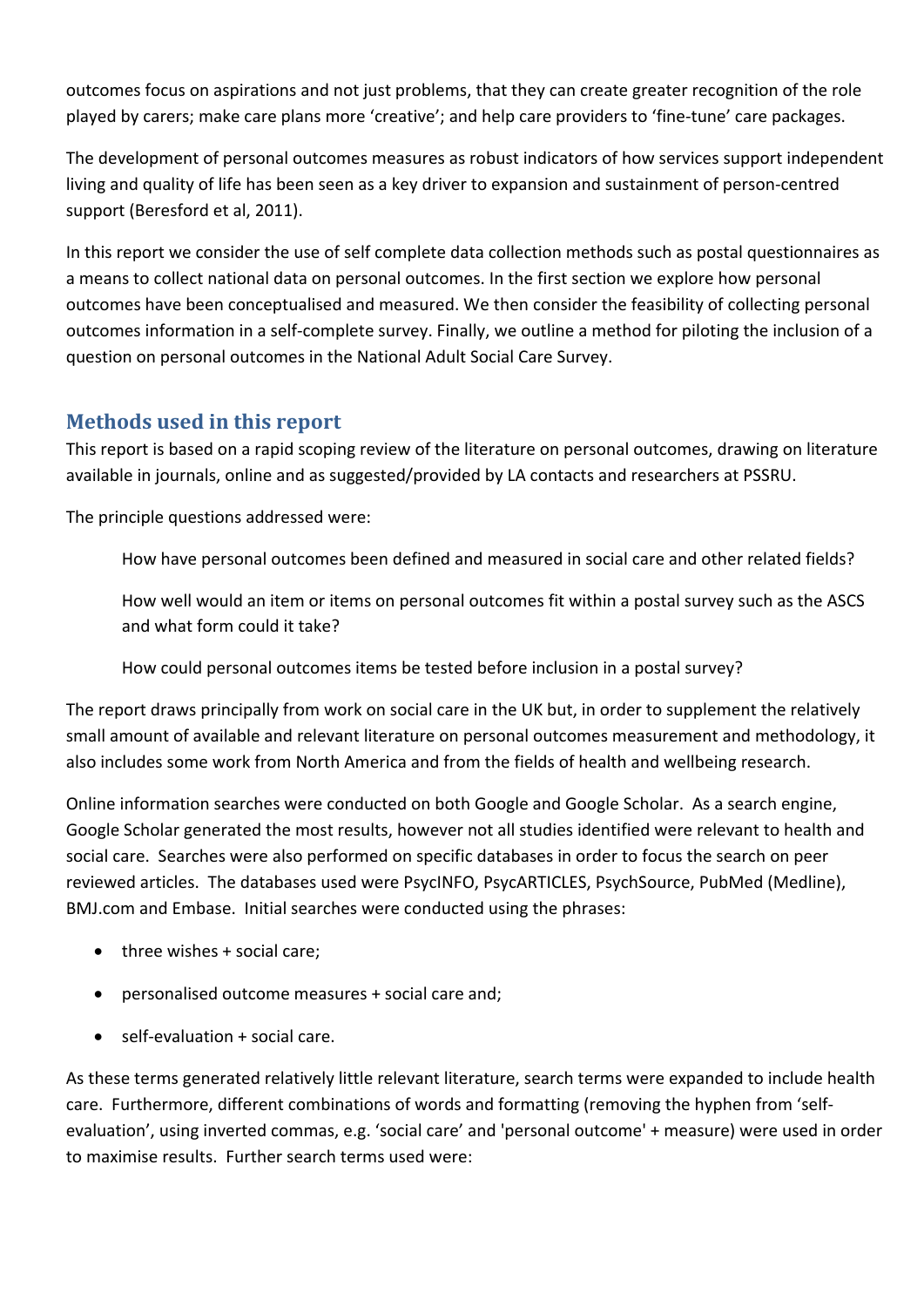- self-evaluation measures + health;
- self-evaluation measures + social care;
- individual outcomes + health;
- individual outcomes + social care;
- personal outcome measures + social care;
- self-evaluation + social care and;
- three wishes as personal outcome measure.

A review of existing literature generated alternative phrases which were used to refer to the outcome measures of interest. These terms were then incorporated into our information and literature searches:

- $\bullet$  three magic wishes  $+$  social care;
- three wishes projective technique+ social care;
- three wishes task+ social care;
- end of life three wishes + social care and;
- measuring three wishes + social care

This helped to generate examples of the general use of three wishes within research in non-clinical populations and outside health and social care settings.

#### **How personal outcomes have been conceptualised and measured**

A variety of terms relating to similar concepts to personal outcomes are in use in the literature: user-set goals, individual outcome measures, person-centred, user-centred outcomes. In this report we use the term 'personal outcomes' (POs). Along with the range different overlapping or synonymous terms in use, the literature also reveals two different ways in which 'personal outcomes' are conceptualised:

- 1. As psychological/experiential measures developed from lay, service user views but measured using standardised questionnaires developed from these and;
- 2. As 'user defined' outcomes-responses to open-ended questions around outcomes desired from services which are then reviewed at a later date and the percentage of 'met' outcomes per area, local authority or other grouping reported. As part of this process the user-defined outcomes may be classified into domains or frameworks (sometimes based on 'domains' or categories derived from work as described in 1).

Examples of both of these approaches will be described but we will focus mainly on the second approach as this is where most work has occurred and this is the approach which relates most closely to the type of measures there is interest in developing for inclusion in the Adult Social Care Survey (ASCS).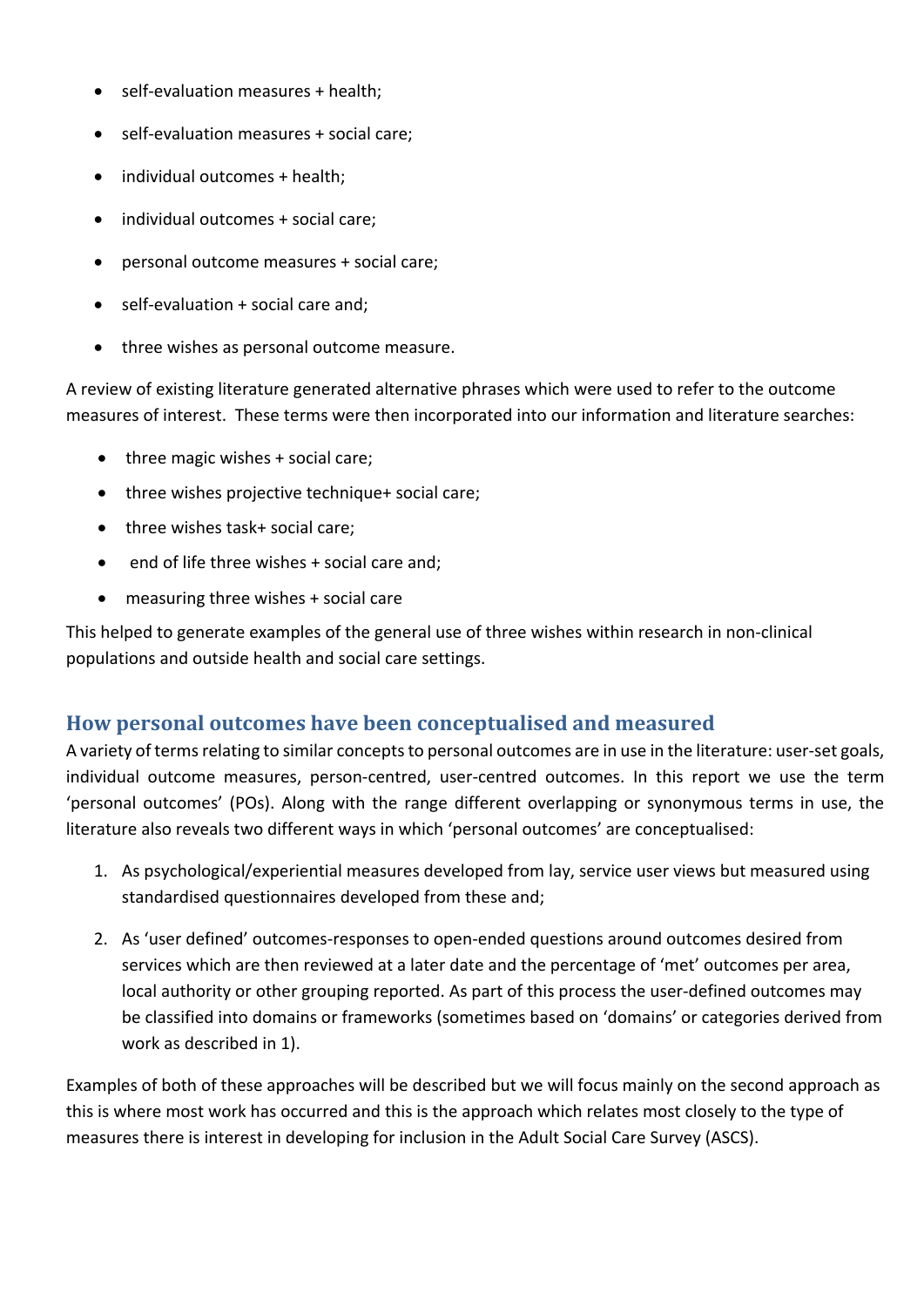#### **1. Standardised measures developed from service user views**

Some ways in which personal outcome measures have been defined and measures developed do not differ significantly from the methods used to develop measures within the ASCS, such as the Adult Social Care Outcomes Toolkit (ASCOT, Netten et al 2011). Here, a personal outcome measure describes measures were developed by, or from consultations with, 'lay' people or service users rather than from the perspective of service providers or as performance measures.

For example, in America, The Council on Quality in Leadership (CQL), a not for profit organisation offering consultancy on personal outcomes measures to health services providers,

(http://www.thecouncil.org/Personal\_Outcome\_Measures.aspx) began developing personal outcome measures in the early 1990s. CQL refer to personal outcomes as 'responsiveness to people' and aimed to develop a measure that captured the 'outcomes and support experienced by people with disabilities' (Landsby, 2010). Their PO measure was developed from focus groups where people with disabilities and their families defined the 'outcomes that were most important to them'. These measures were seen as being 'based on the unique characteristics, needs, and desires of each individual.' Importantly, CQL stress that the move to POs also meant that methods of data collection had to change, with personal interviews being 'the foundation of the data gathering processes'. Their tool comprises 21 outcome measures which fall into three factors: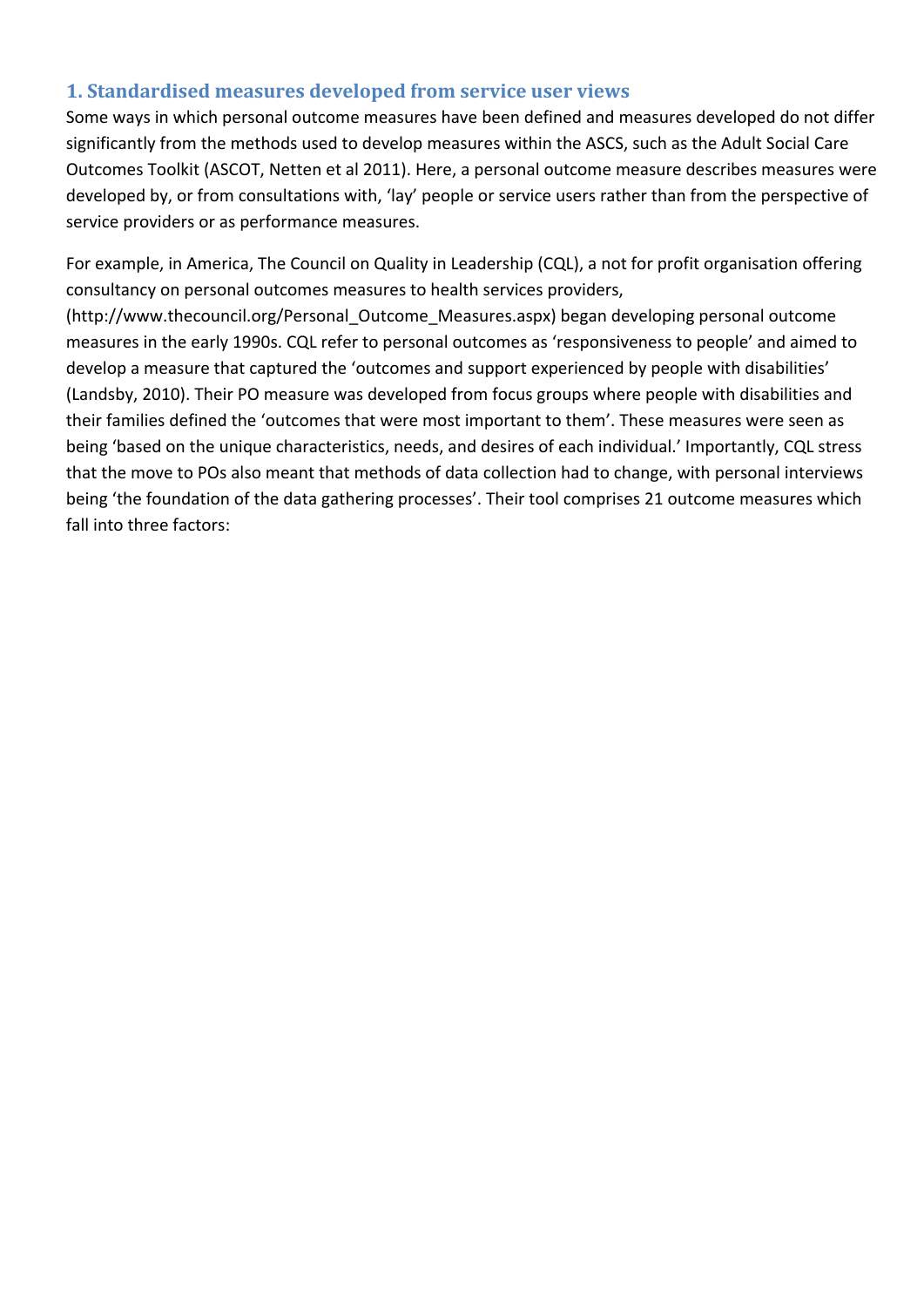- Myself: who I am as a result of my unique heredity, life experiences and decisions;
- My world: where I work, live, socialise, belong or connect;
- My dreams: How I want my life (self and world) to be.

The outcome measures include safety, support networks, relationships, participation in the community and choices in different areas of life. Annexe 1 gives more details of the outcome measures used in this approach and suggests ways in which these reflect current measures in the ASCS, in particular, ASCOT.

Work in the UK also mirrors similar domains. For example, Waters et al at Lancaster University, cited in *Changing lives together: Using Person-centred Outcomes to Measure Results in Social Care* (Department of Health 2010) developed questions for services users based on rated satisfaction against 'a predefined satisfaction scale' of:

- Dignity in support;
- Choice and control;
- Feeling safe (at home and 'out and about');
- Being a partner in planning support;
- Key relationships.

This approach was cited as being used by six local authorities:

- City of London
- Hertfordshire
- Cambridgeshire
- Worcestershire
- Northamptonshire
- London Borough of Richmond upon Thames.

The approach and choice of domains is seen to be based on service user views in that it:

*has shown that it is possible to work collaboratively to design, construct and employ an approach to measuring outcomes that features the views and experiences of local people and staff who work in social care services features the views and experiences of local people and staff who work in social care services.(p.9)*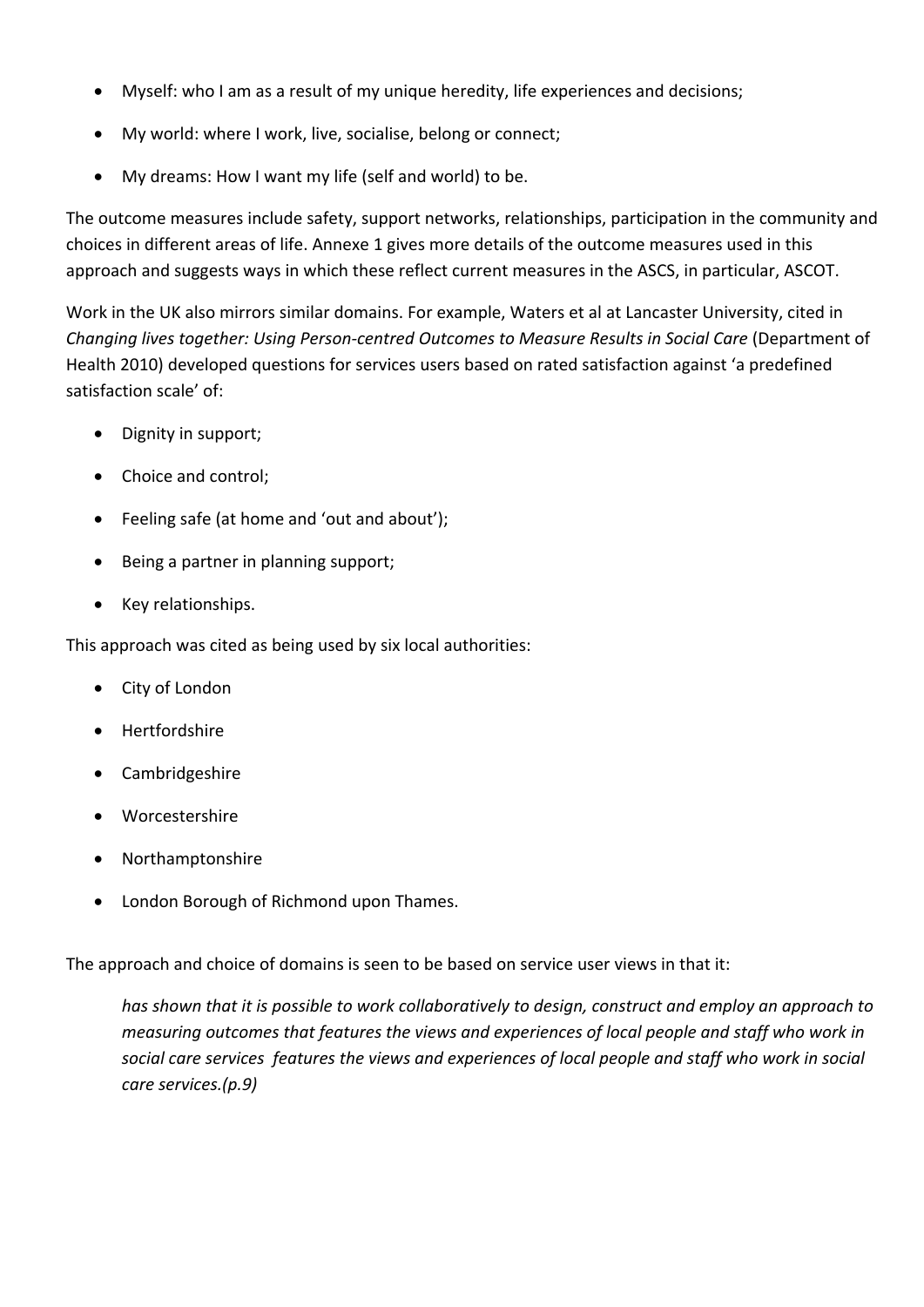## **2. User defined personal outcomes**

#### **Research studies and projects**

#### *Standardised measures*

A well- used and reported instrument, which measures personal quality of life (if not personal outcomes), is the Schedule for the Evaluation of Individual Quality of Life (SEI-QoL)(O'Boyle et al 1993).SEI-QoL is a measure of health-related quality of life. With SEI-QoL respondents are asked to identify:

*'the five most important areas of your life at present – the things which make your life a relatively happy or sad one at the moment…the things that you feel determine the quality of your life.'* 

After the person administering the measure establishes the core meaning of the areas mentioned by the respondent (e.g. if 'golf' means 'leisure' or 'socialising' or 'mobility'); they are then asked to rate how life is for them in each area from 'worst possible' to 'best possible', by drawing a horizontal line inside a box the bottom of which represents 'worst possible' and the top 'best possible'. Respondents are then asked to rate their present life as a whole in the same way, and finally, a specially designed disk is used to help respondents indicate the relative importance of each of the five areas so that weighting can be applied. While highly personalised and eliciting extremely detailed quantitative information, the SEI-QoL is a highly time-consuming process – a study of its use with hospital patients aged 65 and over (Mountain et al, 2003) found it took a median of 37 minutes to complete (range 15-105 minutes). It is not a method which could be used in a postal survey but could be worth exploring as a method to use in face-to-face data collection.

Along similar lines, the Patient-Generated Index (PGI) (Ruta et al, 1994) asks respondents to first say which areas of their life are most affected by their health and then rate how their current condition matches their expectations on a scale of 0-10. Respondents then have to rank the areas they have specified in terms of importance to them.

Similarly, the Quality of Life Assessment Schedule (QOLAS, Selai et al, 2000) is based on repertory grid technique/construct theory (Kelly, 1955), and asks respondents to say what is important for their quality of life. They then identify ways in which their current health state affects this. 10 "constructs" are elicited, two for each of the following domains of QOL: physical, psychological, social/family, work/economic, and cognitive functioning. Respondents then rate these on a scale of 0-5, where 0 represents 'no problem' and 5 'it could not be worse'. They also rate how much of a problem they would "like" each of these to be, ideally, on the same 0–5 scale. At follow-up interview, respondents are reminded of the constructs they identified and asked to rate them 'now'. While complex and needing face to face administration, QOLAS has been used successfully with patients with mild to moderate dementia and has shown to have acceptable validity and reliability (Selai et al, 2001).

Another generic approach that does not use domains but which, the authors claim, allows patients to define the outcome of any therapeutic service or intervention is PSYCLOPS (http://www.psychlops.org.uk/about.html). PSYCLOPS is a one page measure and was developed by primary care professional and therapists at King's College, London. PSYCLOPS comprises questions on Problems, Function and Wellbeing and a scoring system. Respondents describe their main problem or problems and how this/these affects them. PSYCLOPS can be used before, during and after any therapeutic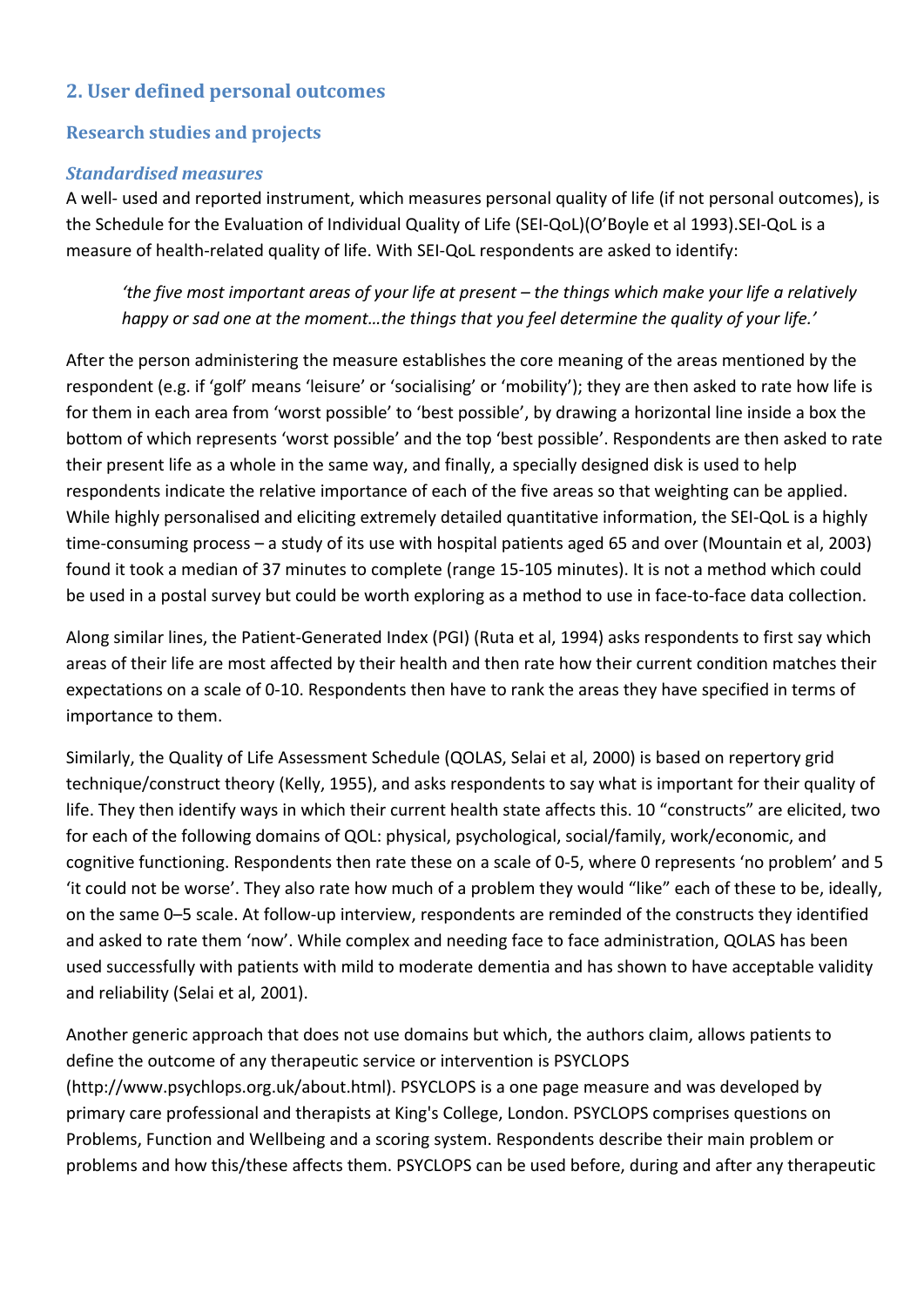intervention and measures the processes whether or not it the intervention is completed. It has been validated in a number of languages.

#### *Three wishes: Research studies in social care, health and wellbeing*

A small number of studies from various health and wellbeing fields have used the 'three wishes' approach to capture personal outcomes. For example, Dykens et al( 2007) individually administered interviews to 128 participants with ID (Intellectual Disabilities) aged 5-50 years (mean = 18.75 years). The study used two 'semi-projective' tasks; sentence completion and three wishes. It also used an IQ test to measure cognitive abilities. The measures used were:

- 1) Sentence completion task (9 stems)… I would like to… I wish that I… If I only… I hope… I am… I would like the most to… I am best when… People think that I… Sometimes I think about…
- 2) Magic wishes…*If you could have three wishes that could come true, what would you wish for? What are your three wishes? I'll write them down*.

Responses were coded into content categories but no outcomes were measured and no follow-up occurred. Because of the lack of focus on outcomes and follow-up in this study, it offers limited insights into how well the three wishes approach might be used to measure met or unmet outcomes. It does, however, show encouraging signs that people with learning disabilities are able to respond to such questions in a face-toface administration.

A study using social care service users – using three wishes, where personal outcomes questions were completed by respondents in their own time – was reported by Whereton et al (2012). Researchers made home visits to 31 participants aged 60-98 regarding assisted living technologies to support independence at home. An initial interview took place, and then the participant was given various items of equipment to use for one week and a 'Home and Life Scrapbook' which included a section on wishes (things they wanted to change or improve). After one week, the researcher returned and reviewed the content of the scrapbook during an interview with the participant. The wish list question was open-ended but, in order to focus priority, was limited to three items. Three sections started with the phrase "I would like…". The three wishes activity aimed to explore what participants wanted as well as needed. The authors provide examples of responses and cite one specific response of "able to breathe better" before providing broader examples such as "visiting places" (remaining active), "be able to stay in my own flat" (ageing in place) and "able to help orphans" (reciprocity). It is reported that responses were identified as providing further insight into factors which impacted on the participant's quality of life and opportunities for support. As such, they were used as a starting point for discussion between the participant and researcher in the final interview of the study. Again, this study did not focus on whether these wishes/outcomes were met.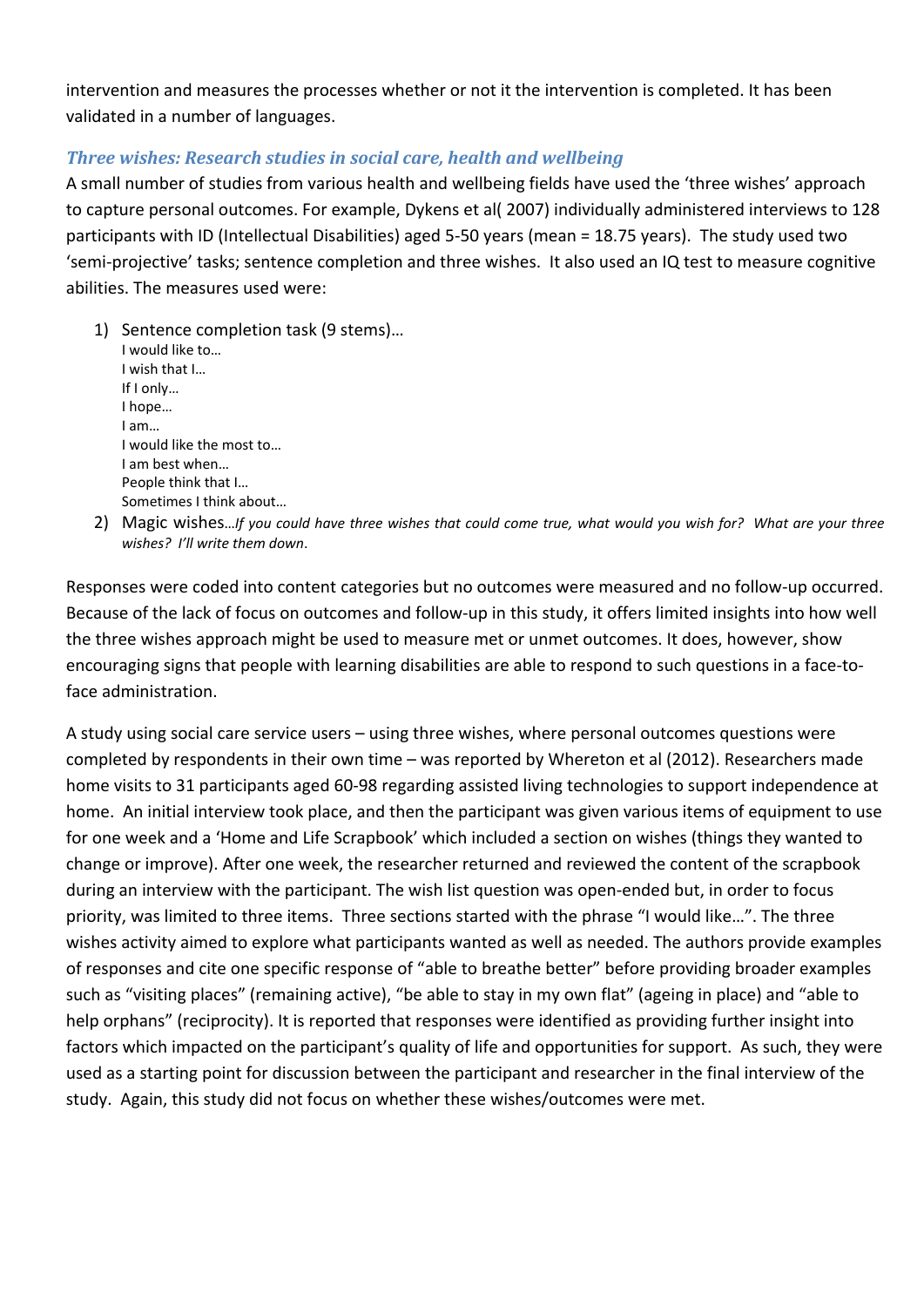We only found one example in the research literature of the use of a personal outcomes approach – again, the three wishes approach – in a self-report questionnaire, but this was in a non-clinical, student population. King and Broyles (1997) used a self-report questionnaire which measured three wishes with 405 US college students, and related responses to measures of well-being. The study asked:

#### *If you could have three wishes, what would you wish for?*

A quarter of a page was allowed for a written response. Of respondents, 96 % listed three wishes and 4 % listed less than three. Two participants listed four wishes, but the study only used the first three. After listing the wishes, the questionnaire included personality and well-being scales. Finally, participants were asked to rate on a scale of 0.0 to 0.1 how probable they thought it was that each wish would come true. Content analysis was used to code responses into content-driven categories and they were rated by researchers on a number of continua such as possibility to attain and breadth. This study focused on the relationship between wishes and gender, personality traits and well-being and so, again, did not explore the stability – or not – of the wishes reported over time or whether respondents consider they had been met at a later date.

## *Three wishes: local authority work*

Older people are certainly able to respond to questions on wishes and dreams and the challenge may be more how this information is used and responded to than eliciting it in the first place. The Oxford Circles and Wishes project, run by the Older People's Programme with Age Concern Oxfordshire, asked people in day care centres, lunch clubs and social clubs what they wished for and what they thought it would take to make it happen. In a series of discussion groups they asked 80 older people, many with disabilities and long term conditions such dementia, depression and Parkinson's disease what their wishes were.

They found that only a very few people had no wish and of these, two said this was because their lives were already very active and full. The majority were able to think of two or three wishes immediately.

The project grouped the wishes cited under 11 general headings (derived from what people had said):

- Trips, visits and holidays
- To do things again (from the past)
- Gain new skills
- Creative arts
- Things to do at the club/centre (e.g have a guest speaker)
- Living arrangements (e.g. to live with family members)
- Religion (e.g. be able to go to church)
- Luxury (e.g. have a massage)
- Fitness and Health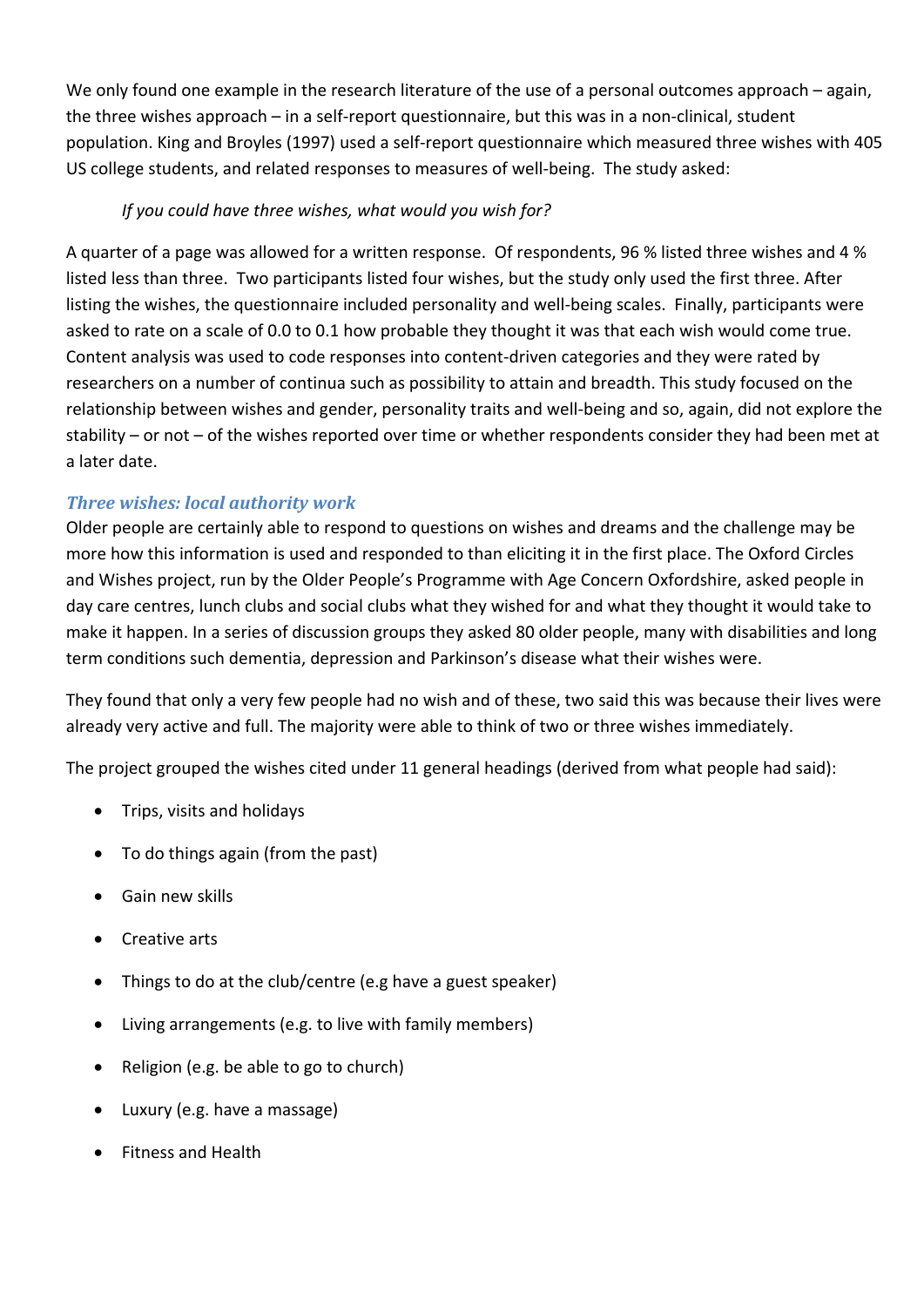- People (e.g. meet friends or celebrities)
- Life dreams (e.g. run a shop, help disadvantaged people)

#### *Other forms of wording*

Oxfordshire County Council were central to the LA development and early stage testing of using personal outcomes as a performance measure for social care in England, working with a group of eight other councils (Putting People First, transforming social care, 2010)

The question developed by these councils is intended to form part of assessment and to enable providers to consider the lives of service users in a more holistic way. People are asked to say 'the three most important things that they want to happen in their lives' or 'What three things matter to you most?'. At review they are asked:

*Thinking back to the three things that matter to you most, how are they going? (Have you been able to do what you wanted? / are you happy with this aspect of your life?) Yes, happy with progress. If*  not, can you please tell us the reasons why (able to give up to three reasons) Oxfordshire CC workshop Developing practice around capturing personal outcomes (September 2011)

Oxford CC stress that the choice of three things is not fixed and there should be no compulsion for service users to make three choices. They also emphasize that a PO measure should never be used in isolation and is more powerful if compared with information from other sources.

Importantly, and in contrast to the approaches that are described in the next section below, from the available information it appears that Oxfordshire does not advocate mapping to a designated framework but instead a propose a national measure of the number of people who achieve their three most important outcomes.

Rather more loosely worded and designed as a means of self -directed support and support planning activities, Bowers et al (2007), in *Person Centred Thinking with Older People: Practicalities and Possibilities*, suggest the following questions which could be seen to relate to personal goals:

*What ideas do you have about how you would like your life to be?* 

And the use of these prompts:

*Would you like to see and hear what other people have done or other examples of support plans?* 

*What matters to you?* 

*What is important to you?* 

*What do you miss that you do not do anymore?* 

And:

*What would it take to get that [your life] back on track?*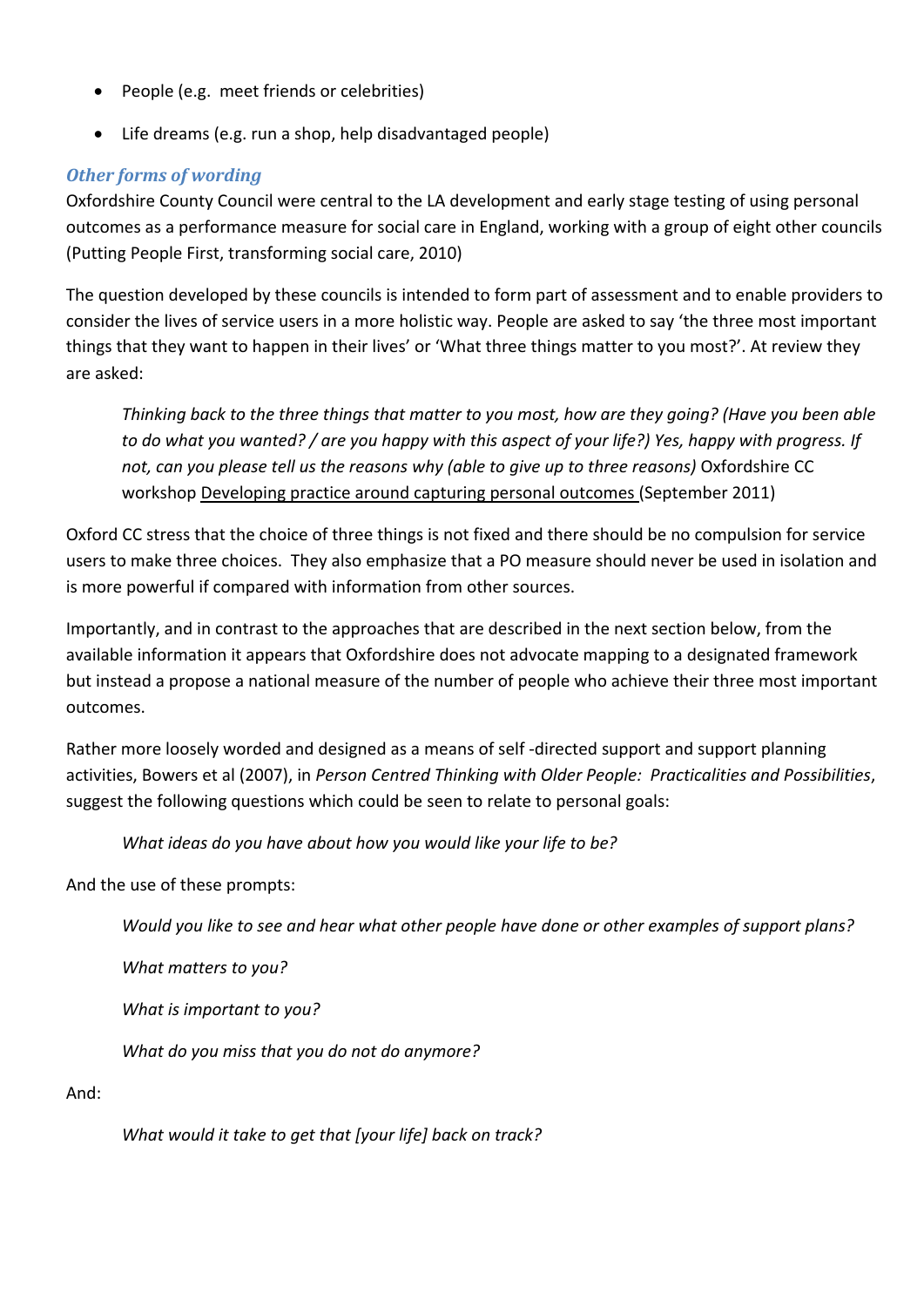*How would you like your week to be? What do you want to change about your life? What would you keep the same? What are your 'must haves' and what are your 'like to haves'? (Bowers et al, 2007, p89)* 

What these measures, research studies and local projects suggest is that people can answer open-ended 'what is important to you' and 'three wishes' style questions face to face and, amongst some groups, on their own but they highlight the problem of how to manage the wide variety of resulting responses and the administrative burden that can occur with the more developed and reliable methods such as Sei-QOL, PGI PSYCLOPS and QOLAS.

#### **Approaches using framework mapping**

Under the category of user defined outcomes there seem to be a growing number of researchers and local authorities who collect data in the service users' 'own words' and then, rather than content analysing this data, map it upwards on to frameworks derived from other work with service users or derived from policy. We will first describe some of the main frameworks used and the LAs that are using them.

One of the most influential frameworks being used originated at the Social Policy Research Unit (SPRU) at the University of York. SPRU undertook research with social care service users and analysed the outcomes they saw as important. From this work SPRU identified three main categories of outcome:

*Quality of Life* or maintenance outcomes are the aspects of a person's whole life that they are working to achieve or maintain.

*Process* outcomes relate to the experience that individuals have in seeking, obtaining and using services and supports.

*Change* outcomes are improvements in physical, mental or emotional functioning that individuals are seeking from services or support (Qureshi et al 2001).

Building on the work of the Social Policy Research Unit (SPRU), the Talking Points Personal Outcomes Approach (Cook and Miller, 2012) was developed in Scotland by the University of Glasgow for people using health and social care services. The approach groups the outcomes given by service users into SPRU's three broad categories of quality of life, process and change, and has further developed subcategories within each to form a framework. The framework is believed to be at a 'sufficiently high level to be able to capture most issues of importance to most people' (Cook and Miller, 2012, op cit p11). Further developed by the Joint Improvement Team (JIT) within the Scottish Government and community care organisations, the Talking Points Approach is being used by over 40 health and social care provider organisations. Building on SPRU work, Talking Points describes the three overarching outcome types as follows: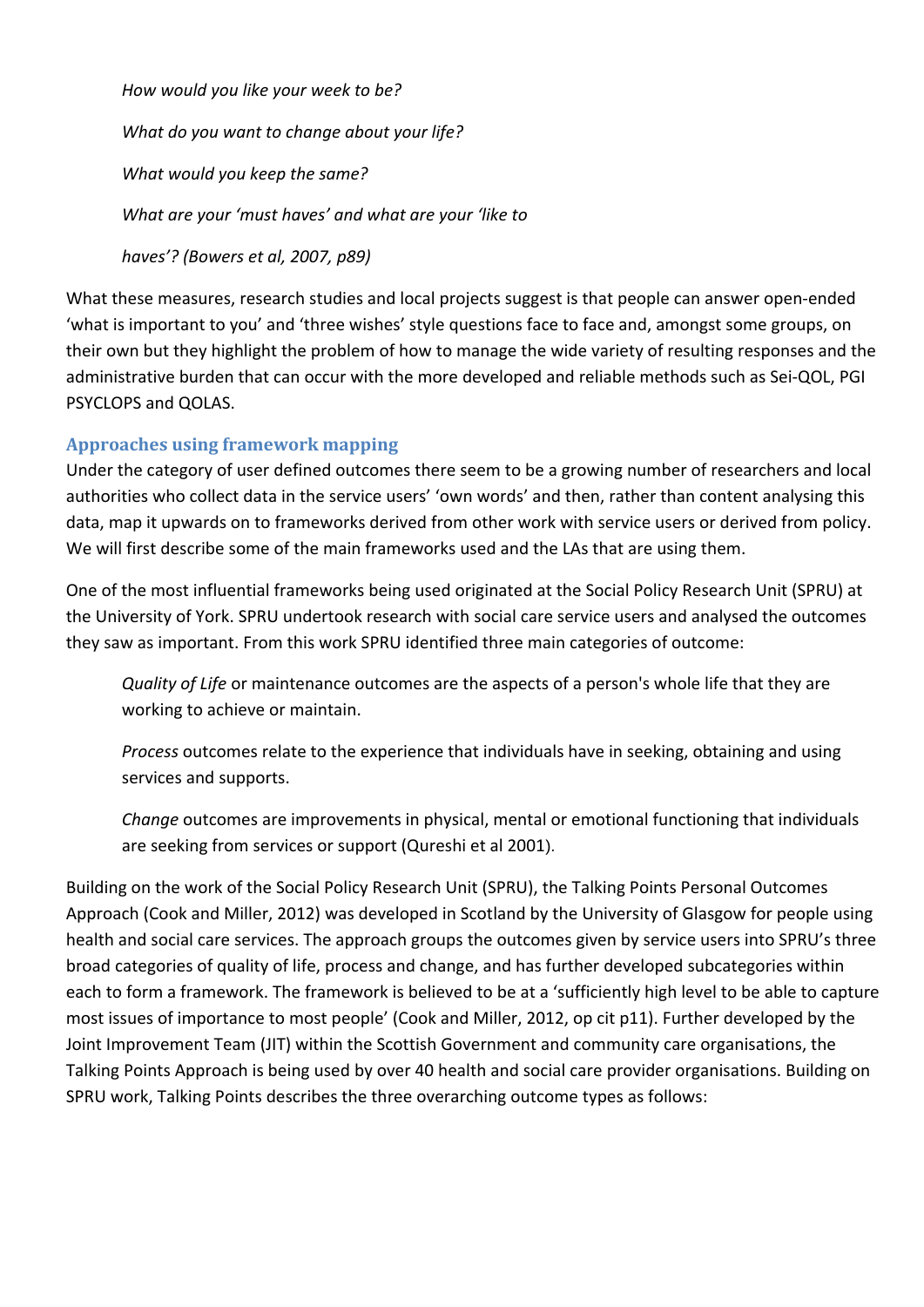- *Quality of Life outcomes* (which are also known as maintenance outcomes) are the holistic goals relating to a person's whole life. Such goals are likely to require support through a range of services and agencies and engagement with the service users, their family and the wider community.
- *Process outcomes* are experiential in nature and relate to improvements to physical, mental or emotional functioning that a service user obtains or wishes to obtain from services or support.
- *Change outcomes* may enable a service user to move to the goal of maintenance of a certain level or aspect of quality of life. In other cases, a series of much smaller changes, often on a day-to-day basis or short timeframe, may be desired: for example, in managing pain or symptoms of a chronic or terminal illness.

Within each of these higher level categories are a number of sub-categories, derived from previous developmental work with service users.

Table 1 shows the subcategories identified by the Talking Points approach under Quality of Life, Process and Change. Compared to ASCOT domains, there is considerable overlap, with safety, occupation and participation – and, less directly, respect – all seeming to feature.

| Table 1. Taiking Follits apploatil tategories |                      |                              |
|-----------------------------------------------|----------------------|------------------------------|
| <b>Quality of Life</b>                        | <b>Process</b>       | Change                       |
| Feeling safe                                  | Listened to          | Improved confidence / morale |
| Having things to do                           | Having a say         | Improved skills              |
| Seeing people                                 | Treated with respect | Improved mobility            |
| Staying as well as you can                    | Responded to         | Reduced symptoms             |
| Living where you want / as                    | Reliability          |                              |
| you want                                      |                      |                              |
| Dealing with stigma /                         |                      |                              |
| discrimination                                |                      |                              |

#### **Table 1: Talking Points approach categories**

The Talking Points Framework stresses the interdependence of outcomes. Some factors may be both causes and outcomes, and factors are not independent: for example, the quality of life category 'living where you want' may be both a goal in itself and a way to reach the change outcome of 'improved morale'.

Interestingly, the Talking Points approach recognises that a number of services and groups may identify additional outcomes, and again these seem to relate closely to some of those already identified in ASCOT. For example, an additional quality of life measure is 'personally clean and comfortable', defined as:

*A person who is unable to carry out their own personal care is personally clean and comfortable, presentable in appearance and has a balanced diet. In a clean and comfortable environment: The immediate environment is clean enough to avoid harm to health and prevent deterioration in morale (Cook and Miller, 2012, p.12)* 

Personally clean and comfortable here is clearly closely related to the ASCOT domain 'personal cleanliness and comfort'. Other additional outcomes suggested by Talking Points include those about cultural and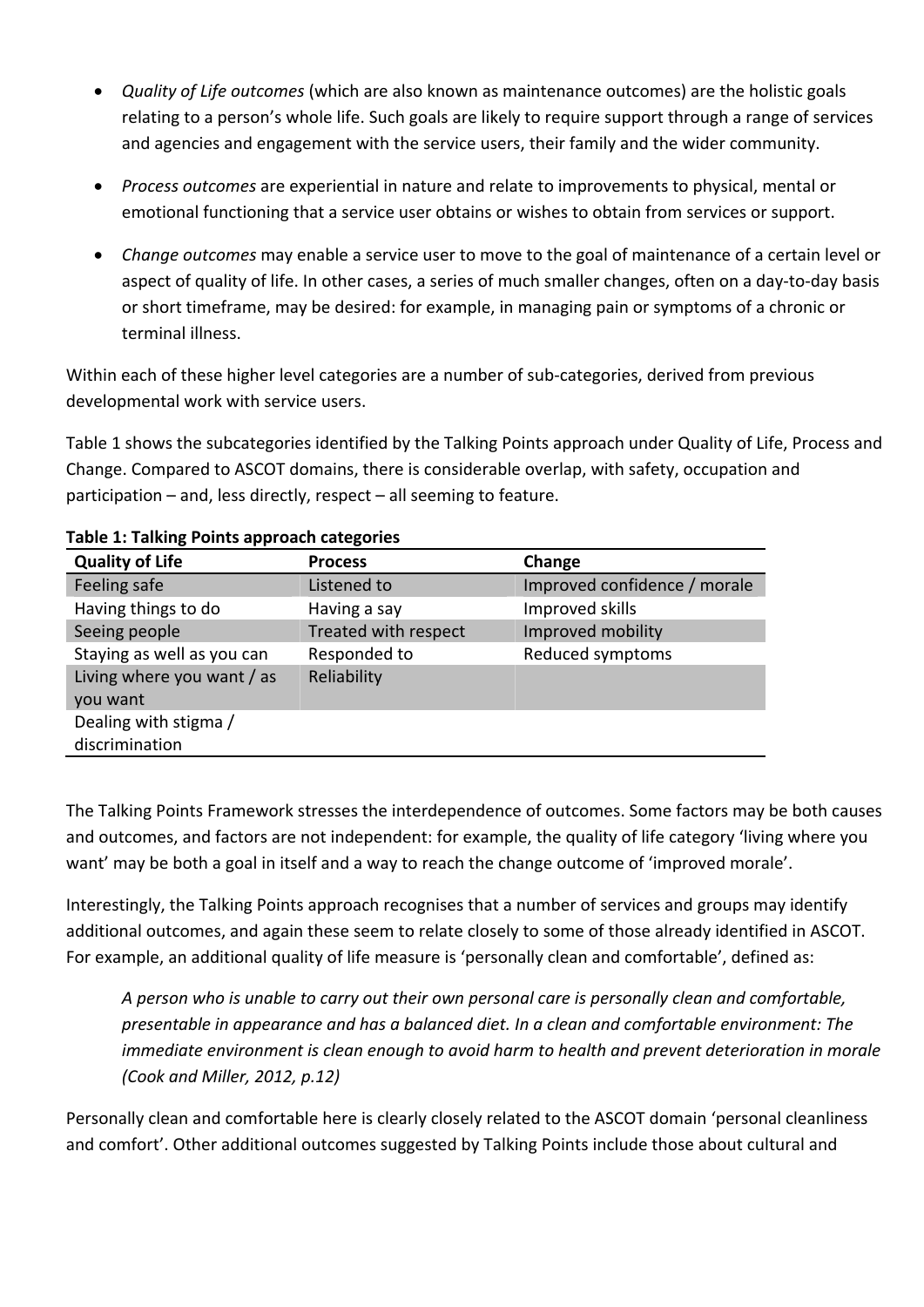religious preferences (categorised as 'Process') and improved income (categorised as 'Change'). These do not have current equivalents in ASCOT, or the ASCS as a whole, although they can be regarded as being subsumed to some extent by current ASCOT outcome domains.

The Talking Points approach was also further developed to include outcomes tailored to people living in care homes. Annexe 2 gives more details of the additional outcomes suggested for care home residents.

Elsewhere, there are more examples of approaches to POs where service users' stated outcomes are mapped to different frameworks. Local authorities in England that have mapped PO responses to frameworks include Manchester, who have used POs recorded in service users' own words and then mapped these to the seven Our Health, Our Care, Our Say White (OHOCOS) Paper (Department of Health, 2006) outcomes :

- Improved health and wellbeing
- Improved quality of life
- Making a positive contribution
- Choice and control
- Freedom from discrimination and harassment
- Economic wellbeing and
- Personal dignity.

West Sussex have used individualised support plans as the basis for identifying POs, and these are then categorised in terms of maintenance, change and process from the Talking Points model and the seven domains of OHOCOS.

Cumbria have mapped their outcomes to the Adult Social Care Outcomes Toolkit (ASCOT) and attributed scores to them. They have used ASCOT questions, referred to as the quality of life questionnaire, with service users during assessment and then asked their PO questions relating them to this. Annexe 3 gives more details of this approach and an example of the type of response received.

In Wales, a series of pilot studies of outcomes-focused and relationship-centred work have been received positively (Andrews et al., 2009). They have used the 'Senses Framework', which focuses on the creation of 'enriched environments' of support (Nolan et al., 2006), where outcomes impact on carers and service providers as well as the service user and are related to:

- $\bullet$  Security to feel safe within relationships
- Belonging to feel 'part of things'
- Continuity to experience links and consistency
- Purpose to have a personally valuable goal or goals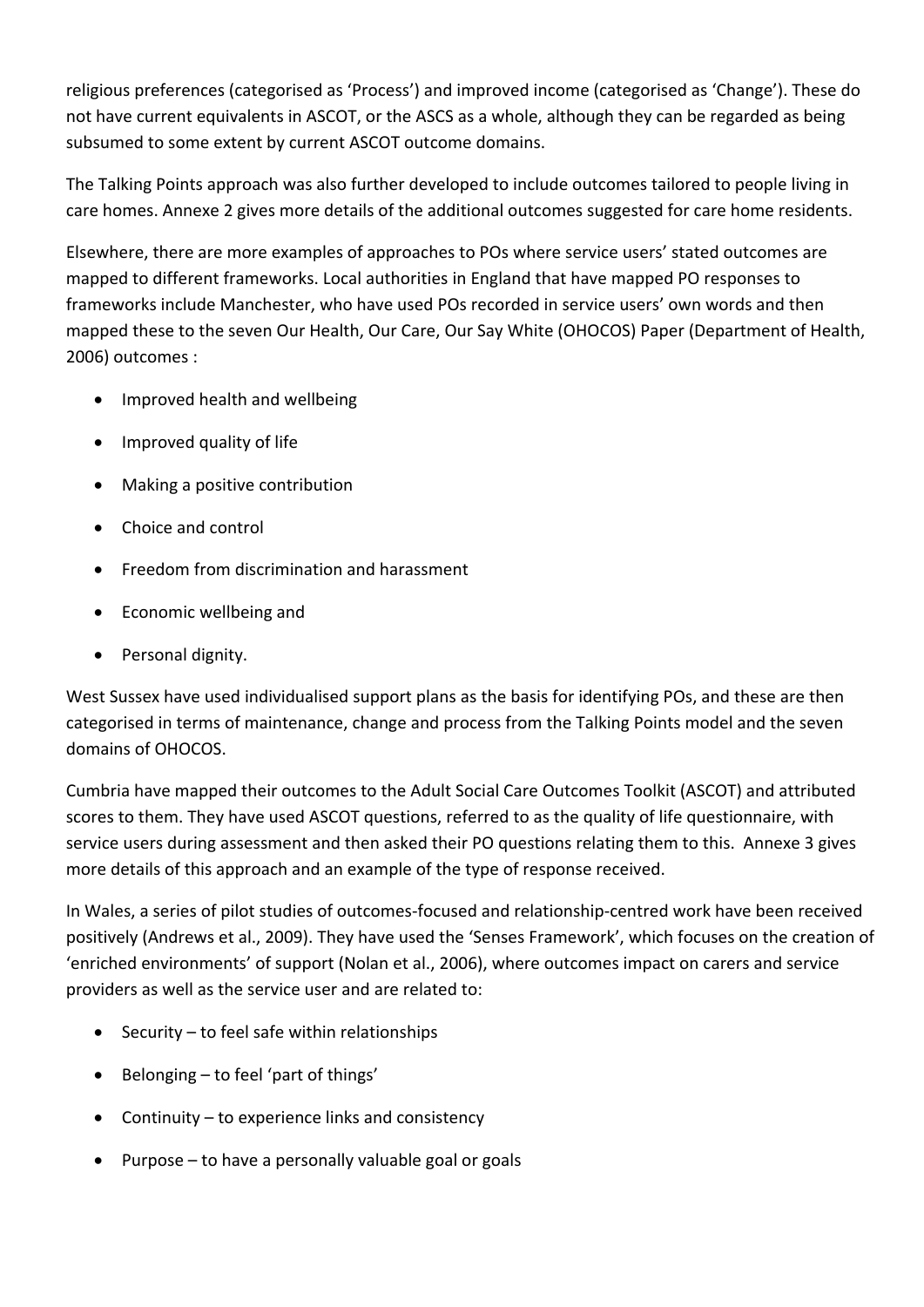- Achievement to make progress towards a desired goal or goals
- Significance to feel that 'you' matter.

Bowers et al (2007, op cit), in their *Practicalities and Possibilities* project, suggest seven dimensions to which POs might be mapped, derived from consultations with older people as part of The Older People Programme:

- Being active, staying healthy and contributing
- Continuing to learn
- Friends and community-being valued and belonging
- Importance of family and relationships
- Valuing diversity
- Approachable local services
- Having choices, taking risks.

An approach, developed from the work of Oxfordshire CC (above) by Think Local Act Personal (http://www.thinklocalactpersonal.org.uk)/Browse/SDSandpersonalbudgets

/Review/?parent=3249&child=5625&) asks for user-defined outcomes (in their own words) but asks for these within a number of predefined domains. The template for reviews asks service users to specify their outcomes in each of the following areas:

- Community life: leisure, learning and work
- Managing money
- Families and relationships
- Choices and changes
- Living safely and taking risks
- Health and wellbeing
- Everyday tasks.

and then asks them for information on 'what is working?', 'what is not working?' and 'how do you want this to change?', as well as recording what family and other people who support the service user think is working and not working for them. This approach has been adopted by Lincolnshire Council, who also ask for respondents' 'top three' outcomes that they 'most wanted to achieve' in a set period of time which, presumably, may fall within these domains or outside of them.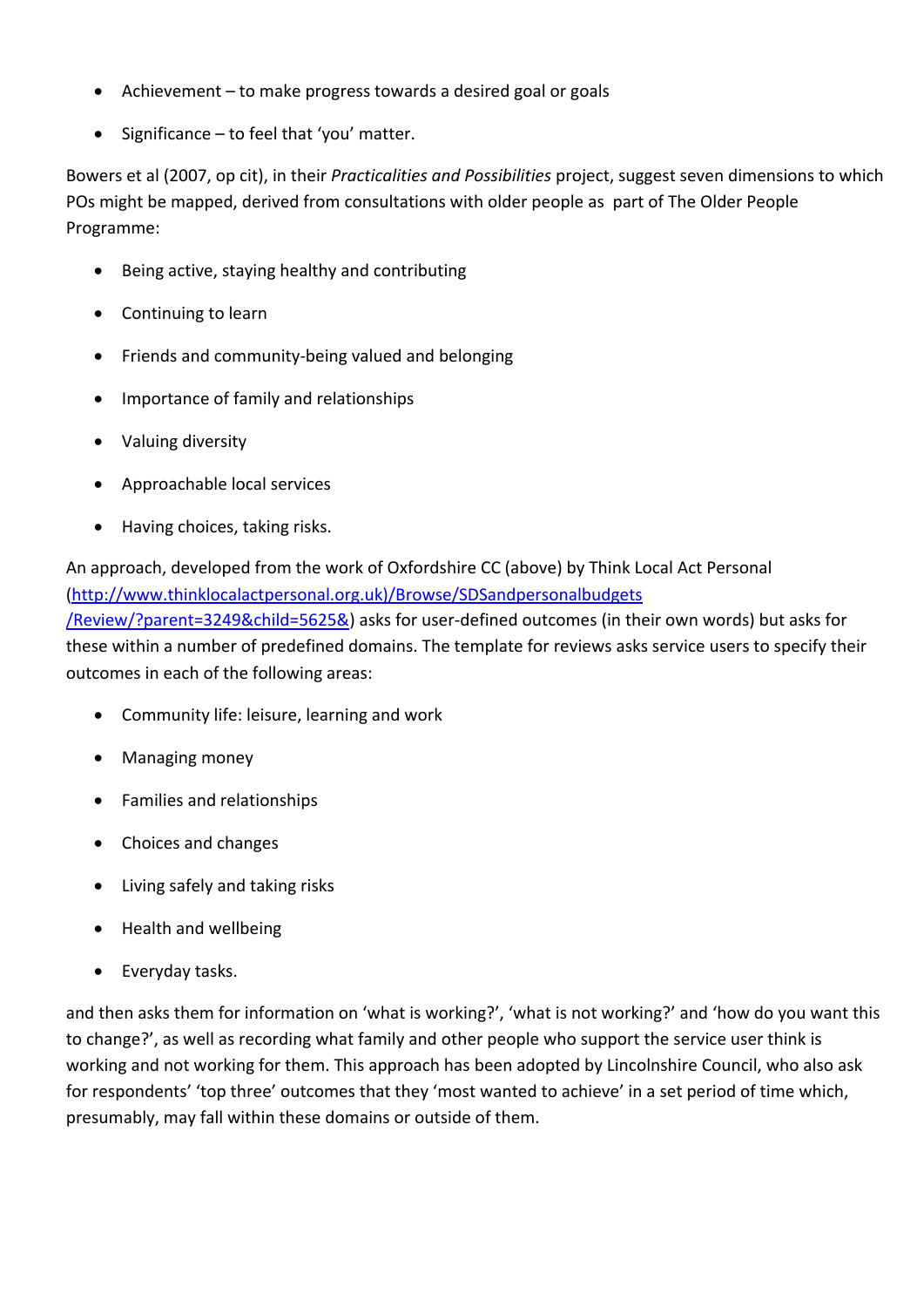Putting People First: Transforming Adult Social Care (Bennett, Cattermole and Sanderson, 2009) worked in the opposite direction, using these same domains (i.e. mapping up to these domains from service users' own words). Developed by stakeholders, including disabled people and their carers, the suggested approach is to ask for three personal outcomes and to ask at review:

*Thinking of the three things most important to you in your support plan, has the way you have spent your money helped you to achieve them?* 

Respondents can give their answers on using the following categories:

Yes – I have fully achieved this goal

Yes – I am successfully working towards this goal

No.

The Coalition of Care and Support Providers (CCPS) in Scotland lists a number of outcomes resources (http://www.ccpscotland.org/policy/new-localism/outcomes-resources/Outcomes-Resources-List), some commercial, some freely available (e.g. ASCOT). One commercial toolkit which appears to explore personal outcomes is the REACH toolkit. This toolkit explores standards in supported living for people with learning disabilities and other users of supported living services. The 'It's my life' toolkit assesses progress towards the outcomes service users want. This is completed by the service user and their 'circle of support'. There is also a Service Review toolkit (which is completed over 12 months) and maps to the National Minimum Standards for Domiciliary Care and Supporting People Quality Assessment Framework. http://www.paradigmuk.org/content/Home.aspx

Another commercial measure/approach is the Carista/Interelate (http://www.interelate.co.uk). With costs given as between £25k-100k, it was not possible to obtain further details for the purpose of this report, but this approach appears to use service user interviews and questionnaires which collect both qualitative and quantitative data, and 'personal maps', which can be used to plan individual budgets or self-directed support.

I.ROC (Individual Recovery Outcomes Counter) (http://www.penumbra.org.uk) is currently being validated and use incurs a cost. It is based on a questionnaire relating to 12 indicators (unspecified). According to the CCPS website, I.ROC produces:

*'numeric and graphic data …in order to measure progress against indicators. I.ROC is used in conjunction with HOPE Toolkit which contains personal plans, tools and tips linked to recovery and well-being…Data [are] produced at personal, service and organisational level.'* 

The Wellbeing Web has been developed in 2011 by Angus Council http://www.iriss.org.uk/resources/measuring-outcomes-angus and is:

> *'an interactive tool designed to facilitate an engaging and positive process to measure outcomes with children and adults. The wellbeing web is used to capture specific outcomes, and for those*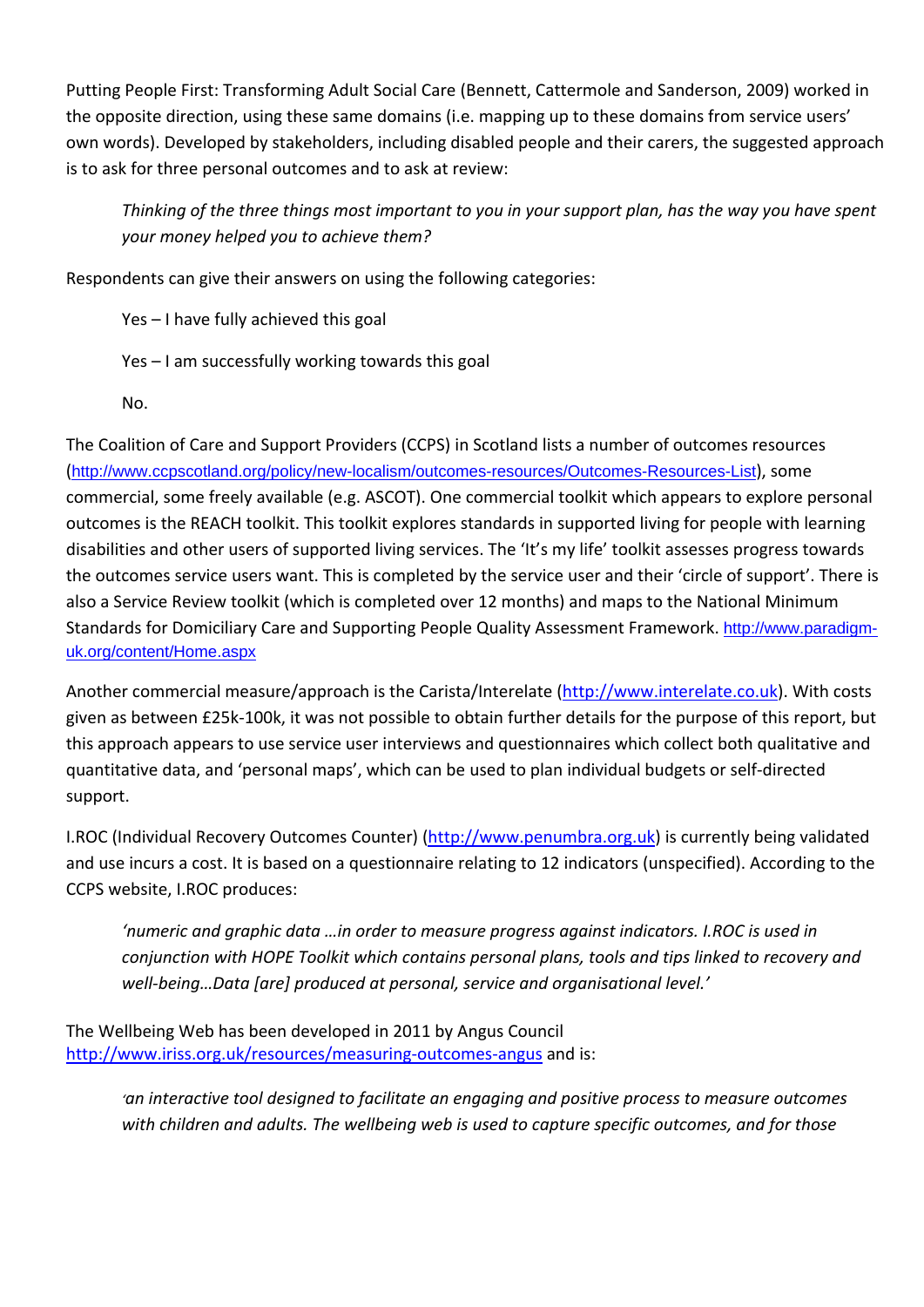*receiving support to recognise where they are, where they would like to be, and what steps they need to take to get there'.* 

Outcomes here are described as:

*'the impact of support on a person's life and not the outputs of services. Outcomes are the answer to the question: So what difference does it make? Outcomes are the changes or benefits for individuals who access support.'* 

This approach uses a visual tool, based on the Outcomes Star developed by Triangle Consulting – a type of spidergram showing the respondent's position on eight scales (see Annexe 4). The authors claim that the Wellbeing Web can be adapted to a range of settings and service users, and is 'relevant and compliant with the *Getting it Right for Every Child* national practice model (Scottish Government, 2008)'. Getting it Right for Every Child includes eight wellbeing indicators: safe, healthy, active, nurtured, achieving, respected, responsible and included (remembered by the acronym SHANARRI). While focused on children and parents principally, this approach is included here because it shows the use of an approach to personal outcomes that is more quantitative than the majority of others.

The use, by researchers, LAs and other organisations, of mapping up to frameworks is primarily to enable interpretation and comparison of aggregated PO data:

*The [personal outcomes] approach uses frameworks based on evidence of the high level outcomes that matter to people to support the collation, 'aggregation up', and interpretation of outcomes data. The collated data can then be used to ensure that decision making at service and organisational level is based upon what works best for different groups of people in achieving their priorities. Importantly, it can also be used to identify priorities that are not being met. (The Health and Social Care Alliance, 2013 http://www.alliance-scotland.org.uk/what-we-do/projects/personaloutcomes-and-quality-measures-project/ )* 

The upward mapping of personal outcomes to evidence-based categories or frameworks allows practical management of diverse responses to POs but begs the question of how much the end data is still personalised and the extent to which 'service user voice' – the USP of personal outcome measures – is subverted. Frameworks may be linked to evidence-based categories developed 'bottom-up' from work with service users on 'what matters' and therefore be based on 'lay' rather than expert or professional views, but these are *collective* views rather than personal views when it reaches this stage. The question for national use of such data, then, becomes centred around what 'added value' is gained by collecting data in this way rather than using standardised measures based on the same or overlapping categories to these frameworks.

## **Using personal outcomes measures in a survey**

In assessing the relative merits of different approaches to measuring outcomes, including personal outcome tools, it is worth being clear about the different uses of such information. Some important potential uses include: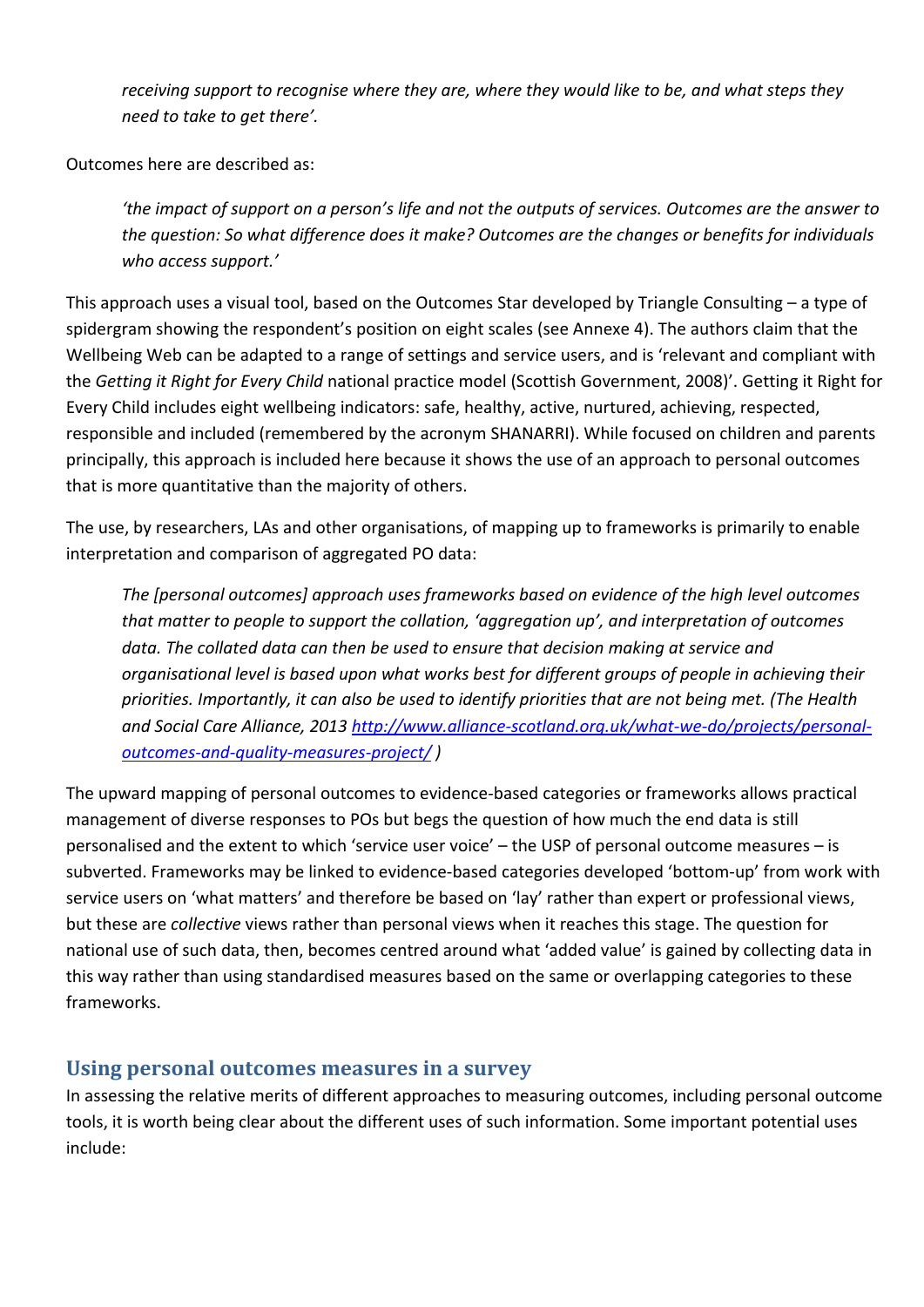- Care managers and service users assessing and reviewing the quality, safety and appropriate mix of services and support used by individuals
- Care managers, or equivalents, drawing up care plans with service users
- Personal budget holders deciding how to deploy their budgets
- LA commissioners making decisions about how to deploy LA-level funding and resources, including developing RASs and contracting with providers
- LAs assessing their own strategy performance, and
- Regulators reviewing the quality and compliance of care providers

Broadly speaking, the first three uses are *individual-focused*, whilst the latter three are *comparative* across service users. In other words, with the former, decisions are being made by the individual, or on behalf of the individual, about the person's own experiences. In the latter, decisions are being made that affect more than one service user and are *aggregated* in nature.

There are also options for how relevant outcomes information is collected. This might be by:

- face-to-face interviews (F2F), or by
- self-completion (e.g. postal or internet questionnaire) (SC)

In theory, either collection method can be used to gather data that inform both individual-focused and comparative decisions. However, in practice, because of the costs of F2F methods, SC methods have been used to collect outcomes information with relevance to comparative decision-making across an appropriate number of service users. The National Adult Social Care Survey (ASCS) is an example.

There is strong support for POs amongst many service users and providers. A number of benefits are cited and otherwise apparent when used within assessment and review processes. However, our focus is mainly on the use of these instruments in self-report form for the purpose of comparative assessment. In this respect, while a SC approach provides an efficient and cost-effective means to gather data on outcomes in general, it may not be ideally suited to the collection of *personal* outcomes data, for reasons which we outline below. Where possible, we suggest ways that the identified limitations might be addressed, and risks minimised.

There are a number of beneficial features of PO approaches (when used in an individualised, face-to-face data collection context), that we would hope to retain in moving to a comparative, self-completion basis. There would also be additional requirements, particularly in making the results suitably comparative. The main challenges would therefore be:

 Finding a way to incorporate the relational, developmental and evolutionary nature of goal determination in PO approaches;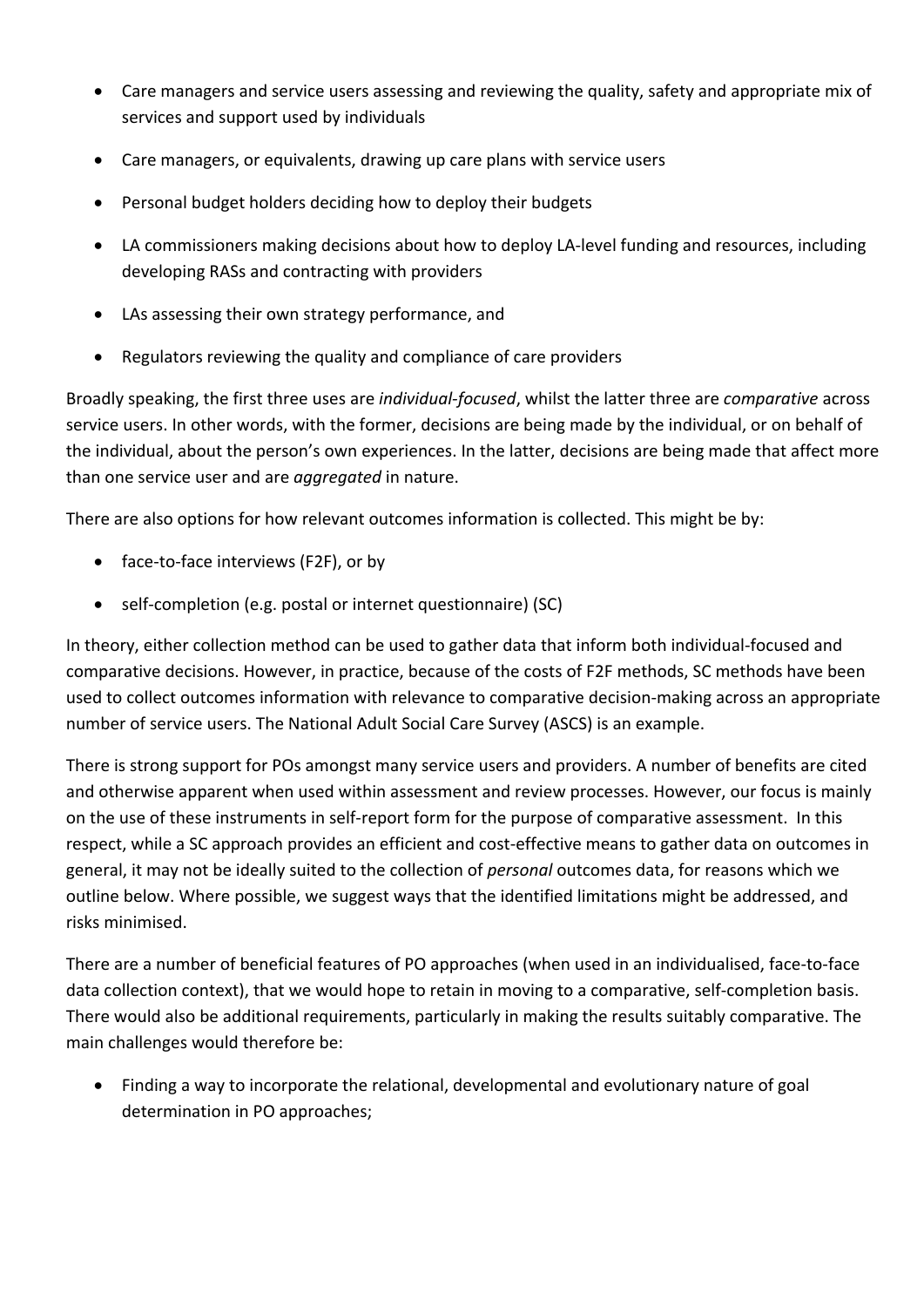- Overcoming the high cognitive demands of a SC approach, especially with regard to service user respondent populations;
- Dealing with the dynamic nature of a PO approach, i.e. goal statement and the follow-up assessment of the degree of achievement;
- Establishing attribution to the use of care services. As well as rating overall achievement, respondents would need to be asked about how much this degree of achievement was due to social care services;
- Addressing the aggregation and comparison problems. Some POs will mean more to some people than others. To develop balanced comparisons between all service users involved in the outcomes assessment process, we need to find a way to reflect the importance and significance of outcomes, and, building on the previous point, how difficult these outcomes were to achieve for social care services.

## **The relational and development nature of POs**

Because most work using personal outcomes has formed part of assessment and reviews, it occurs in the context of (mostly) one-to-one meetings between the service use and provider, and this may form an important part of what makes it attractive and also effective. These interactions provide opportunities for relationship building, with evidence that involving the person in identifying their priorities and required support can itself improve outcomes (Miller, 2010) and be empowering (Qureshi, 2001).

A personal outcomes focus gives social care professionals a 'clarity of purpose' (Thomson, 2008) and, at an organisational level, it can help refocus and clarify what is the 'value base' of service providers and the difference they can make to people's quality of life (Miller 2011).

Personal outcomes measures have been seen as a way to 'open up communication between service users, carers and professionals' (Miller, 2010, op.cit p117), and the importance of the process of engagement in person centred care has been stressed

*[Service providers have said] that they are 'already doing person centred care'. By this they often seem to mean that they are asking older people what they want, or anticipating what they might want, but often without really involving and engaging them as equal and valued citizens (as opposed to service users). (Bowers et al (2007) p9)* 

However, how well PO measures fit in the context of the least interactive of data collection methods – the self-report questionnaire – remains to be seen. In our search of the literature and consultation with professionals, we found no examples of research where personal outcomes were being used in self-report questionnaires with social care service users. This may reflect either the difficulty of doing this or the relative newness of personal outcomes measures, or both.

The majority of work and studies undertaken were administered face to face. In most cases, POs formed part of the assessment and service planning and/or review process. The Talking Points Approach described above, for example, is clear that 'a good conversation' forms the basis of developing a personal outcomes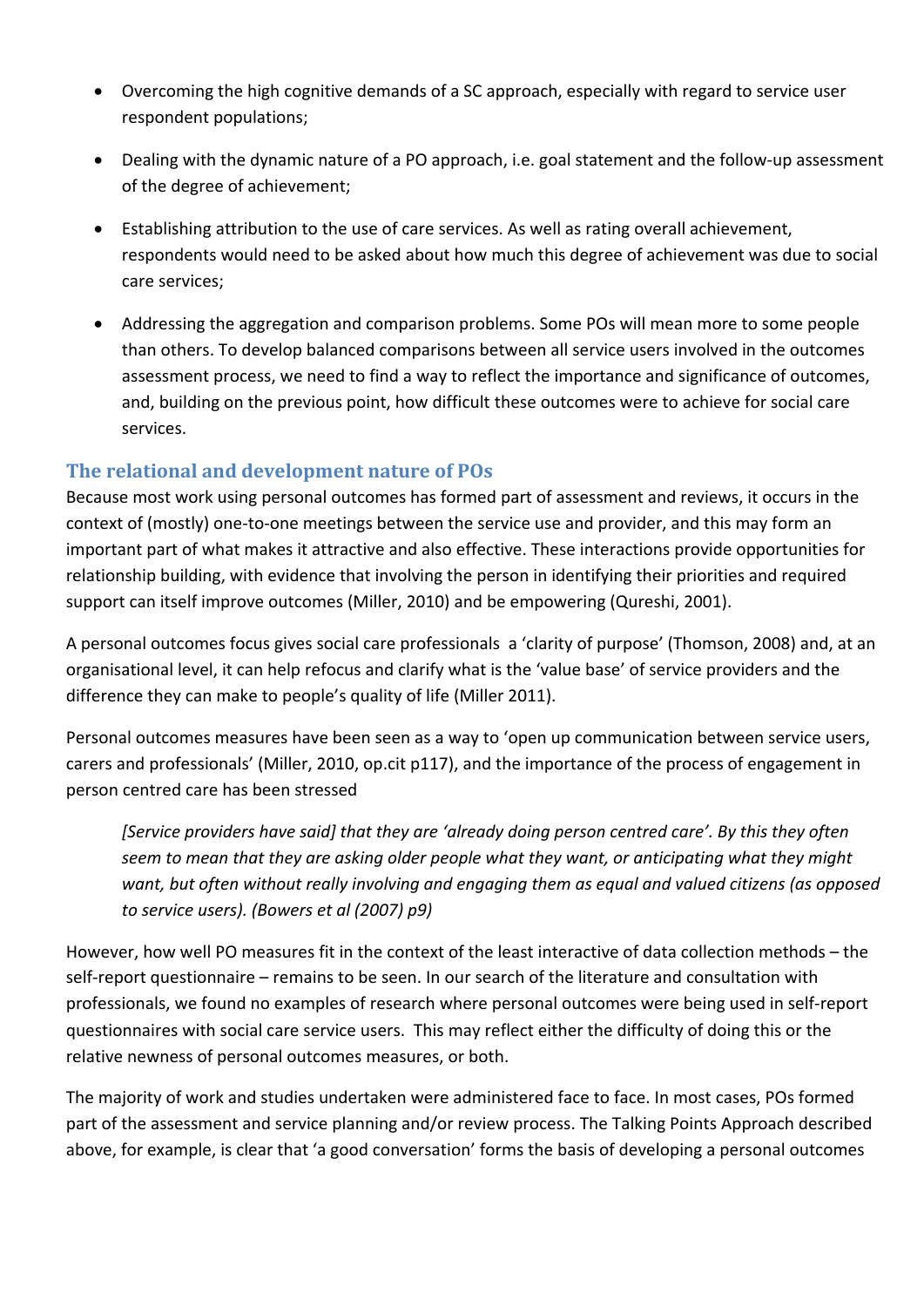measure. The collection of POs here is seen as central to relationship-building between service providers and service users. Further, the importance of the innate or learnt skill of the person collecting POs (ordinarily, the person undertaking an assessment or review) is implied: to ensure that the service user 'engages' with the outcomes.

Oxfordshire CC, who have led in the development of personal outcomes in social care in England, also stress the conversational nature of collecting information on POs. Questions 'should flow from natural conversations with people' and be 'interactive', and not 'rely on one specific form of question' (PO workshop, materials, 2012) These approaches are entirely appropriate in an assessment or review but present challenges to the robustness of POs gathered in this way. Moreover, it highlights the difficulties of using POs outside face-to-face methods of data collection; and indeed Oxfordshire make it explicit in their workshop materials that POs '[do not] work well through survey'. Other local authorities that have piloted POs have commented that even in a face-to-face situation, such as during an assessment or review, service users may struggle to deal with a 'blank page' approach and need some guidance in identifying POs (Contracting for Personalised Outcomes: Learning from Emerging Practice, 2009 p.5)

A facet of this issue is that people might be encouraged to express concerns and unmet needs. When undertaken as part of assessment and review, the fact that POs can be used to identify unmet needs is a further benefit. For example, Oxfordshire CC has used POs to follow up on service users who reported unmet needs. This is a way in which POs can be at their most effective for use in service improvement and delivery. However, in an anonymous postal survey this would not be possible and could be problematic. The effect of being asked directly by a careworker or service provider to suggest personal outcomes might be empowering to the service user as they have a chance to impact on their services, to explain their needs and circumstances, and get immediate feedback. However, in a postal survey the same questions could seem more intrusive and the impact of reporting very specific and personal unmet needs in this way would need to be considered.

This relational, developmental characteristic of existing PO approaches is a serious challenge for any attempt to embody this approach within a comparative, SC methodology. Hierarchical questioning, prompts and routing could be used, but anticipating the full range of responses would be difficult. Instead, we might use a SEI-QoL or PGI type approach, with respondents choosing from a menu of potentially relevant outcomes. However, as noted above, these approaches are costly and time-consuming.

## **Cognitive demands**

Personal outcomes questions aim to capture individual goals and aspirations. They are predominantly either deliberately broad – for example, asking someone what is most important in their life – or ask about a specific area – for example, leisure – but still require respondents to say what they want to achieve in that area in their own words. They do not fit with a 'tick-box' approach, and require the respondent to consider the things that affect their life most profoundly.

The cognitive demands of answering a question on personal goals in a self-report questionnaire, where no support or help can be assumed, is a challenge. There is already concern that survey methods exclude significant groups of service users with cognitive and communication impairments. The response format of PO questions would need to be open-ended to allow any type of outcome to be cited by respondents.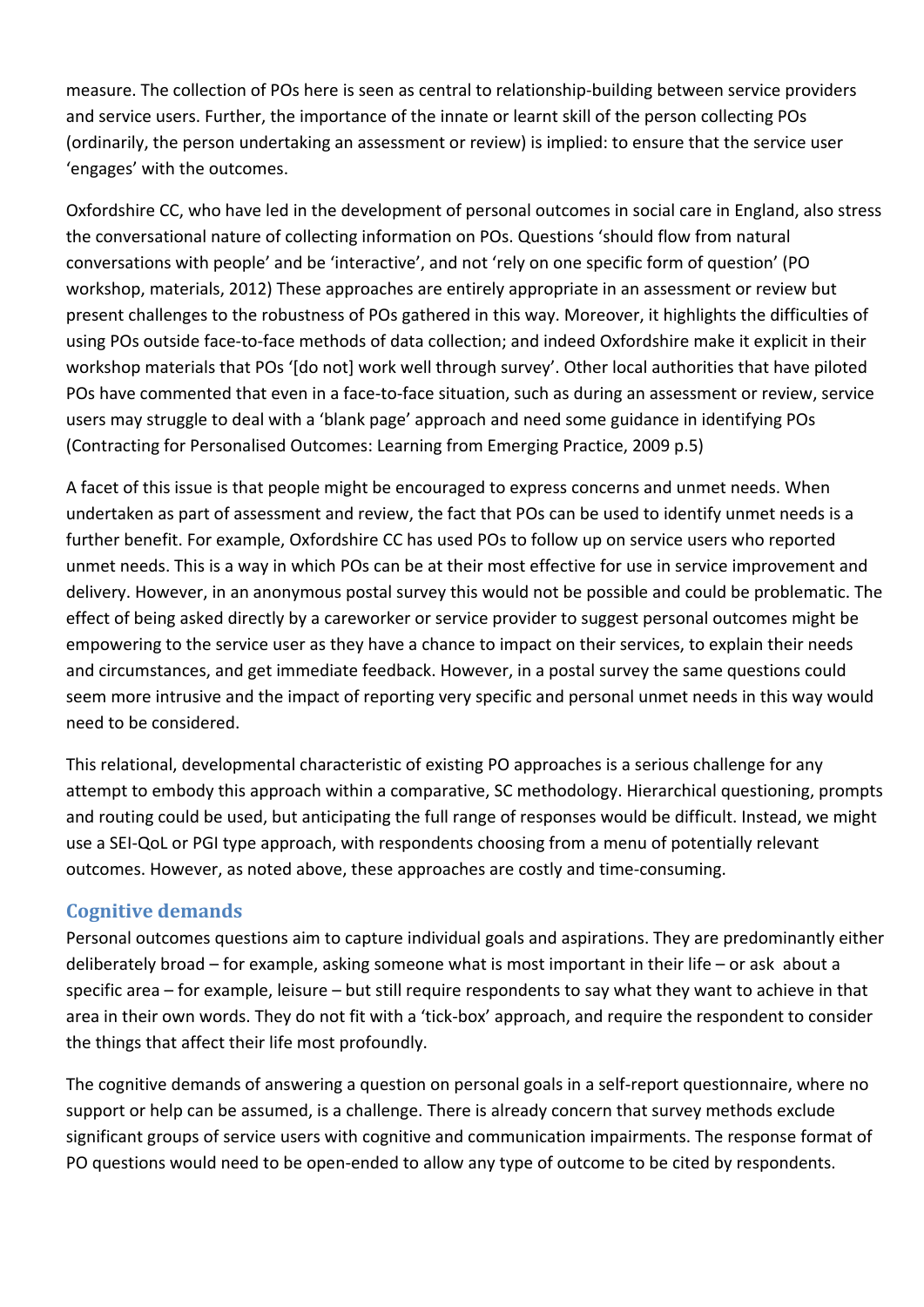Open-ended questions tend to have lower response rates than closed questions (Reja et al, 2003), suggesting higher cognitive burden. Development work has already suggested that the wording of PO questions may need to be adapted for different groups within face-to-face administration: this would need to be considered.

The cognitive burden of PO questions in a SC questionnaire could be tested using the methods described in the final section of this report and this would need to happen before their inclusion could be recommended.

#### **The dynamic nature of the PO approach**

To assess how far social care services meet the needs or goals set as personalised outcome measures, data ideally need to be collected at two timepoints (or more) during which services or support have been delivered and an impact on POs might be expected. This poses problems for collection of PO data in random, cross-sectional surveys such as the ASCS. The ASCS does not go back to the same people each year and therefore it cannot ask people to reflect on POs they have previously cited. As POs are collected during assessment and review in many LAs, with others working towards this, an alternative would be to ask people to refer to other documentation where these were recorded, such as a review plan. However, this again places burden on the respondent and would be likely to reduce response rates significantly.

If POs are to be administered using SC methods there are essentially two options: **the use of a retrospective question in a cross-sectional survey,** such as the ASCS currently is, or **the development of a new, longitudinal survey to measure POs** (with or without other types of outcome measures and data). Each of these options has trade-offs and limitations, and each will be discussed, but by far the best approach, methodologically, would be a longitudinal survey.

#### **A retrospective question on a cross-sectional survey**

If a cross-sectional survey – as the ASCS is at present – were the only possible vehicle for data collection, a retrospective question would probably be the only manageable option. A retrospective approach to asking questionnaire-based questions on POs has been taken by the Information Service Division (ISD) in Scotland. From the patient survey of GP and community health services, a 'Personal Outcomes quality outcome indicator' is derived by asking respondents to consider if they have had any health treatment to address pain, depression and anxiety or their ability to do their usual activities in the last six months, and if so how much this has created improvements for them in these three domains. It asks them to say, with regard to each of these three domains, what the effect of their treatment was for each domain: better than before; same as before; worse than before; too soon to say. This is not 'personalised' to the same degree as other PO approaches described above, and we would recommend that, if a retrospective approach was taken, the question allowed respondents to define their own outcomes more freely than this example, but it does indicate that people are able to answer questions about the outcomes of services retrospectively.

Such an approach would be much cheaper and simpler than developing a completely new survey and would overcome some of the practical difficulties, such as linking data on personal outcomes at the baseline time point to questions posed at 'follow-up'. However, the trade-off here is that retrospective questions can be subject to biases and are reliant on memory. They provide a much less powerful and robust measure of the impact of services on personal outcomes than would a longitudinal approach.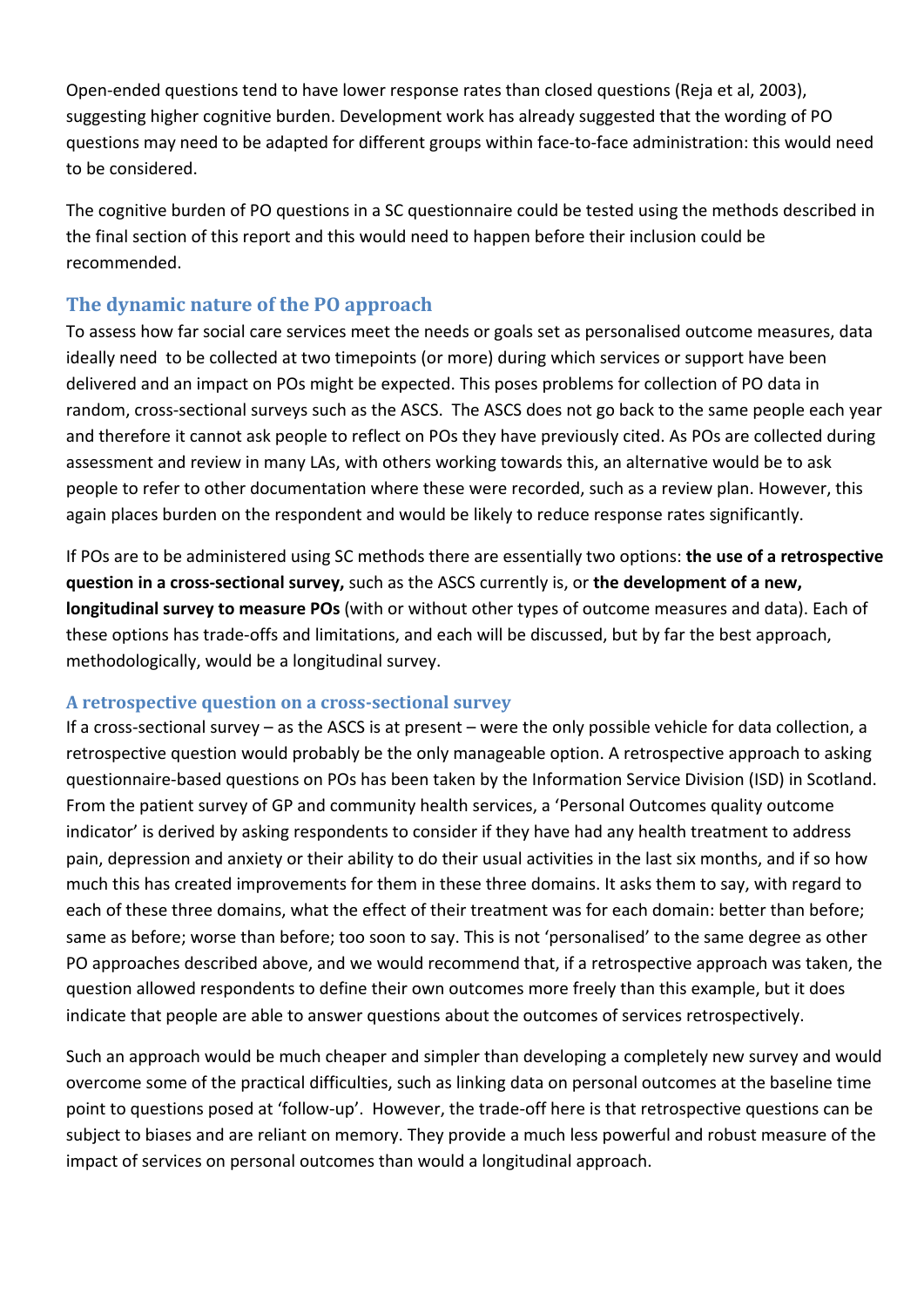If a retrospective approach were taken we would suggest asking an open question, anchored to a set time period and made specific to social care services. Possible wording, based around aspects of personal outcome development work already undertaken by LAs, might be:

*In the last six months, what have you most wanted (hoped?) social care services to help you do/help you with? This could be anything large or small and could be about something staying the same, changing or improving, for example, maintaining your level of mobility, feeling less lonely or isolated, keeping in touch with friends or family.* 

This question would be open-ended with space left for a free text answer.

It would be followed by a closed response question:

*How much have social care services helped you do this/helped you with this?* 

answered on a scale, for example: Completely; A lot; Partly; A little; Not at all; Too soon to say. Then additional space could be left for any further comments.

Or alternatively a single question could be used:

*What, if any, difference have social care services made to you in the last six months?* 

But the trade-off here would be that this would yield only qualitative data which would then need to be analysed. Answer categories could be added, but this would then run the risk of duplicating the 'satisfaction with services' question.

Such questions would need comprehensive testing to ensure that respondents could answer them and to understand more about the quality of data collected.

#### *Order effects*

An additional aspect of adding a retrospective (or any new) question to the current ASCS or other established postal survey is that its placement in relation to other items needs to be considered carefully. The addition of any type of question could influence responses to the other questions, especially those adjacent to it. Open-ended, holistic questions – such as a question on POs would be likely to be – are generally placed at or towards the end of a survey, but the exact placement would need to be considered carefully and probably tested. Because at least part of a question on POs would be open-ended, there could be a tendency for respondents to interpret the answer required in the light of other nearby questions. For example, if a PO question followed activities of daily living questions, there could be a tendency to report similar types of outcomes.

#### **A longitudinal survey**

Repeat sampling of the same individual clearly supports the dynamic nature of the PO approach. To be undertaken using a SC methods at present would require the development of a new survey to collect data. This would have the potential to provide better quality data than a retrospective question added to the ASCS or other existing survey, but would have major cost and resource implications.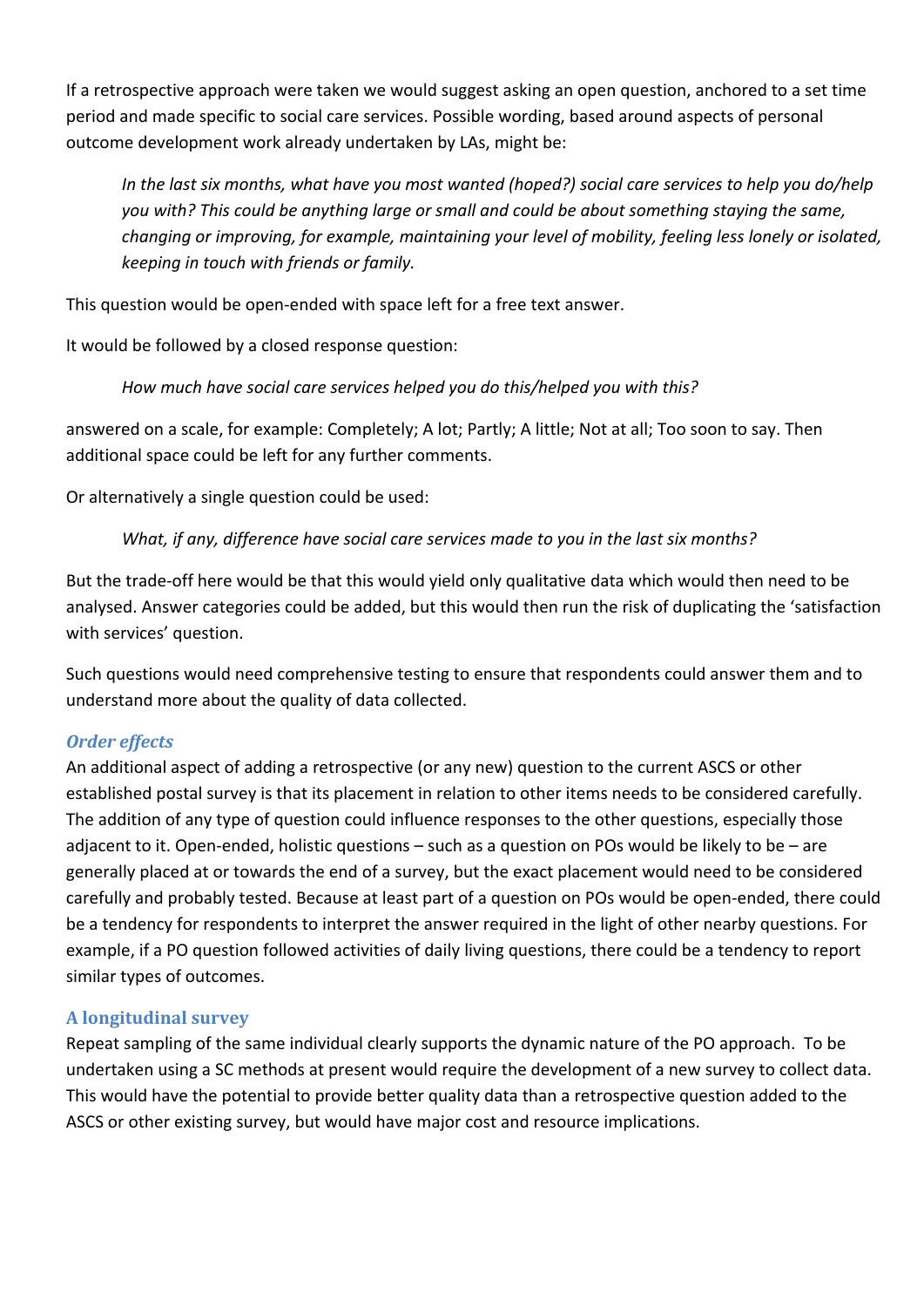Personal outcomes can, by definition, only be judged to have been met when they are reviewed at a later date (by which time services have either been obtained or changed, and it is expected that the service user would be able to discern a difference or maintenance of a goal, outcome or some aspect of their life). Testing and extensive piloting would be necessary to determine the optimal timing of each 'wave' of the survey; how long respondents would remain in the survey; if, how and when the sample size would be boosted, and whether the survey would be staggered in some way (e.g. one month after initial assessment for 'baseline' and every six months thereafter) or if everyone would receive it at the same time. The timing of the initial and subsequent waves is likely to be crucial to the quality of the data collected. Work at Oxford CC on collection of POs through assessment and review suggested that initial assessment may be too soon for some people to be able to formulate personal outcomes.

As well as cost and resource issues at a national and local Government level for the development of a SC survey, there would be practical and ethical issues to overcome. In order to answer questions about whether previous outcomes had been met, questionnaires would need to include personalised information on what the respondent said previously. This would add a very heavy administrative burden to the survey. It would also mean that, even if previous responses were generated by computer using a code, it would not be an anonymous questionnaire. Including a respondent's personal outcomes on a postal questionnaire could also breach confidentiality, given that there is no certainty that only intended respondents would open or have sight of the questionnaire, and stated outcomes might concern family members and friends.

#### **Establishing importance and attribution**

To be useful, it is not enough to ask respondents about their personal outcomes at time 1 (baseline) and the extent to which they have been met at time 2 (follow-up). Outcomes and their importance to a service user can change over time and will influence their impact on wellbeing and through this satisfaction with services. One way to account for this issue is to include qualifying questions on the rated importance of stated outcomes. Without this information, it is not possible to distinguish between four possible results for any selected outcome:

- 1. The outcome is important at t1 and t2 and is met > **outcomes met**
- 2. The outcome is important at t1 and t2 but is unmet > **outcomes unmet**
- 3. The outcome is no longer important at t2 but is met > **outcomes met**
- 4. The outcome is no longer important at t2 and is unmet > **outcomes unmet**

In any aggregation of the percentage of outcomes met in an area, service or CASSR, the first and third situations listed above would be counted as outcomes met successfully, and the second and fourth situations would be counted as outcomes not met. It is clear, however, that from the perspective of the service user, situations 1 and 3 and situations 2 and 4 are very different; what matters is the importance of the outcome and this is what is likely to influence wellbeing and satisfaction with services.

Questions around rated importance could be included and used to adjust the statistics reported by CASSRs but would add to the length and therefore burden of completion, analysis and reporting.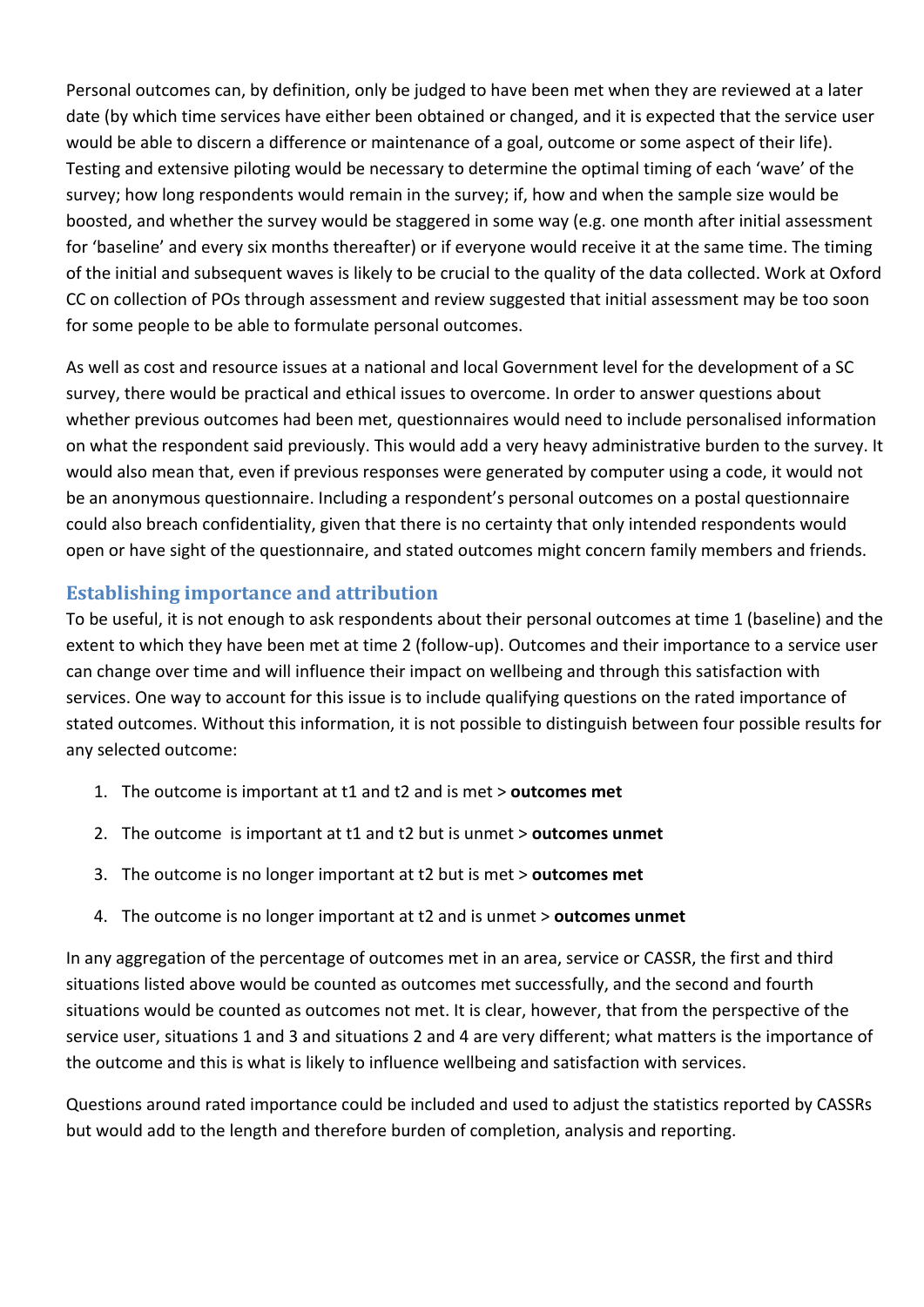Ensuring that fair comparisons of aggregated data can be made will be challenging. Other qualifying questions may be necessary, such as items that measure how much a service user thinks social care support and services could (or have) helped them achieve the selected outcomes. Again, there is a trade-off in doing this. It risks greatly increasing the length and complexity of the data collected, and the burden, both to the respondent and to analysis of the data. Another possibility would be to use statistical methods looking at the correlation between the type of social care a person receives and the achievement of their objectives. This option would require any comparison problems to be solved.

Where a service user has support from a range of health, social care and other agencies, attributing change to social care support is additionally challenging, although it is fair to say that this applies to all kinds of outcome measures and not just personal outcomes. Where qualitative, face-to-face information can be collected, it has been suggested that this attribution problem can, in part, be addressed by gaining the views of services, carers, and others on the 'causal chain' leading to outcomes (Culpitt and Ellis, 2003). However, this is unlikely to prove practical on the scale required to make comparisons at a higher LA or regional level and is itself at risk of subjective biases.

#### **Ensuring equally achievable outcomes – relative importance**

The essential characteristic of personalised outcomes is that they come 'bottom up' from the service user and are specific to them, and are not restricted to or by pre-set categories. Development work within LAs has stressed that those collecting personal outcomes should encourage service users to identify any outcomes 'big or small'. Some outcomes relate to maintenance of a state, behaviour or circumstance; some to change; and some to achievement. What this means is that some outcomes will be manifestly easier to meet than others. This is not of concern in itself, but an understanding of the 'distribution' of outcomes in any area would be necessary to make fair comparisons.

What is needed, ideally, is that any PO questions produce responses from service users at time 1 that reflect the true range of outcomes they would like – which will vary in how achievable they are through social services – and that this distribution will be (largely) similar across all areas where comparisons are to be made. Then, the extent to which these outcomes have been met at time 2 should be a measure of how well services have helped to meet these outcomes. However, if the majority of respondents set very easily achieved outcomes, the PO measure will not provide good discriminatory power (similar to an aptitude question that almost everyone gets right). Equally, if there are large differences in the 'achievability' of goals set by service users in different areas and there is not a data collection method to capture and adjust for this, PO measures would not provide a fair starting point for monitoring and evaluation.

In a face-to-face situation, as part of assessment and review, respondents can be guided to a selection of outcomes that are – or could be – achievable through social care support and services. In a self-report questionnaire, however, this is more difficult. Respondents need to be given freedom to select outcomes that are personal to them, but there could be a danger that without further guidance these could be outside the scope of social care, or too easily achieved.

Early evidence from review-based work suggests that the latter may be more likely. It is reported that there may be a tendency for people to say their outcomes had been met, and 'further work is needed to encourage goals to be set that may not be so easily met' or reduce the likelihood of '[giving] the answer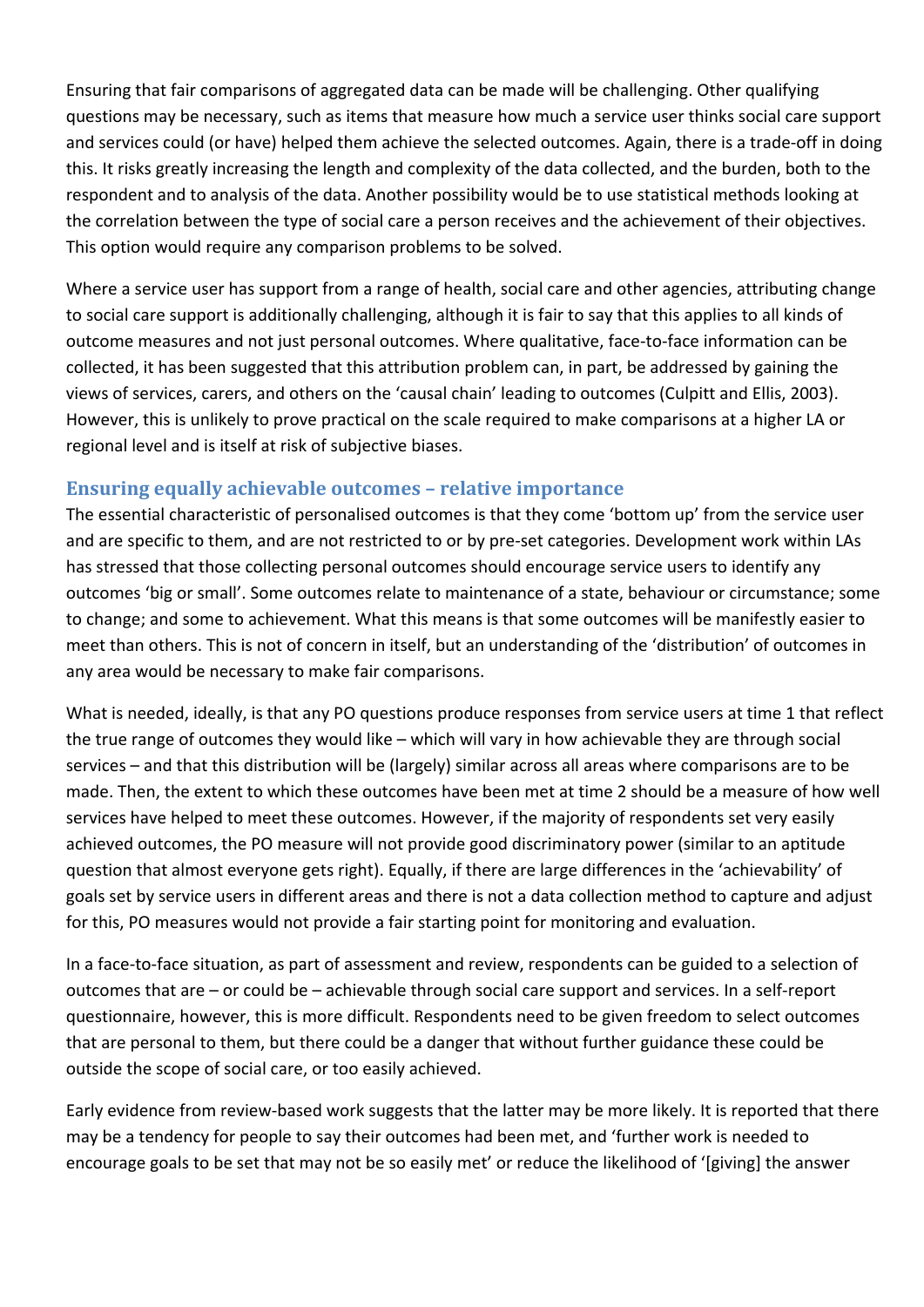they think a social worker want to hear' (Putting People First, Bennett, Cattermole and Sanderson, 2009 ). It remains to be seen whether this 'floor effect' would also feature in data collected in a survey.

#### **Categorising and comparing the outcomes**

One way of increasing the comparability of measures derived from PO data would be to have some means to categorise the POs reported. As can be seen in the section above on how POs have been measured, the use of categorising frameworks that place POs into different domains or areas is a common feature of the work currently being undertaken by both practitioners and researchers. Many of these frameworks are derived from policy documents, and/or reflect outcomes that have previously been identified by service users of different kinds. Such frameworks are personal in as much as they are 'bottom up' and 'data driven', rather than emerging top down from the interests of providers; and mapping to them can be valuable in evidencing how well outcomes match the values of a provider and policies under which they are required to work.

However, if outcomes are to be categorised into 'types' or mapped to frameworks after (or before) use in a SC survey the questions become:

- by whom should this be done?
- when and to what agreed classification system/framework should this be done?
- how can we judge 'achievability' i.e. if all outcomes are equally easy or hard to achieve?
- how can we ensure that all of the above processes are done systematically with minimum bias?

There is the potential for 'lost' outcomes which do not appear to fit any of the categories. Further, there is a potential for differences in counting of met outcomes when one outcome maps to more than one category. Importantly, classification would add burden and cost to administration of the survey.

Moreover, if we are ultimately reducing personal outcomes down to a set of 'domains' or 'types' or categories of a framework in order to have comparability, we have to question what added value there is to including them. They will not be fully personalised, and the types of categories, factors or domains used so far in development work show a good deal of overlap with those included in standardised measures such as ASCOT. We would need, therefore, to be sure that the data collected were not simply duplicating what we already collect in a more standardised way.

# **Study design for a comparison of a personal outcomes measures with ASCOF measures**

From the discussion above, it is clear that there are many challenges to using POs in a postal survey, such as the ASCS, and it is questionable how much benefit would be gained in terms of 'added value' above and beyond measures already included, such as ASCOT, and satisfaction with services.

Many of these are empirical issues. Further analysis might involve the following stages: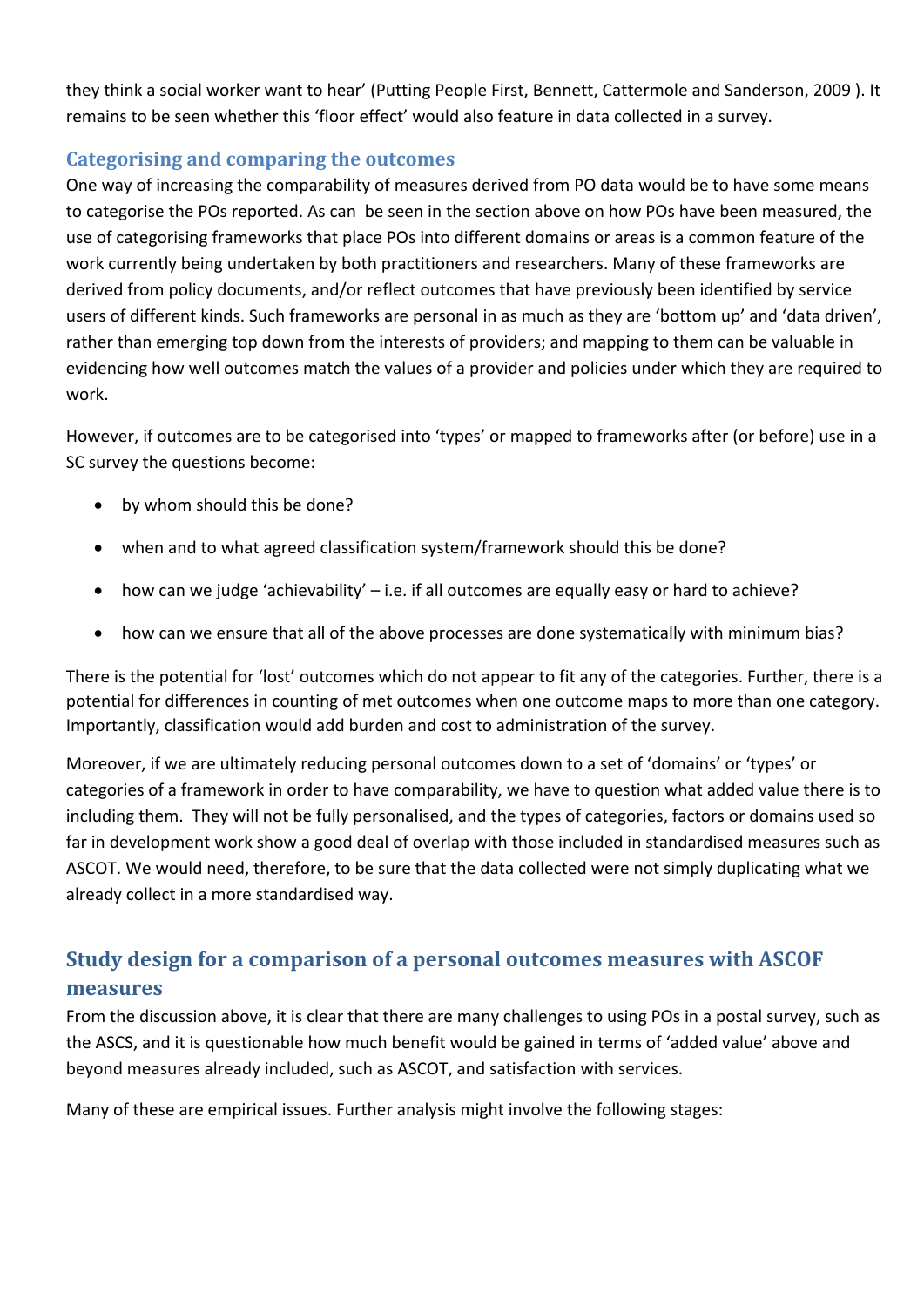- 1. Develop PO questions. This task would include developing the wording, configuration and routing of items. It would be undertaken by an advisory group consisting of the research team, representatives from the Department and SSUSG, local authorities, representatives from QORU's public involvement group and other service user and carer representatives.
- 2. Testing of the new questions through cognitive interviewing with a sample of service users and through consultation with service user groups and organisations, and familial and professional carers – to refine the wording of questions, visual formatting of questions (e.g. amount of space for answers) and best position for placement of questions within the survey. In particular, this stage should purposively seek the views of often excluded groups and those who may require easy-read questions, such as people with learning disabilities and autism.
- 3. If PO questions were added to the ASCS, they could be trialled in a random sample of recipients (in addition to those selected in each LA to receive the standard version). Power calculations would be required to select an appropriate sample size to enable detection of differences between the PO version and standard version with regard to:
	- Response rates across the items of the survey
	- Distributions of responses to PO questions
	- Added value of POs above ASCOF measures

Or, if a longitudinal survey was to be used, it would be necessary to calculate the panel size and composition necessary to counterbalance attrition rates and allow sufficient numbers for sub-group analyses. The survey would then be trialled in a smaller group – perhaps two or three local authorities – at 2 or 3 different times to help determine wording, timing and general feasibility.

From both approaches, quantitative analyses would explore the extent to which met outcomes covaried with satisfaction with services and social-care related quality of life and added value to the measures already on the ASCS; and qualitative analyses (with co-rater agreement) would explore the range of responses and how well responses mapped to any chosen framework.

## **Concluding points and some next steps**

The argument for the use of personal outcomes is that they offer something above and beyond the areas and concepts captured by other standardised measures, and fit with the increasing move towards personcentred care.

By way of context, we identify two broad categories of decision-making that would be informed by outcomes information. The first is *individual-focused* decision-making, the key example of which is care managers and service users assessing and reviewing the quality, safety and appropriate mix of services and support used by individuals. The second set of decisions are those which are explicitly *comparative* across service users, such as when LA commissioners make decisions about how to deploy LA level funding and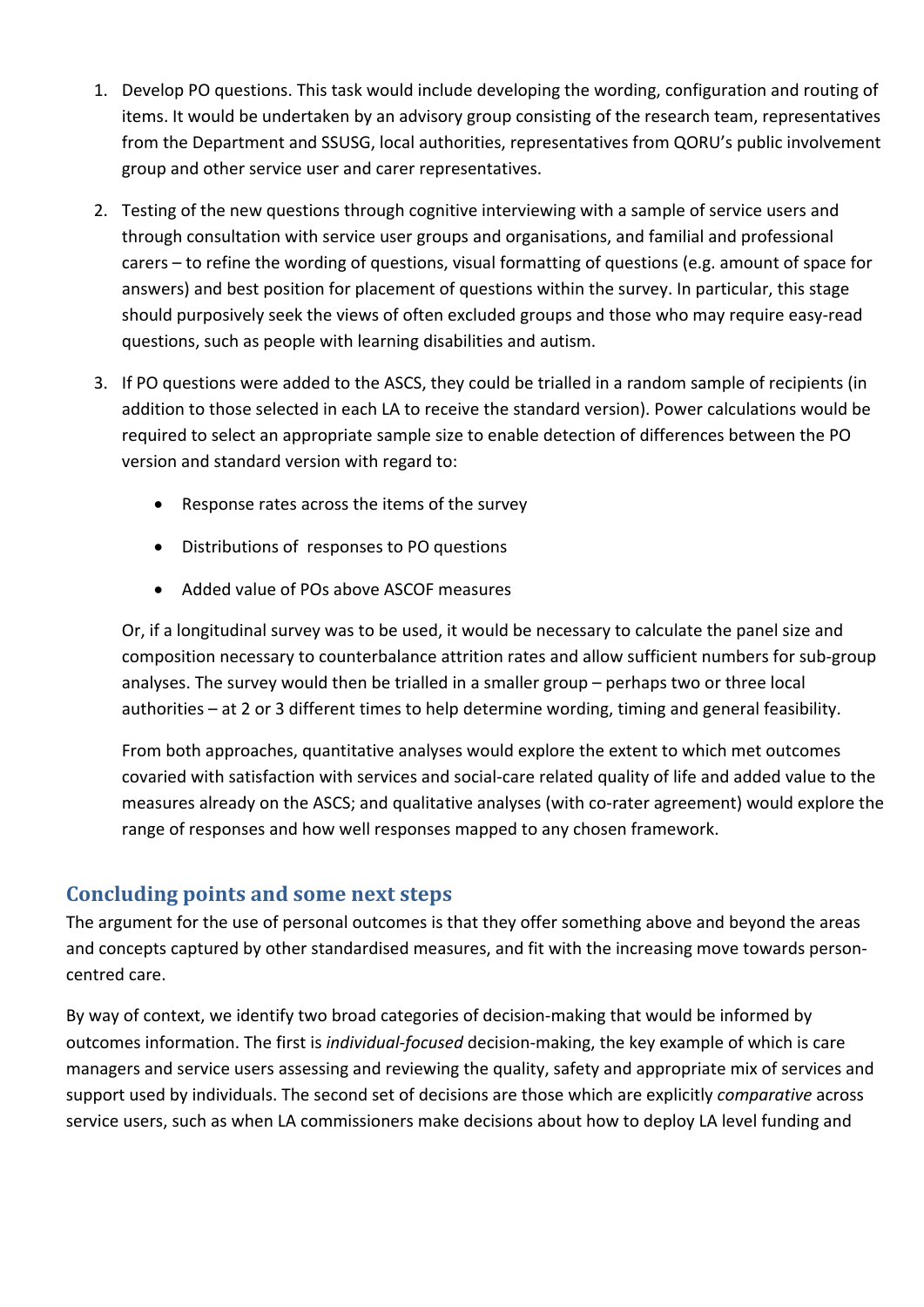resources, including developing RASs and contracting with providers. In the latter, decisions are being made that affect more than one service user and are *aggregated* in nature.

There are also options for how relevant outcomes information is collected, with a distinction between faceto-face interviews and self-completion (e.g. postal or internet questionnaire).

In the first instance, 'personal outcomes' measures collect qualitative data, often focused on the individual. In other fields outside social care, the term 'personal projective measures' is sometimes used instead, reflecting the highly qualitative nature of these data. It is not easy to fit these kinds of data into a quantitative form such as a self-complete questionnaire.

Personal outcomes work well for *individual-focused* decision-making, such as in social care assessments with an individual, but there are difficulties 'scaling this up' for use in service improvement, monitoring and evaluation: that is, for *aggregated, comparative* decision-making. Miller (2010) summarises the tension between differing uses of personal outcomes:

*A further continuing challenge is the competing requirements made of assessment, including personcentred aspects which require flexibility and qualitative elements, as compared to information requirements for service improvements and more managerialist concerns such as centrally directed performance management systems, which tend towards standardised and quantitative approaches. One study in the review of shared assessment concluded that it is questionable whether any instrument can be developed to meet all the ideal requirements (Richardson et al., 2005). It is a question therefore, of balancing and prioritising these demands.(p.10)* 

What we have found is that many different LAs, groups and organisations use pre-defined quantitative frameworks (either top down to frame PO questions or bottom up to map responses) to help make sense of, and utilise information from, personal outcomes, as well as to support respondents in the task of identifying POs. Many of these frameworks show strong similarities to measures already in use in the ASCS, such as ASCOT. What this similarity seems to suggest is that outcomes in health and social care – whether measured as personal outcomes or through 'predefined' categories or domains – can be categorised into a relatively small number of reasonably universal or 'archetypal' goals upon which there is a good deal of agreement from service users, as well as practitioners and service providers. If this summarisation into predetermined categories is giving enough information for comparative purposes (collected in surveys), then it may that the additional information potentially provided by POs is not required. Testing/piloting work may be needed to fully answer this question.

In any case, there would be significant challenges to the inclusion of PO questions in the ASCS at present, and finding a design that was sufficiently robust, practical and true to the spirit of POs.

Nonetheless, some aspects of a PO approach could be retained in a self-completion format. Essentially, this would require:

 Finding a way to incorporate the relational, developmental and evolutionary nature of goal determination in PO approaches. One approach is to use prompts, hierarchical questions, routing and some open-ended questions.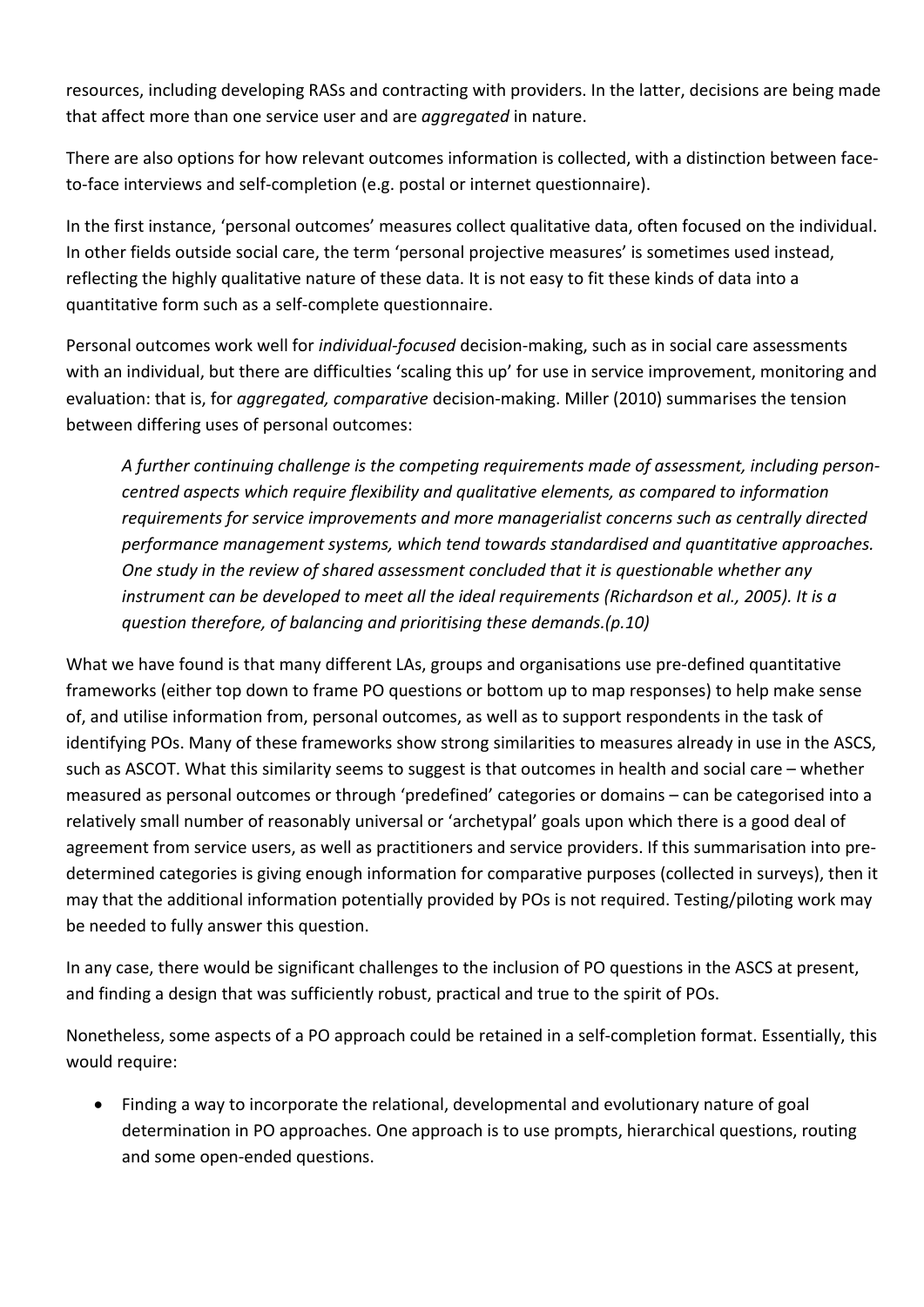- Overcoming the high cognitive demands of a SC approach, especially with regard to service user respondent populations
- Dealing with the dynamic nature of a PO approach: i.e. statement of goals and then the follow-up for assessment of the degree of achievement. Two options are (a) retrospective questioning or (b) longitudinal surveys
- Establishing the attribution to the use of care services. As well as rating overall achievement, respondents would need to be asked about how much this degree of achievement was due to social care services.
- Addressing the aggregation and comparison problems. The options include having the individual self-rate both the degree of achievement of their PO and also the weight they attach to each outcome.

Some of these challenges are easier to address. The others are much harder to overcome. These challenges and the 'costs' and 'benefits' of adapting a PO approach should be considered in relation to existing outcome measures that were purposively designed for informing comparative outcomes decision making using self-completion methods.

We have discussed the benefits and limitations of adapting a PO approach to use with self-completion methods. Assessing whether there are positive net benefits is ultimately an empirical question, although we speculate that the nature of the challenges for using POs in surveys appear significant in theory. One important task would be to work up what a real-world example of a self-completion PO questionnaire might look like.

The next step might be to develop a pilot self-report PO measure and cognitively test its use and validity for informing comparative decisions. We have outlined a study design for this purpose in the paper that would involve: initial development of PO questions; cognitive testing; and then a comparative study using PO and alternative measures in the adult social care survey.

# **References and bibliography**

Andrews, N., Driffield, D. & Poole, V. (2009) 'A collaborative and relationship-centred approach to improving assessment and care management with older people in Swansea', *Quality in Ageing*, **10** (3), pp.12-23.

Ball, S., Mudd, J., Oxley, M., Pinnock, M., Qureshi, H. & Nicholas, E. (2004) 'Making outcomes your big idea: using outcomes to refocus social care practice and information', *Journal of Integrated Care*, **12** (5), pp.13-9.

Bennett, T., Cattermole, M., and Sanderson, H. (2009) Putting People First: Transforming Adult Social Care. Outcome Focused Reviews: A Practical Guide. London: Department of Health.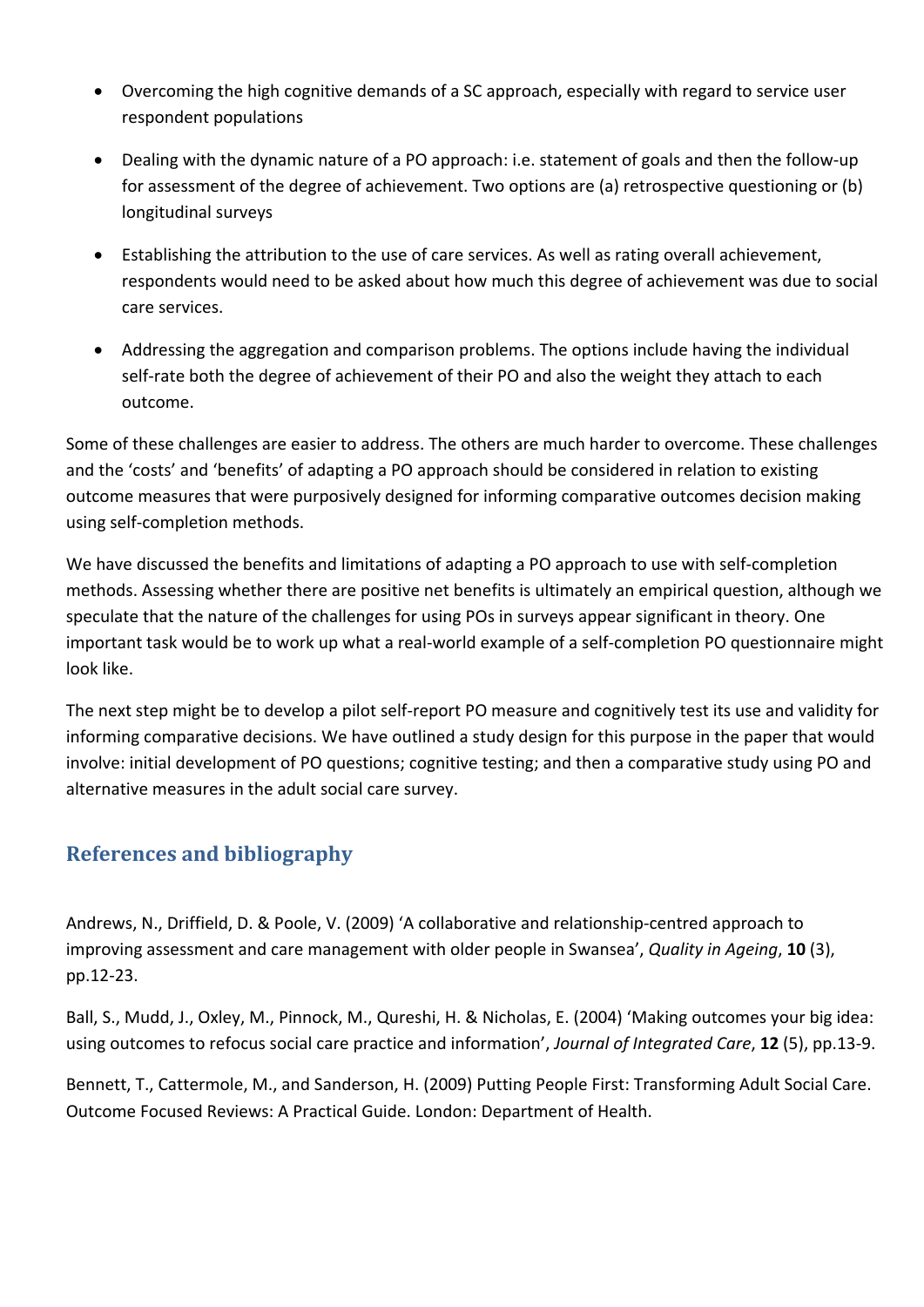Beresford, P., Fleming, J. Glynn, M., Bewley, C., Croft, S., Branfield, F. And Postle, K. (2011) *Supporting People: Towards a Person-centred Approach*. London: Policy Press.

Bowers, H., Bailey, G. , Sanderson, H., Easterbroook, L. and Macadam, A. (Helen Sanderson Associates) (2007) *Person Centred Thinking with Older People: Practicalities and Possibilities http://www.helensandersonassociates.co.uk/media/12222/full%20book.%20practicalities%20and%20possi bilities.pdf*

Butcher, B. and Marsden, L. (2004) Measuring Soft Outcomes: A Review of the Literature, The Research Centre: City College Norwich.

CCPS (2010) An outcomes approach in social care and support: An overview of current frameworks and tools, Edinburgh: CCPS

Commission for Social Care Inspection (2009) The State of Social Care Report in England 2007-8, accessed at http://www.cardi.ie/publications/thestateofsocialcareinengland200708.

Cook, A. and Miller, E. (2012) Talking Points, Personal Outcomes Approach: a Practical Guide. Edinburgh: Joint Improvement Team (JIT).

Cook. A. and Miller, E. (2010) Talking Points: Personal outcomes approach update report June 2010: focus on making use of information on outcomes, Edinburgh: Joint Improvement Team.

Culpitt, S. and Ellis, J. (2003) Your project and its outcomes, London: Charities Evaluation Service.

Dewson, S., Eccles, J., Tackey, N.D. and Jackson, A. (2000) Guide to measuring soft outcomes and distance travelled, Brighton, The Institute for Employment Studies.

Department of Health (2001) The National Service Framework for Older People, London: Department of Health.

Department of Health (2006) Our Health, Our Care, Our Say, London: Department of Health.

Department of Health (2008) High quality care for all: NHS next stage review final report, London: Department of Health.

Department of Health (2010) Changing lives together: using person-centred outcomes to measure results in social care. London: Department of Health.

Doran, G. T. (1981). There's a S.M.A.R.T. way to write management's goals and objectives, *Management Review*, Volume 70, Issue 11(AMA FORUM), 35-36.

Dykens, E. E., Schwenk, K. K., Maxwell, M. M., and Myatt, B. B. (2007). 'The Sentence Completion and Three Wishes tasks: Windows into the inner lives of people with intellectual disabilities'. *Journal of Intellectual Disability Research,* 51(8), 588-597. doi:10.1111/j.1365-2788.2006.00937.x.

Evaluation Support Scotland (2009a) Developing a logic model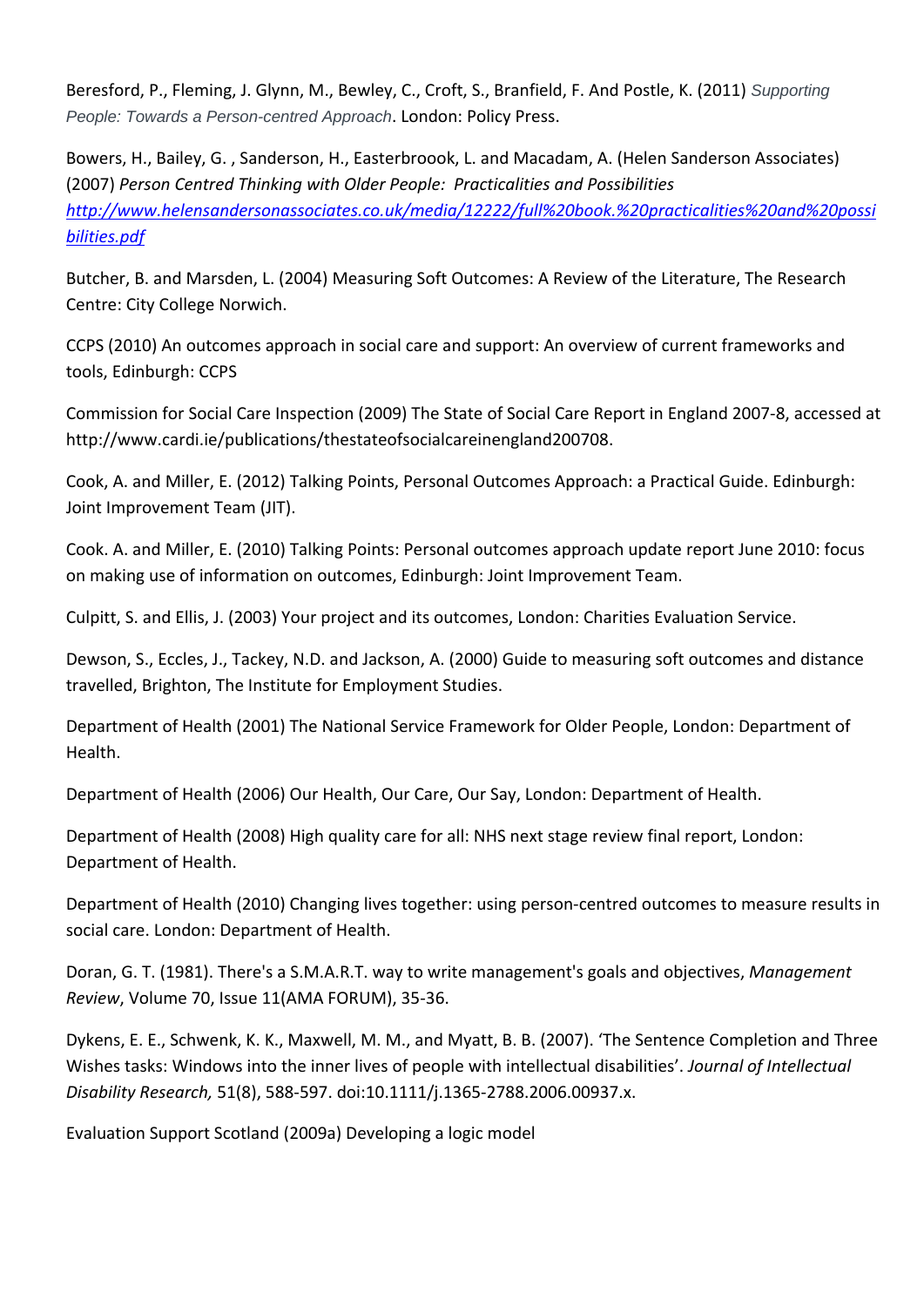Evaluation Support Scotland (2009b) Using qualitative information for evaluation

Felton, K. (2005) 'Meaning-based quality of life measurement: A way forward in conceptualising and measuring client outcomes?' *British Journal of Social Work,* 35, 221-236.

Fitzpatrick, R., Davey, C., Buxton, M.J., and Jones, D.R. (1998) 'Evaluating patient-based outcome measures for use in clinical trials'. Health Technology Assessment; 2 (14).

Glendinning, C. Clarke, S., Hare, P., Kotchetkova, I., Maddison, J. and Newbronner, L. (2006) Outcomesfocused Services for Older People, SCIE Knowledge Review, 13, London: Social Care Institute for Excellence.

Gooday, K. & Stewart, A. (2009) 'Community care and the single outcome agreement in Scotland: a driver or barrier to better outcomes?', Journal of Integrated Care, 17(5), pp.31-7.

Institute of Public Care (2009) Transforming the Market for Social Care: Changing the Currency of Commissioning from Outputs to Outcomes, accessed at

http://www.dhcarenetworks.org.uk/ library/Resources/BetterCommissioning/whatsNew/market\_facilitati on paper4.pdf. 126 Emma Miller .

ISD Scotland (2013) Quality Measurement Framework: Personal Outcomes http://www.iriss.org.uk/resources/measuring-personal-outcomes-challenges-and-strategies .

Kelly, G. (1955). The psychology of personal constructs (Vol. 1-2). London: Routledge.

King, L.A., & Broyles, S.J. (1997). Wishes, Gender, Personality, and Well-being. Journal of Personality, 65(1), 49-76.

Landsby, V. (2010) Quality is about all of us: using CQL's Personal Outcome measures

An introduction to CQL's Personal Outcome Measure http://www.turningforward.org/documents/Vidarasenintroworkshop.pdf .

MacKeith, J. and Graham, K. (2007) A practical guide to outcomes tools, London: Triangle Consulting.

McGuire, A. (2010) Learning Point 57: Outcome focused targets, Edinburgh: The Improvement Service.

Miller, E. and Johnston, J. (2008) Outcomes in practice: A report on focus groups with social work practitioners, seniors and managers in North Lanarkshire, accessed at www.jitscotland.org.uk/actionareas/themes/involvement .

Miller, E., Cook, A. and Samet, W. (2009) Philosophy and Principles Underpinning a Personal Outcomes Approach, accessed at www.jitscotland.org.uk/action-areas/themes/involvement .

Miller, E. (2010) 'Can the shift from needs-led to outcomes-focused assessment in health and social care deliver on policy priorities?' *Research, Policy and Planning* **28**(2), 115-127.

Miller, E. and Cook, A. (2011) Recording outcomes: The critical link between engagement and improvement*,* Edinburgh, Joint Improvement Team.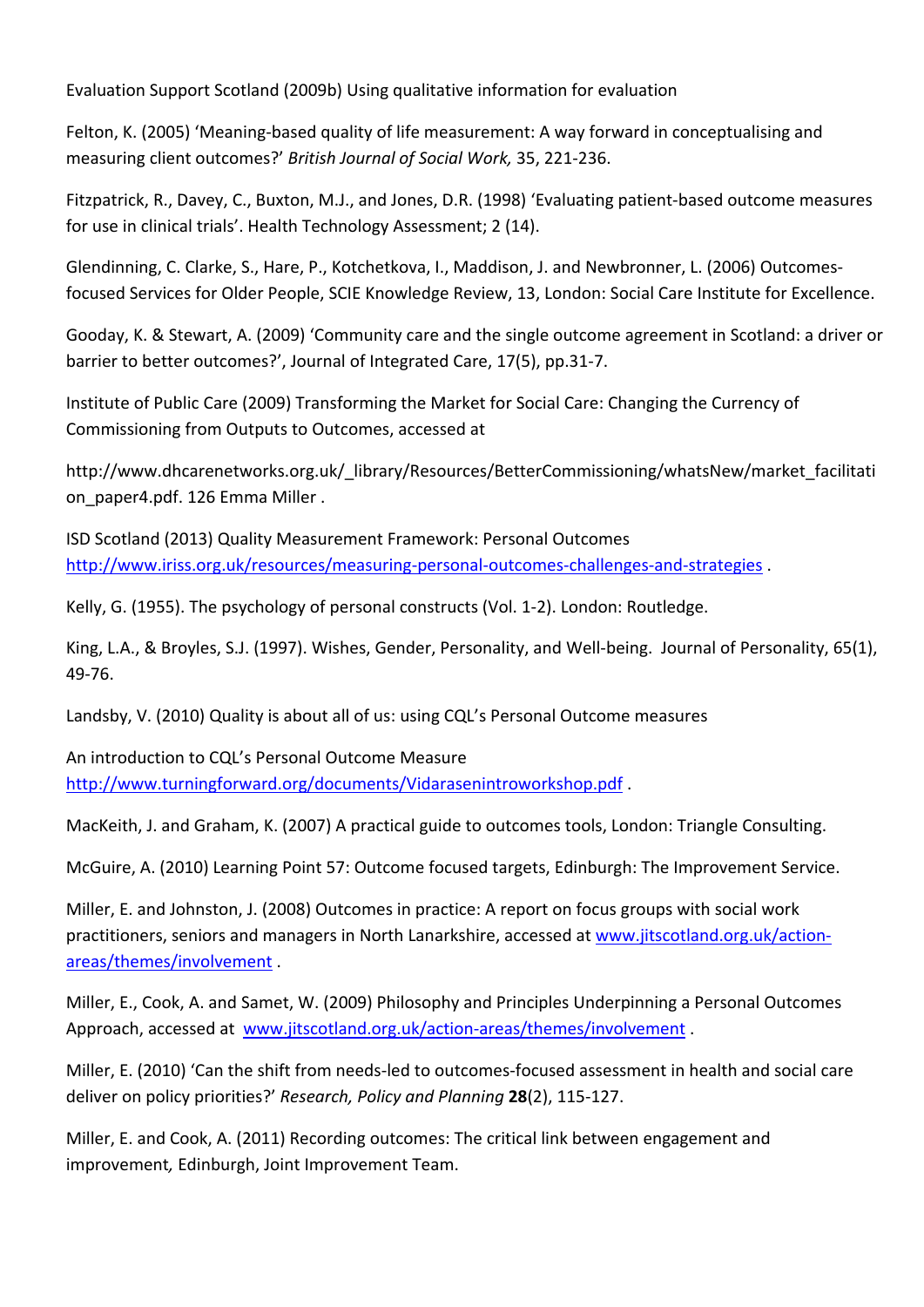Miller, E. (2011) Individual outcomes in health and social care*,* Edinburgh, Dunedin.

Nicholas, E. and Qureshi, H. (2004) 'Developing outcome-focused practice: examining the process', Research, Policy and Planning, 22(3), pp.1-14.

Miller, E, (2012) Measuring personal outcomes: Challenges and strategies

IRISS Insights, no.12 http://www.iriss.org.uk/resources/measuring-personal-outcomes-challenges-andstrategies.

Mountain, L.A. Campbell, S.E., Seymour, D.G., Primrose, W.R. and Whyte, M.I. (2004) 'Assessment of individual quality of life using the SEIQoL-DW in older medical patients.' *QJM* **97** (8): 519-524.

Nereo, N.E., and Hinton, V.J. (2003). Three Wishes and psychological functioning in boys with Duchenne muscular dystrophy. *Journal Of Developmental And Behavioral Pediatrics*, **24**(2), 96-103. doi:10.1097/00004703-200304000-00004.

Netten, A., Beadle-Brown, J., Caiels, J., Forder, J., Malley, J., Smith, N., Trukeschitz, B., Towers, A., Welch, E. and Windle, K. (2011) Adult Social Care Outcomes Toolkit v2.1: Main guidance, PSSRU Discussion Paper 2716/3, Personal Social Services Research Unit, University of Kent, Canterbury.

Nicholas, E., Qureshi, H. and Bamford, C. (2003) Outcomes into Practice: Focusing Practice and Information on the Outcomes People Value – A Resource Pack, York: Social Policy Research Unit, York University.

Nolan, M., Brown, J., Davies, S., Nolan, J. & Keady, J. (2006) The Senses Framework; Improving Care for Older People Through a Relationship-Centred Approach, Getting Research into Practice (GRiP) Report No 2, University of Sheffield.

Noyes, J., Hastings, R.P., Lewis, M., Hain, R., Bennett, V., Hobson, L., Llinos Haf , S. (2013) 'Planning ahead with children with life-limiting conditions and their families: development, implementation and evaluation of 'My Choices'.' *BMC Palliative Care;* **12**: 5. Published online 2013 February 5. doi: 10.1186/1472-684X-12- 5.

O'Boyle, C.A., McGee, H.M., Hickey, A. (1993) The Schedule for the Evaluation of Individual Quality of Life (SEIQoL): Administration Manual. Royal College of Surgeons in Ireland, Department of Psychology.

Parsons, J.M., & Parsons, M.G. (2012). 'The effect of a designated tool on person‐centred goal identification and service planning among older people receiving homecare in New Zealand.' *Health & Social Care In The Community*, **20**(6), 653-662. doi:10.1111/j.1365-2524.2012.01081.x.

Patmore, C. (2001). "Improving Home Care Quality: An Individual-Centred Approach." *Quality in Ageing* **2** (3): 15-24.

Petch, A., Cook, A., Miller, E., Alexander, H., Cooper, A., Hubbard, G. and Morrison, J. (2007) Users and Carers Define Effective Partnerships in Health and Social Care, accessed at www.jitscotland.org.uk/actionareas/themes/involvement .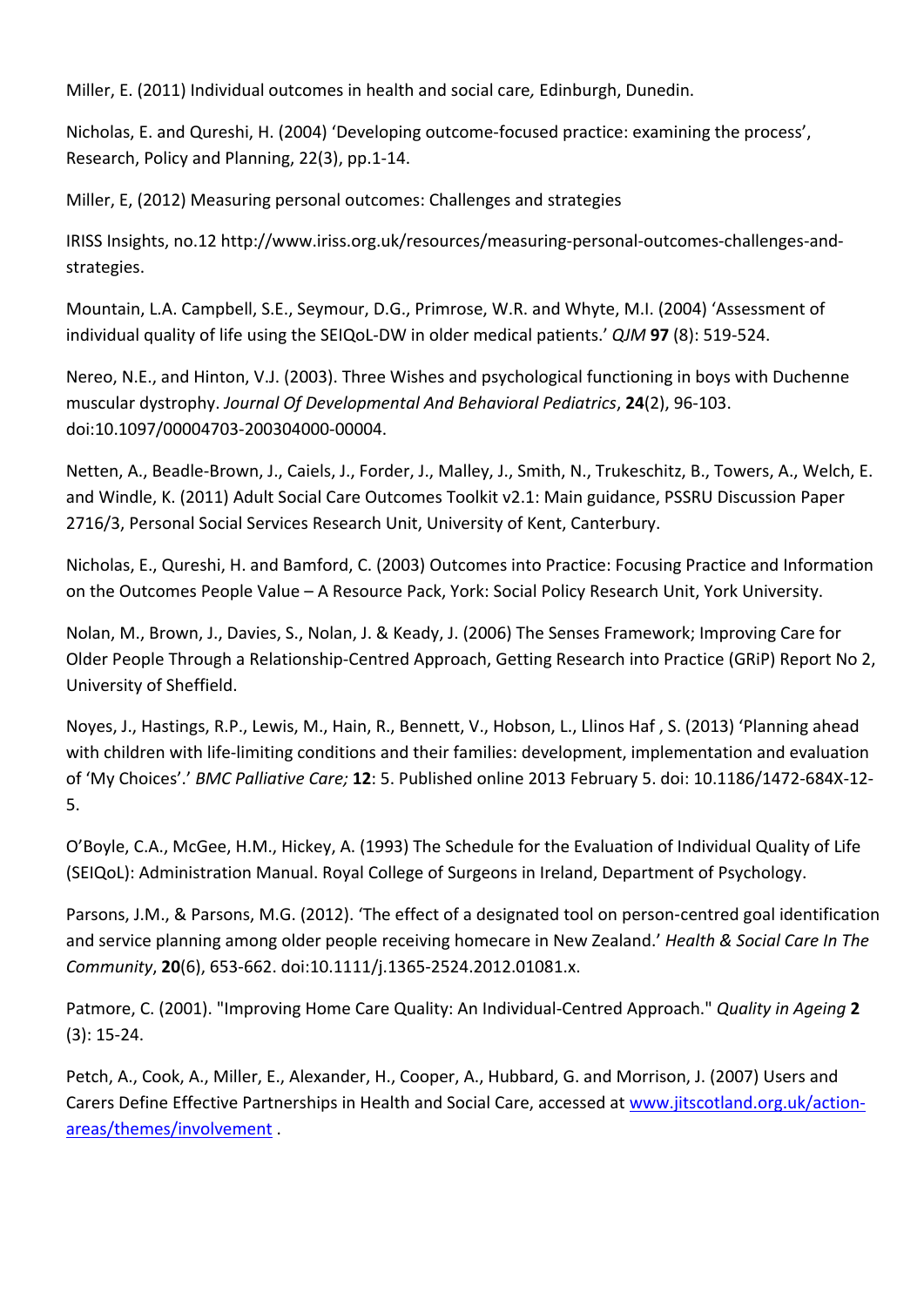Petch, A. (2008) Health and Social Care: Establishing a Joint Future? Edinburgh: Dunedin.

Qureshi, H. (ed.) (2001) Outcomes in Social Care Practice, University of York: Social Policy Research Unit.

Qureshi, H. and Nicholas, E. (2001) 'A new conception of social care outcomes and its practical use in assessment with older people', *Research, Policy and Planning*, **19**(2), pp.11-25.

Raleigh, V.S and Foot, C. (2010) Getting the measure of quality: Opportunities and challenges, London: The Kings Fund.

Reja, U., Manfreda, K.L., Hlebec, V. and Vehovari, V. (2003) Open-ended vs. Close-ended Questions in Web Questionnaires. *Developments in Applied Statistics*, Ferligoj, A. and Mrvar, A. (Editors) Metodološki zvezki, 19.

Richards, S. (1994) 'Making sense of needs assessment', *Research, Policy and Planning*, **12**(1), pp.5-9.

Richardson, A., Medina, J., Richardson, A., Sitzia, J. and Brown, V. (2005) Patients' Needs Assessment Tools in Cancer Care: Principles and Practices, London: King's College London. Assessment in health and social care 127.

Ruta, D.A., Garratt, A.M., Leng, M., Russell, M., and MacDonald, L.M. (1994) A New Approach to the Measurement of Quality of Life: The Patient-Generated Index. *Medical Care* **32** (11) 1109-1126.

Scottish Executive (2004) Better outcomes for older people – A framework for joint services for older people*,* Edinburgh: Scottish Executive, Joint Services Group.

Scottish Government (2008) A guide to getting it right for every child*,* Edinburgh: Scottish Government.

Selai, C.E. and Trimble, M.R., Rossor, M.N. and Harvey, R.J. (2000) The Quality of Life Assessment Schedule (QOLAS): a new method for assessing quality of life (QOL) in dementia. In: Albert, S.M. and Logsdon, R.G., (eds.) Assessing quality of life in Alzheimer's disease. (31- 48). Springer Publishing Company: New York.

Selai C. E, Trimble M R, Rossor M N & Harvey R J (2001) 'Assessing quality of life in dementia: Preliminary psychometric testing of the Quality of Life Assessment Schedule (QOLAS)', *Neuropsychological Rehabilitation*, **11**, 219-243.SEI-qol.

Thompson, N. (2008) 'Focusing on outcomes: Developing systematic practice', *Practice,* **20**(1) 5-16.

Wainwright, S. (2002) Measuring impact: A guide to resources, London: NCVO.

Walshe, K. (2007) 'Understanding what works – and why – in quality improvement: The need for theorydriven evaluation', *International Journal for Quality in Health Care,* 19(2), 57-9.

Welsh Assembly (2002) Health and Social Care for Adults: Creating a Unified and Fair System for Assessing and Managing Care, accessed 7/4/09 at

http://wales.gov.uk/publications/circular/circulars2002/NAFWC092002?lang=en .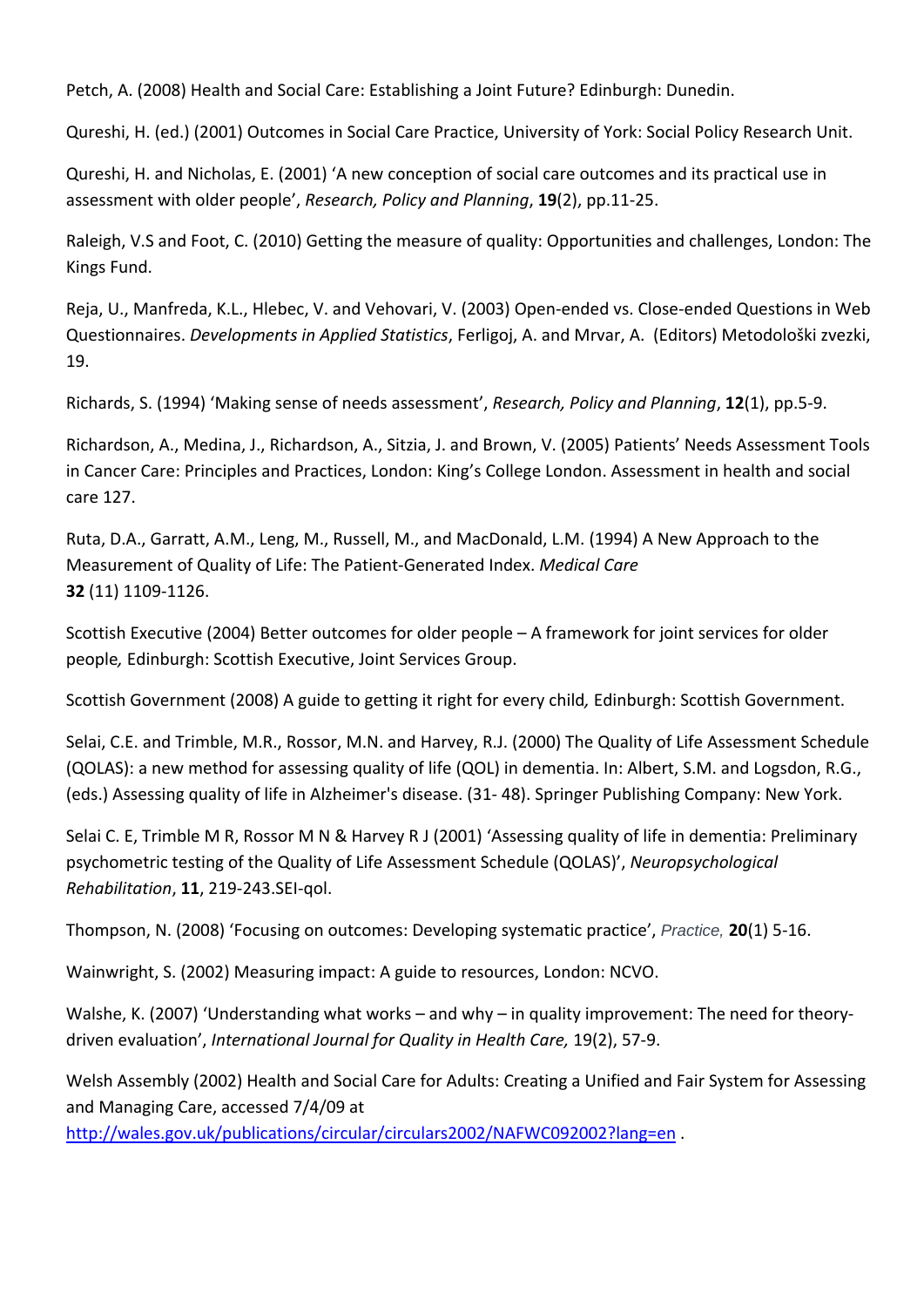Wherton, J. Sugarhood, P., Procter, R., Rouncefield, M., Dewsbury, G., Hinder, S., and Greenhalgh, T. (2012). 'Designing assisted living technologies 'in the wild': preliminary experiences with cultural probe technology'. BMC Medical Research Methodology, 12(1), 188.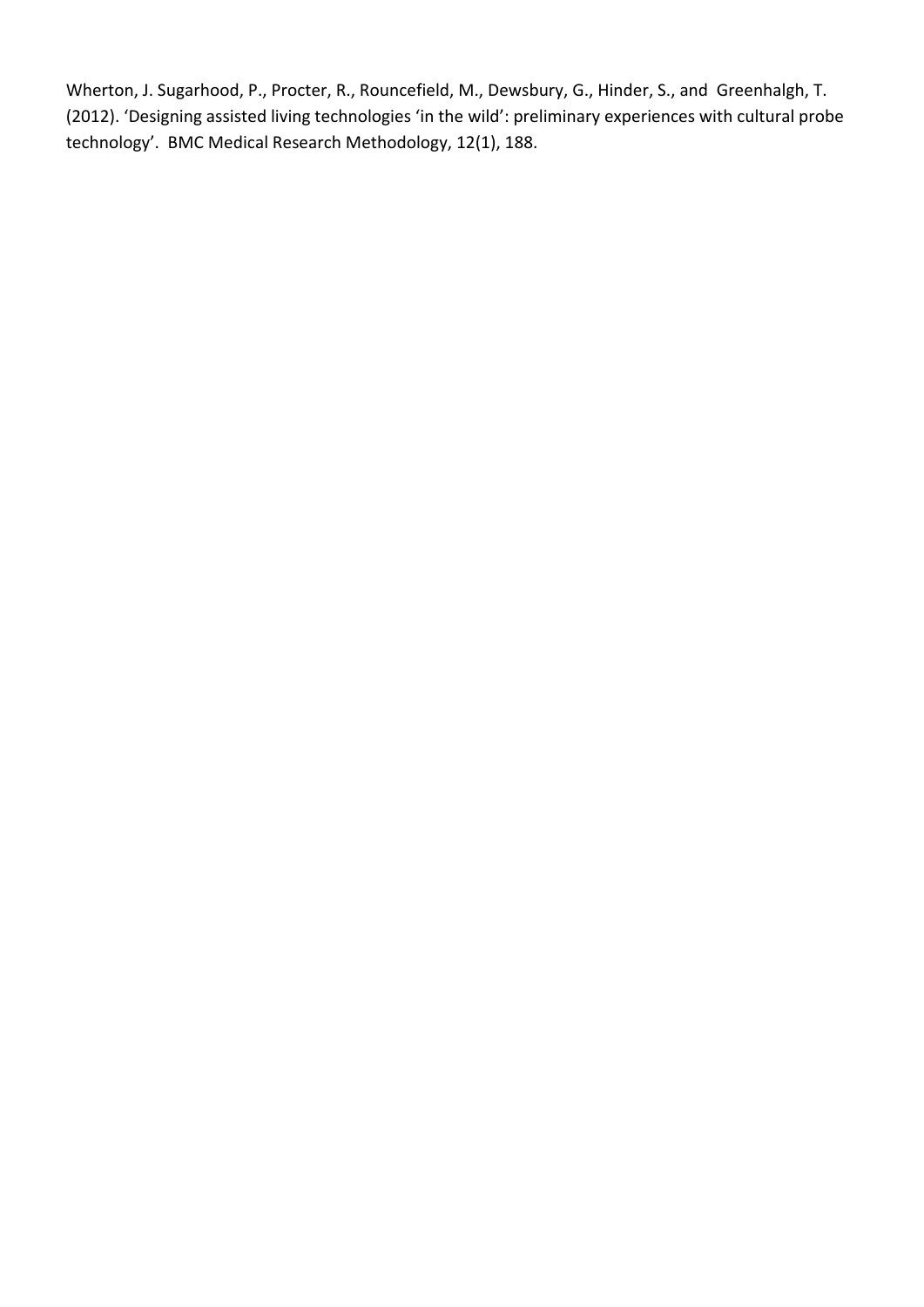# **Annexe 1: Council on Quality in Leadership's Personal Outcomes Measure**

The Council on Quality in Leadership, a not-for-profit organisation offering consultancy on personal outcomes measures to health services providers (CQL)

(http://www.thecouncil.org/Personal\_Outcome\_Measures.aspx) began developing personal outcome measures in the early 1990s. Their PO measure was developed from focus groups of people with disabilities and their families, where people defined the 'outcomes that were most important to them'. Their tool comprises 21 outcome measures which fall into three factors:

- Myself: who I am as a result of my unique heredity, life experiences and decisions
- My world: where I work, live, socialise, belong or connect
- My dreams: How I want my life (self and world) to be

Table 1.1 shows the 21 personal outcome measures included in the CQL model and possible ASCOT and ASCOF equivalents:

| Table 1.1: CQL outcome measures and possible ASCOT equivalents |  |  |
|----------------------------------------------------------------|--|--|
|----------------------------------------------------------------|--|--|

| <b>CQL personal outcome measure</b>                    | <b>Possible ASCOT equivalent</b>                                   |
|--------------------------------------------------------|--------------------------------------------------------------------|
| People are connected to natural support networks       | Social participation and involvement                               |
| People have intimate relationships                     | No equivalent                                                      |
| People are safe                                        | Safety                                                             |
| People have the best possible health                   | No equivalent                                                      |
| People exercise rights                                 | Control over daily life                                            |
| People are treated fairly                              | Dignity?                                                           |
| People are free from abuse and neglect                 | Safety, food and nutrition?, personal cleanliness<br>and comfort?  |
| People experience continuity and security              | Safety, dignity? Social participation and<br>involvement?          |
| People decide when to share personal information       | Control over daily life? Dignity?                                  |
| People choose where and with whom they live            | Accommodation cleanliness and comfort? Control<br>over daily life? |
| People choose where they work                          | No equivalent                                                      |
| People use their environments                          | No equivalent/unclear                                              |
| People live in integrated environments                 | No equivalent/unclear                                              |
| People interact with other members of the<br>community | Social participation and involvement                               |
| People perform different social roles                  | No equivalent/unclear                                              |
| People choose services                                 | No equivalent                                                      |
| People choose personal goals                           | No equivalent                                                      |
| People realize personal goals                          | No equivalent                                                      |
| People participate in the life of the community        | Social participation and involvement                               |
| People have friends                                    | Social participation and involvement                               |
| People are respected                                   | Dignity? Control over daily life?                                  |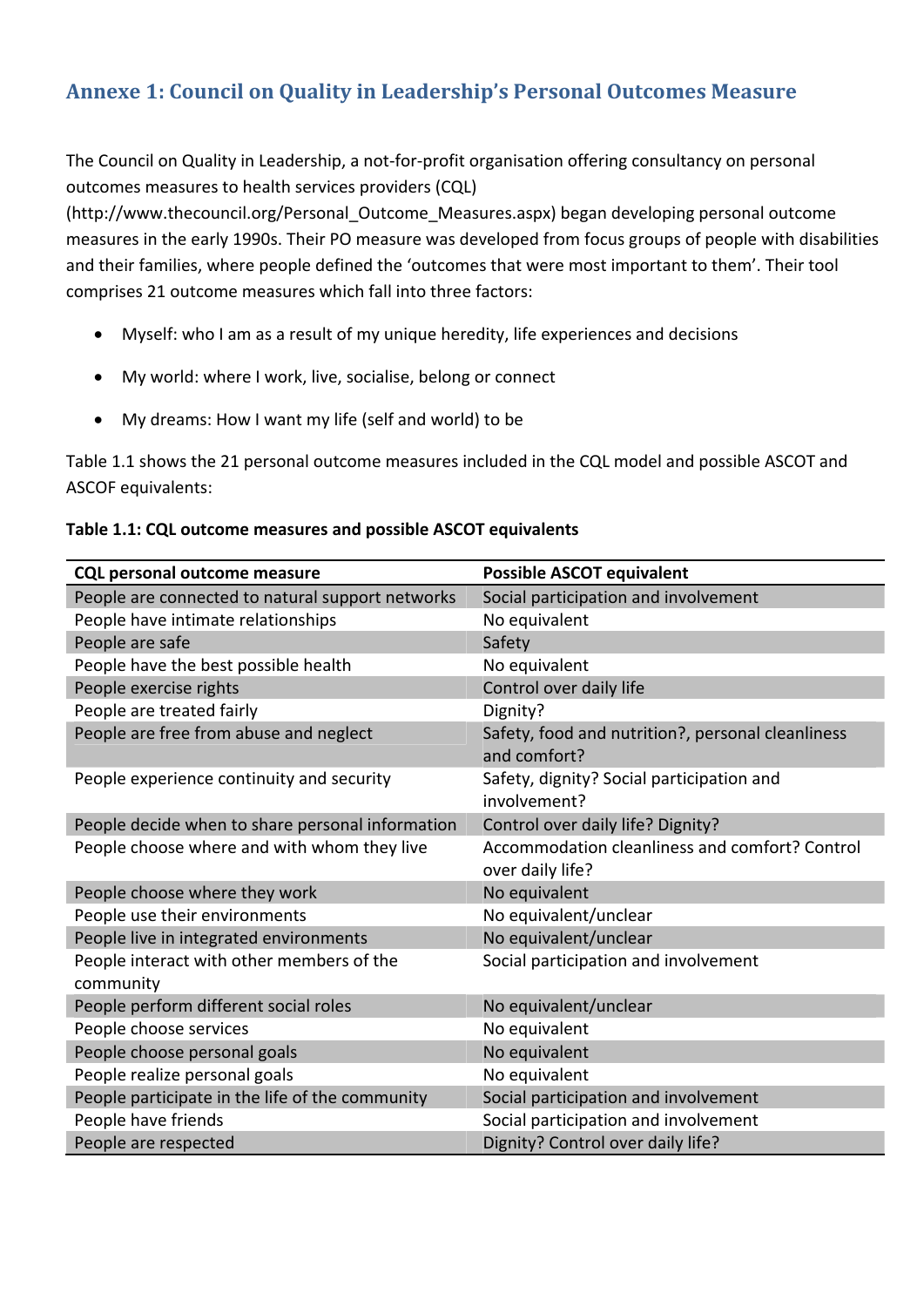# **Annexe 2: The Talking Points Approach: Additional Outcomes for Care Home Residents**

The Talking Points approach (Cook and Miller, 2012) developed additional outcomes tailored to people living in care homes. Table 2.1 shows the outcomes suggested for this group

| Table 2.1: Talking points outcomes for care home residents (Cook and Miller, 2012) |  |  |  |
|------------------------------------------------------------------------------------|--|--|--|
|------------------------------------------------------------------------------------|--|--|--|

| <b>Outcomes Important to People Living in Care</b> |
|----------------------------------------------------|
| <b>Homes</b>                                       |
| Quality of Life Process Change                     |
| I feel safe and secure                             |
| I see people                                       |
| I have things to do                                |
| I live in a nice place                             |
| I live life as I want and where I want             |
| I stay as well as I can                            |
| I belong to a community                            |
| I am treated as an individual                      |
| I am valued and respected                          |
| I am listened to                                   |
| I have a say in decisions about my care and        |
| support                                            |
| I am supported to live well and plan for a good    |
| end of life                                        |
| My family and friends are involved if I want       |
| I can trust staff and rely on them to respond      |
| My privacy is respected                            |
| My skills are improved                             |
| My confidence and morale are improved              |
| My mobility is improved                            |
| My health has improved or my symptoms are          |
| reduced                                            |
| I have settled in to where I am living             |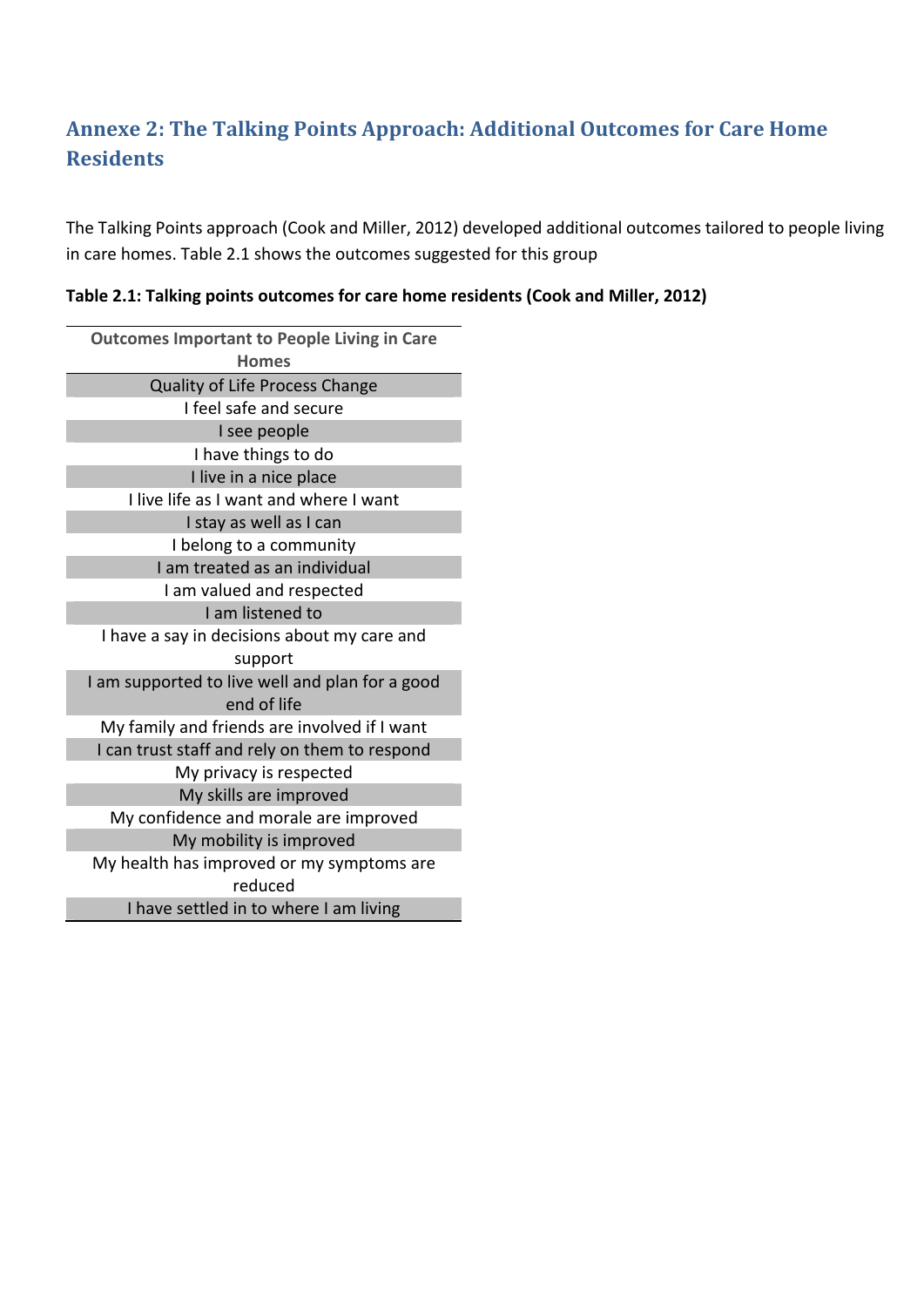# **Annexe 3: Mapping Personal Outcomes to ASCOT (Cumbria County Council)**

Cumbria County Council have mapped their outcomes to the Adult Social Care Outcomes Toolkit (ASCOT) and attributed scores to them. They have used ASCOT questions, referred to as the quality of life questionnaire, with service users during assessment and then asked their PO questions relating them to this.

The text below gives an example of the questions used and an example of a set of responses to these.

#### **Thinking about the above quality of life outcomes [ASCOT domains] consider:-**

#### **What is important to you?**

To have a good quality of life and remain in my own home

#### **What is good in your life that you do not want to change?**

I have returned home from hospital with live-in care and support – I am very happy with this arrangement and feel safe and secure in my home. I have considered residential care but am keen to remain at home in an environment I know very well and being supported by people I know and trust implicitly. I do not wish to consider residential care unless a catastrophic event happened as I think this would remove the last level of independence and control I have over my life.

#### **Is there anything you do want to change?**

I am very happy with the arrangements that have been made for me – L has arranged for live-in care and this is working very well for me and I feel safe, secure and happy in my home. I have discussed having a hospital bed before and I would now like to get this arranged. I am finding that my chair is uncomfortable and difficult to get out of so I would like to look at new seating arrangements.

**Bearing in mind what is important to you and what works well and what you want to change, tell us what outcomes you would like to achieve through this support plan. This can be as few as one, and should be in your own words. Score each outcome by thinking about where you are now in relation to achieving it. 5 represents the best possible outcome for you, and 1 the worst.** 

The respondent then gives a score which is recorded and the same process occurs at review. Outcomes are then designated as 'being met' or 'in progress' depending on how they are scored.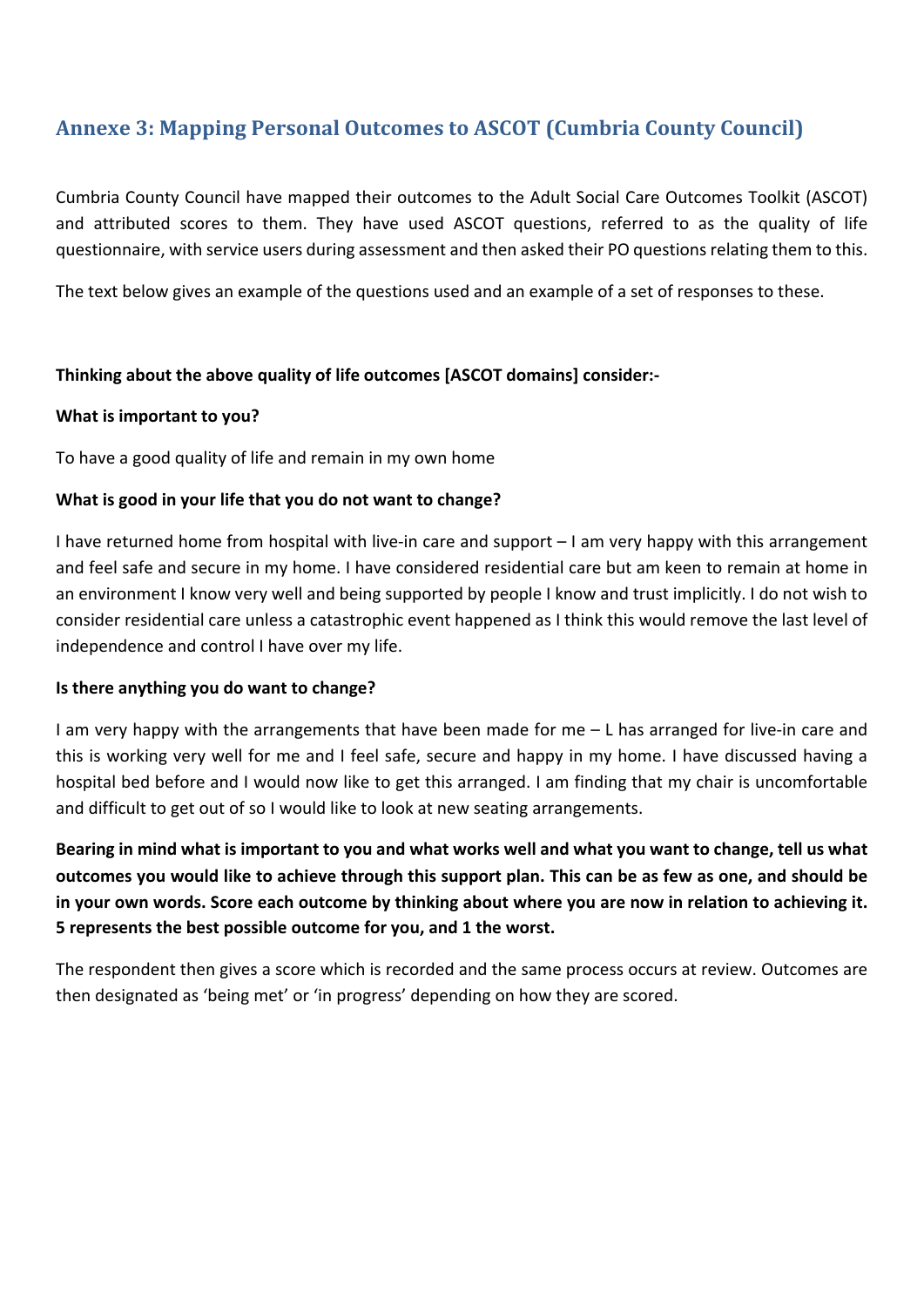# **Annexe 4: The Wellbeing Web**

The Wellbeing Web has been developed in 2011 by Angus Council http://www.iriss.org.uk/resources/measuring-outcomes-angus and is:

> *'an interactive tool designed to facilitate an engaging and positive process to measure outcomes with children and adults. The wellbeing web is used to capture specific outcomes, and for those receiving support to recognise where they are, where they would like to be, and what steps they need to take to get there'.*

Outcomes here are described as:

*'Outcomes refer to the impact of support on a person's life and not the outputs of services. Outcomes are the answer to the question: So what difference does it make? Outcomes are the changes or benefits for individuals who access support.'* 

This approach uses a visual tool, based on the Outcomes Star developed by Triangle Consulting. The authors claim that the Wellbeing Web can be adapted to a range of settings and service users and is 'relevant and compliant with the *Getting it Right for Every Child* national practice model (Scottish Government, 2008)'. Getting it Right for Every Child includes eight wellbeing indicators: safe, healthy, active, nurtured, achieving, respected, responsible and included (remembered by the acronym SHANARRI).

The wellbeing web is based on The Outcomes Star (copyright Triangle Consulting www.outcomesstar.org.uk/terms-conditions). The Outcomes Star has been used to measure support and progress for people experiencing issues as diverse as homelessness, mental health problems and substance misuse. The concepts used to make the radial lines of a star can be tailored to the focus of services (and therefore could, in theory, be tailored to personal, user-defined outcomes). Outcome stars are designed to be completed by service users and professionals together. Individuals say where they feel they are on each scale and then this is repeated at a later time to measure progress. The example below is the Outcome star used as part of the Wellbeing Web to map to the eight Getting it Right for Every Child Indicators